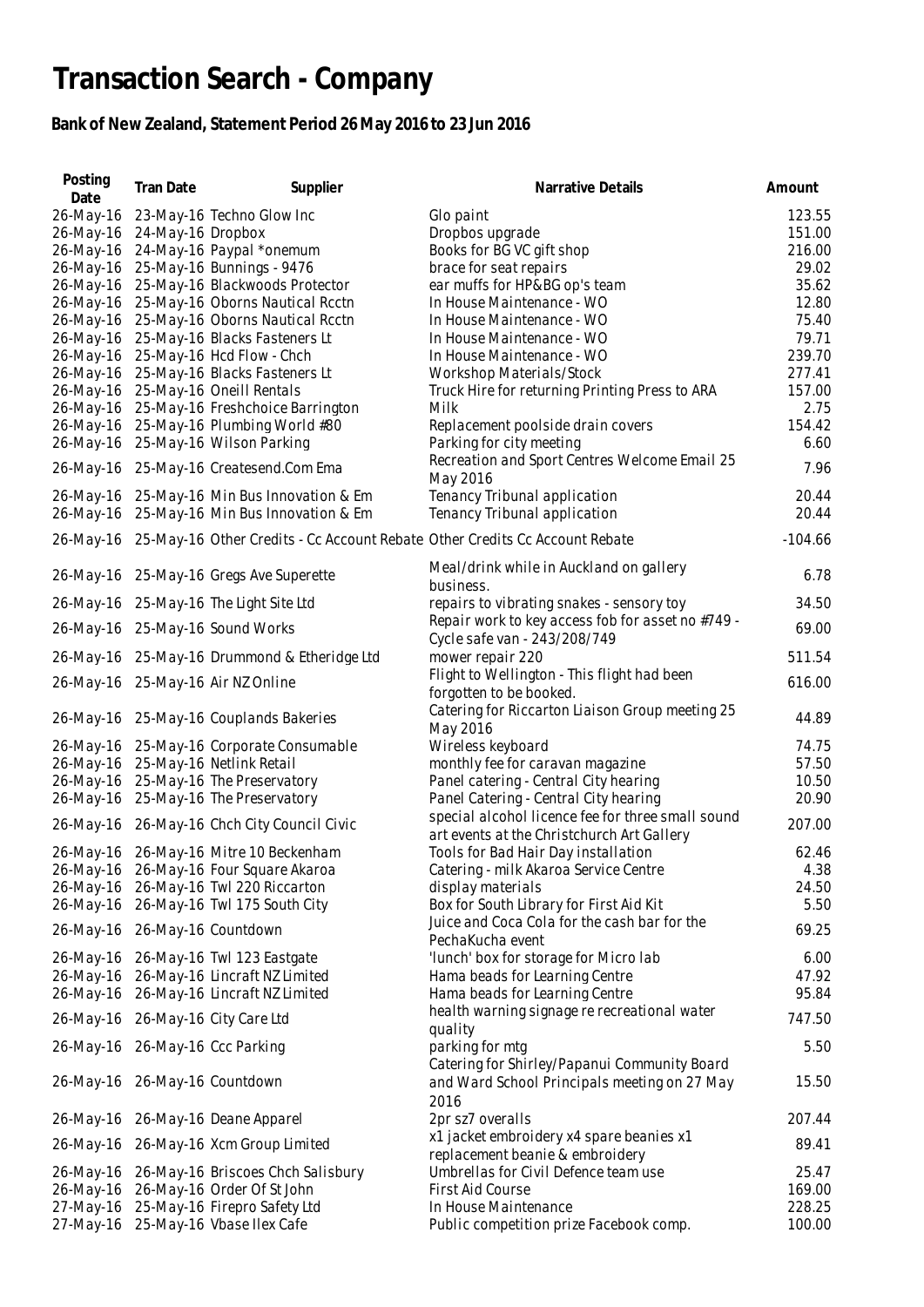| Posting<br>Date                                  | <b>Tran Date</b>                       | Supplier                                                                                                                        | Narrative Details                                                                                                                | Amount                             |
|--------------------------------------------------|----------------------------------------|---------------------------------------------------------------------------------------------------------------------------------|----------------------------------------------------------------------------------------------------------------------------------|------------------------------------|
| 27-May-16                                        |                                        | 25-May-16 Project Management Instit                                                                                             | Project Management Institute membership<br>renewal                                                                               | 287.51                             |
| 27-May-16<br>27-May-16<br>27-May-16<br>27-May-16 |                                        | 25-May-16 Smartsheet<br>25-May-16 Paknsave Moorhouse<br>25-May-16 Monsoon Poon - Wellington<br>25-May-16 Skr*abebooks.Co 3oh7rt | Annual fee - Smartsheet Software<br>Consumables - Provisions for Manse Place BBQ<br>Meal while away for training<br>Library book | 1040.50<br>58.80<br>58.00<br>63.44 |
| 27-May-16                                        |                                        | 27-May-16 26-May-16 Bunnings - 9476<br>26-May-16 Blackwoods Protector                                                           | Misc items for poolside.<br>reflector tap for bridges                                                                            | 417.86<br>78.66                    |
|                                                  |                                        | 27-May-16 26-May-16 Bridon New Zealand - Chch                                                                                   | New rope for stadium badminton nets and<br>tiedown for ute                                                                       | 109.25                             |
|                                                  |                                        | 27-May-16 26-May-16 The Service Company Ltd C<br>27-May-16 26-May-16 Nz Institute Of High                                       | Cleaning products for poolside<br>NZHT Environmental risks of construction                                                       | 169.23<br>684.25                   |
|                                                  |                                        | 27-May-16 26-May-16 Wilson Parking                                                                                              | Parking costs while interviewing for the day at the<br>Civic buildings                                                           | 11.60                              |
|                                                  |                                        | 27-May-16 26-May-16 Createsend.Com Ema                                                                                          | Land Drainage Recovery Programme - Flockton E-<br>Newsletter                                                                     | 12.06                              |
|                                                  |                                        | 27-May-16 26-May-16 Relish Catering                                                                                             | How We Work Together Session Lunch catering 20<br>May                                                                            | 171.24                             |
|                                                  |                                        | 27-May-16 26-May-16 Min Bus Innovation & Em                                                                                     | Tenancy Tribunal application<br>Protective Equipment Purchased for site visits for                                               | 20.44                              |
|                                                  | 27-May-16 26-May-16 Nz Safety          |                                                                                                                                 | the Heritage Team                                                                                                                | 112.18                             |
| 27-May-16                                        |                                        | 27-May-16 26-May-16 Nz Safety Br 23<br>26-May-16 Sky City Conference                                                            | Safety Glasses<br>Meal while in Auckland on business.                                                                            | 29.66<br>16.50                     |
| 27-May-16                                        |                                        | 26-May-16 Bunnings - 9476                                                                                                       | safety PPE (boots, glasses, earmuffs)                                                                                            | 152.58                             |
|                                                  |                                        | 27-May-16 26-May-16 Relish Catering                                                                                             | Catering Burwood Pegasus Community Board<br>Meeting 16 May 2016                                                                  | 123.06                             |
| 27-May-16                                        |                                        | 26-May-16 Kevin Daly Mowers Ltd                                                                                                 | Reel mower repair                                                                                                                | 518.00                             |
| 27-May-16                                        |                                        | 26-May-16 Caltex Hornby                                                                                                         | Milk for tearoom                                                                                                                 | 7.20                               |
| 27-May-16                                        |                                        | 26-May-16 The Olive Grove Cafe & Gi                                                                                             | Coffee while away for training                                                                                                   | 4.90                               |
| 27-May-16<br>27-May-16                           | 26-May-16 Apache<br>26-May-16 Casbolts |                                                                                                                                 | Meal while away for training<br><b>Credit Voucher Casbolts</b>                                                                   | 52.50<br>$-149.00$                 |
| 27-May-16                                        |                                        | 26-May-16 Couplands Bakeries                                                                                                    | Bread and milk for resale in shop                                                                                                | 21.90                              |
| 27-May-16                                        |                                        | 26-May-16 Abebooks.Com                                                                                                          | Library book                                                                                                                     | 30.16                              |
| 27-May-16                                        |                                        | 27-May-16 Countdown                                                                                                             | Laundry bags for fitness gloves                                                                                                  | 23.96                              |
| 27-May-16                                        |                                        | 27-May-16 Mitre 10 Bishopdale                                                                                                   | File, tap fittings nursery maintenance                                                                                           | 35.46                              |
|                                                  |                                        | 27-May-16 27-May-16 Twl 181 Belfast                                                                                             | storage container for LTA programme, drawers for<br>storage in office Vic park                                                   | 23.00                              |
|                                                  |                                        | 27-May-16 27-May-16 Wsl Belfast                                                                                                 | art bag for storing LTA programme supplies                                                                                       | 38.30                              |
|                                                  |                                        | 27-May-16 27-May-16 Peninsula Trading Post                                                                                      | pins (for mounting objects)<br>Catering for Shirley/Papanui Community Board                                                      | 5.99                               |
|                                                  |                                        | 27-May-16 27-May-16 Parsley And Sage                                                                                            | and Ward School Principals meeting on 27 May<br>2016                                                                             | 194.35                             |
|                                                  |                                        | 27-May-16 27-May-16 Jaycar Pty Ltd                                                                                              | 2 x USB Hubs for MOB Vans                                                                                                        | 49.80                              |
|                                                  |                                        | 27-May-16 27-May-16 Placemakers Cranford St                                                                                     | Wire for the 3D discovery Lesson in our school's<br>programme                                                                    | 88.41                              |
| 30-May-16                                        | 25-May-16 Apple NZ 2                   |                                                                                                                                 | Ipad Lyttelton Library                                                                                                           | 699.00                             |
| 30-May-16                                        |                                        | 26-May-16 Www.Aliexpress.Com                                                                                                    | Wall decorations South library                                                                                                   | 23.43                              |
| 30-May-16<br>30-May-16                           | 26-May-16 Qualaroo                     | 26-May-16 Alamy.Com                                                                                                             | Online surveying software<br>Online image for cover of Resilience Strategy                                                       | 362.63<br>106.96                   |
| 30-May-16                                        |                                        | 26-May-16 Dnh*godaddy.Com Nzd                                                                                                   | GoDaddy certificate renewal                                                                                                      | 224.99                             |
| 30-May-16                                        |                                        | 26-May-16 Abebooks.Com                                                                                                          | Library book                                                                                                                     | 70.41                              |
| 30-May-16                                        |                                        | 26-May-16 French Bazaar Pty Lt                                                                                                  | Gifteware for resale in BG VC gift shop                                                                                          | 391.30                             |
| 30-May-16                                        |                                        | 27-May-16 Bunnings - 9476                                                                                                       | child proof plug stops                                                                                                           | 20.80                              |
| 30-May-16                                        |                                        | 27-May-16 Saecowilson - Christch                                                                                                | In House Maintenance - WO                                                                                                        | 52.90                              |
| 30-May-16                                        |                                        | 27-May-16 Apc Techsafe                                                                                                          | Workshop Gas Dectector                                                                                                           | 248.40                             |
| 30-May-16                                        | 27-May-16 Ipenz                        |                                                                                                                                 | Registration Fee IPENZ                                                                                                           | 667.00                             |
|                                                  |                                        | 30-May-16 27-May-16 Chch Airport Carpark                                                                                        | Parking at Christchurch Airport while on Council<br>business                                                                     | 25.00                              |
|                                                  |                                        | 30-May-16 27-May-16 New World Bishopdale                                                                                        | Fire Ground Safety Training Course (including<br>volunteers)                                                                     | 150.25                             |
|                                                  |                                        | 30-May-16 27-May-16 Createsend.Com Ema                                                                                          | QEII Recreation and Sport Centre update - May                                                                                    | 8.79                               |
|                                                  |                                        | 30-May-16 27-May-16 Createsend.Com Ema                                                                                          | Tiny Huts newsletter #1                                                                                                          | 9.40                               |
|                                                  |                                        | 30-May-16 27-May-16 Createsend.Com Ema                                                                                          | Newsline 27/05/2016                                                                                                              | 46.72                              |
|                                                  |                                        | 30-May-16 27-May-16 Nz Safety Br 23                                                                                             | workboots                                                                                                                        | 153.21                             |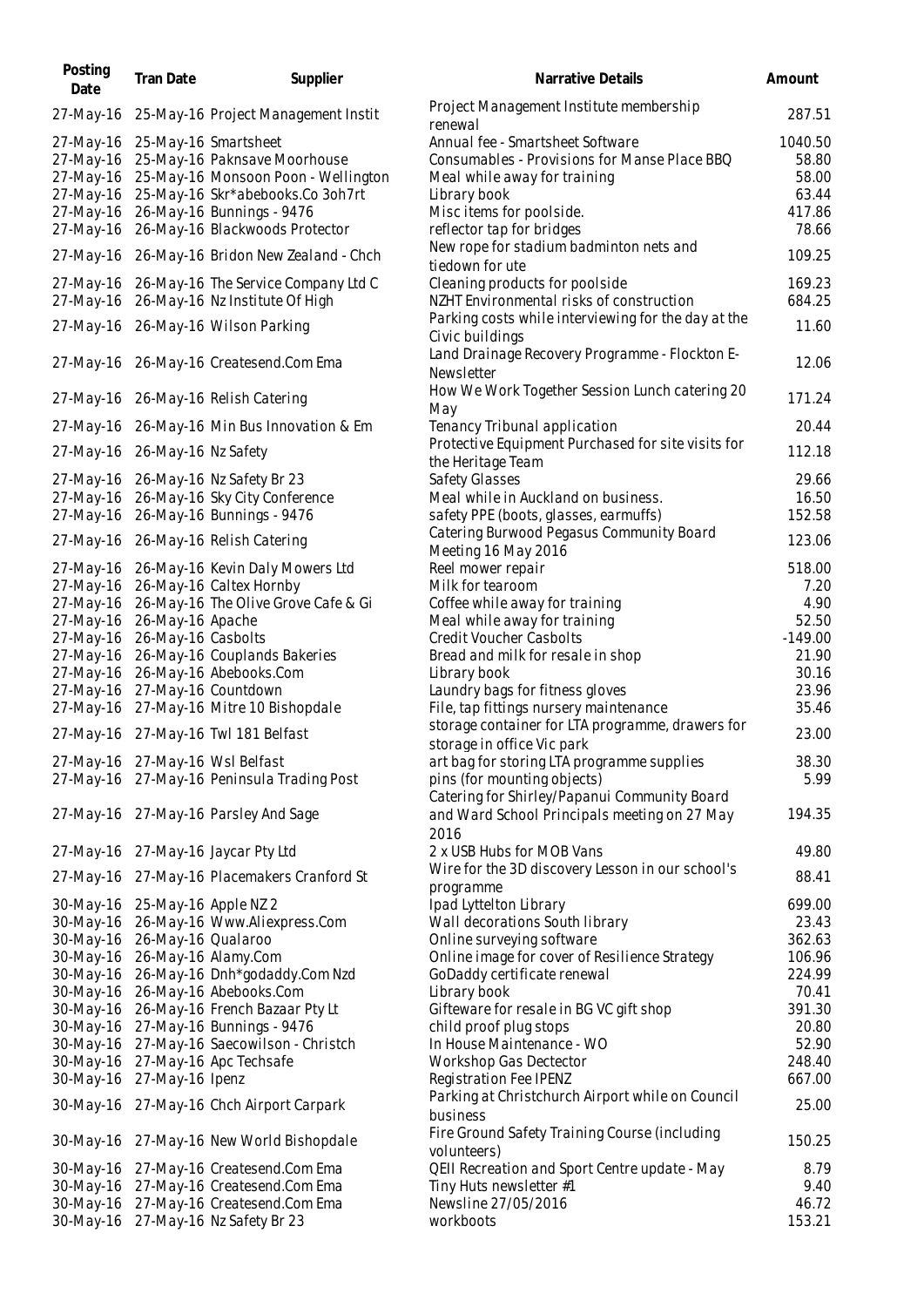| Posting<br>Date | <b>Tran Date</b>        | Supplier                                      | Narrative Details                                                                                             | Amount |
|-----------------|-------------------------|-----------------------------------------------|---------------------------------------------------------------------------------------------------------------|--------|
| 30-May-16       |                         | 27-May-16 Blackwoods Protector                | Safety Footwear for Building Inspector                                                                        | 177.84 |
| 30-May-16       |                         | 27-May-16 Eagar For Leisure Ltd               | Rash tops for swim smart                                                                                      | 279.45 |
| 30-May-16       |                         | 27-May-16 Ministry Of Justice                 | Attachment order to recover civil debt                                                                        | 50.00  |
| 30-May-16       |                         | 27-May-16 Kens Cameras & Video                | 67mm UV filter and lens cap for Nikon camera                                                                  | 232.90 |
| 30-May-16       |                         | 27-May-16 Blacks Fasteners Lt                 | Coachbolts for groynes picnic table repairs                                                                   | 52.83  |
|                 |                         | 30-May-16 27-May-16 Blackwoods Protector      | Hi viz vests for use on LTA programmes at Metro<br>Place                                                      | 58.22  |
|                 |                         | 30-May-16 27-May-16 Bunnings - 9482           | trestle tables for Styx/Groynes volunteer and<br>general use                                                  | 199.60 |
|                 |                         | 30-May-16 27-May-16 The Service Company Ltd C | rubbish bags and vehicle air freshner Port hills<br>Rangers, sponge for LTA programme                         | 345.03 |
|                 |                         | 30-May-16 27-May-16 Bunnings - 9476           | Aquaknead it for Pioneer pools joint repairs                                                                  | 287.72 |
|                 |                         | 30-May-16 27-May-16 Fresh Choice Parklands    | May Music Month performer Koha - Fresh Choice<br>Voucher                                                      | 22.99  |
| 30-May-16       |                         | 27-May-16 Wishbone Wgtn Airport               | coffee while away for training                                                                                | 5.00   |
| 30-May-16       |                         | 27-May-16 Paypal *nzaep                       | entry into NZAEP awards 2016                                                                                  | 109.25 |
| 30-May-16       |                         | 27-May-16 Paypal *bulkr Pro                   | USD\$29.00 for 1 x BulkrPro+ license                                                                          | 44.60  |
| 30-May-16       |                         | 27-May-16 Go Wireless Nz                      | Microwave antennasWBS - 541/135/2/5/5<br>French Bakery - Catering for Small Group                             | 538.27 |
|                 |                         | 30-May-16 27-May-16 French Bakery Limited     | Information Session on 18 May 2016 (for S/H<br>Community Devel *                                              | 216.60 |
| 30-May-16       |                         | 28-May-16 Mitre 10 Beckenham                  | Adjustable wrench for the toolbox to fix trolleys                                                             | 12.98  |
| 30-May-16       |                         | 28-May-16 Ferrymead Mitre 10 Mega             | Grounds Maintenance tools                                                                                     | 34.98  |
| 30-May-16       |                         | 28-May-16 Countdown                           | volunteer expenses-food for mtb volunteer bbq                                                                 | 145.59 |
|                 |                         | 30-May-16 28-May-16 Halswell Butchery 2007 Lt | HQP Planting day volunteer bbq arbour day<br>planting 2016                                                    | 40.43  |
| 30-May-16       |                         | 28-May-16 Facebk *zys2u9wsp2                  | TfC - Facebook Promotion                                                                                      | 70.01  |
| 30-May-16       |                         | 28-May-16 Woolston Market                     | May Music Month performer Koha - 2 x \$50<br><b>Tannery Voucher</b>                                           | 100.00 |
| 30-May-16       |                         | 28-May-16 Farmers 5579                        | Public Advice Uniform - Trousers                                                                              | 55.99  |
| 30-May-16       |                         | 29-May-16 Global Pc Shirley                   | Memory Stick for GC Reception                                                                                 | 7.00   |
| 30-May-16       |                         | 29-May-16 Briscoes Riccarton                  | Mirror for the staffroom                                                                                      | 34.99  |
| 30-May-16       |                         | 29-May-16 Ecocentral Ltd                      | dump fees                                                                                                     | 28.92  |
| 30-May-16       |                         | 29-May-16 Fresh Choice Parklands              | SNB planting day BBQ supplies                                                                                 | 160.92 |
|                 | 30-May-16 29-May-16 A2Z |                                               | Gold card for Matariki display, promotion and<br>activities                                                   | 10.00  |
|                 |                         | 30-May-16 30-May-16 Countdown                 | Catering for Hagley Ferrymead Community Board                                                                 | 16.95  |
|                 |                         | 30-May-16 30-May-16 Noble-Adams Machinery     | In House Maintenance - Wo                                                                                     | 32.20  |
|                 |                         | 30-May-16 30-May-16 Filtercorp Intl.Ltd       | In House Maintenance - WO<br>Volunteer group 15 year service - photos for                                     | 215.05 |
|                 |                         | 30-May-16 30-May-16 Wsl South City            | album                                                                                                         | 21.00  |
|                 |                         | 30-May-16 30-May-16 Briscoes Chch Salisbury   | items for our staff room                                                                                      | 36.97  |
|                 |                         | 30-May-16 30-May-16 Briscoes Chch Salisbury   | Items for our staff room                                                                                      | 162.93 |
|                 |                         | 30-May-16 30-May-16 Wsl Papanui               | Warehouse stationary purchase, cabinets needed<br>for Fendalton S/C                                           | 192.00 |
|                 |                         | 30-May-16 30-May-16 Challenge Blighs Road     | inadvertent use of council credit card, credit<br>returned incorrectly to personal acct. -<br>reimbursed to * | 100.20 |
|                 |                         | 30-May-16 30-May-16 Pak N Save Northlands     | inadvertent use of council credit card, credit<br>returned incorrectly to personal acct. -<br>reimbursed to * | 236.50 |
| 30-May-16       |                         | 30-May-16 Thode Knife & Saw Ltd               | Guillotine blade sharpen                                                                                      | 54.94  |
| 30-May-16       |                         | 30-May-16 Chch Ready Mix Concrete             | gravel for glasshouse benches                                                                                 | 34.96  |
| 30-May-16       |                         | 30-May-16 Caltex Redwood                      | Milk for staffroom                                                                                            | 3.30   |
| 30-May-16       |                         | 30-May-16 Wsl South City                      | SIM card purchase for iPad                                                                                    | 16.88  |
|                 |                         | 30-May-16 30-May-16 New World South City      | Supplies for Benchmarking meetings - 12<br>meetings in total                                                  | 70.74  |
|                 |                         | 30-May-16 30-May-16 Countdown                 | Prizes for GameZone young teen programme                                                                      | 3.99   |
|                 |                         | 30-May-16 30-May-16 Twl 123 Eastgate          | game for Gamezone - young teen programme at<br>Linwood                                                        | 4.00   |
|                 |                         | 30-May-16 30-May-16 Ccc Parking               | CCC Parking for meeting in town                                                                               | 3.60   |
|                 |                         | 30-May-16 30-May-16 Nelson City Taxis         | Taxi from the airport to accommodation for<br>conference                                                      | 17.70  |
|                 |                         |                                               |                                                                                                               |        |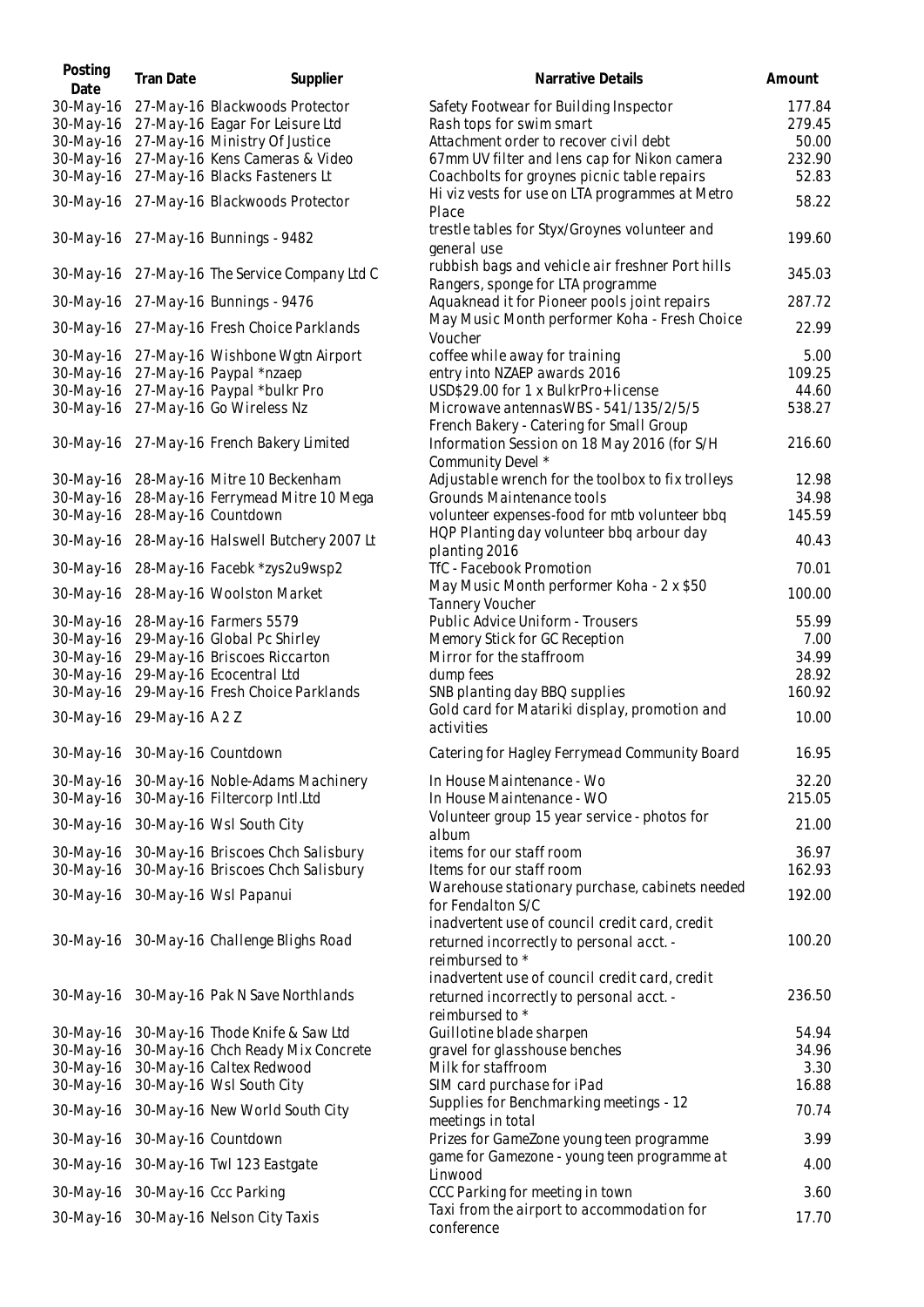| Posting<br>Date                | Tran Date       | Supplier                                                          | Narrative Details                                                               | Amount          |
|--------------------------------|-----------------|-------------------------------------------------------------------|---------------------------------------------------------------------------------|-----------------|
| 31-May-16<br>31-May-16         |                 | 29-May-16 Hootsuite Media Inc.<br>30-May-16 Intech Intruments Ltd | hootsuite licence<br>Temperature probe                                          | 116.27<br>57.50 |
| 31-May-16                      |                 | 30-May-16 Fully Equipped                                          | Snow Chains - Network Vehicle 836                                               | 329.00          |
| 31-May-16                      |                 | 30-May-16 Mainland Fasteners Ltd                                  | In House Maintenance - WO                                                       | 28.00           |
| 31-May-16                      |                 | 30-May-16 Saecowilson - Christch                                  | <b>Workshop Supplies</b>                                                        | 1003.19         |
| 31-May-16                      |                 | 30-May-16 Wilson Parking                                          | Parking for Events Strategy meeting                                             | 9.60            |
| 31-May-16                      |                 | 30-May-16 Ministry Of Justice                                     | Attachment order to recover civil debt                                          | 50.00           |
| 31-May-16                      |                 | 30-May-16 Alpha Lamspecs                                          | laminating                                                                      | 27.94           |
| 31-May-16                      |                 | 30-May-16 Nz Safety Br 23                                         | clothing                                                                        | 279.57          |
| 31-May-16                      |                 | 30-May-16 Bearrepairs Northwood                                   | Replace trolly wheel, damaged rim & tyre                                        | 90.00           |
|                                |                 | 31-May-16 30-May-16 Otago Settlers Museum                         | use of image rights for research and presentation                               | 55.00           |
|                                |                 | 31-May-16 30-May-16 Anstice Associates Holdin                     | eye examination and len's                                                       | 224.25          |
|                                |                 | 31-May-16 30-May-16 Chch Airport Carpark                          | Parking at airport for work travel                                              | 25.00           |
|                                |                 | 31-May-16 30-May-16 Tahuna Beach Camp                             | 3 nights accommodation for Kiwi Camps                                           | 216.00          |
|                                |                 |                                                                   | conference                                                                      |                 |
|                                |                 | 31-May-16 30-May-16 Wilson Parking                                | Parking for Development Planning Training<br>course                             | 4.60            |
|                                |                 | 31-May-16 30-May-16 Computer Dynamics Ltd                         | CPE and CO VDSL Modems for Timary                                               | 648.19          |
|                                |                 | 31-May-16 31-May-16 Mojo Origins                                  | Lunch while attending pre-conference workshops                                  | 11.90           |
| 31-May-16                      |                 | 31-May-16 Wgtn Combined Taxis                                     | Taxi while working at MBIE                                                      | 39.90           |
| 31-May-16                      |                 | 31-May-16 Gold Band Taxis                                         | Taxi while working at MBIE                                                      | 40.80           |
| 31-May-16                      |                 | 31-May-16 Freshchoice Barrington                                  | Cleaning South library                                                          | 22.16           |
| 31-May-16                      |                 | 31-May-16 Parsley And Sage                                        | Catering for Community Board Meeting                                            | 113.28          |
| 31-May-16                      |                 | 31-May-16 Ccc Parking                                             | Parking for CCS management meeting                                              | 6.70            |
| 31-May-16                      |                 | 31-May-16 Alzheimers Disease                                      | Living Well with Demintia Seminar                                               | 90.00           |
|                                |                 |                                                                   | inadvertent use of council credit card, credit                                  |                 |
| 31-May-16 31-May-16 The Villas |                 |                                                                   | returned incorrectly to personal acct. -                                        | 5.20            |
|                                |                 |                                                                   | reimbursed to *                                                                 |                 |
|                                |                 |                                                                   | inadvertent use of council credit card, credit                                  |                 |
|                                |                 | 31-May-16 31-May-16 Challenge Blighs Road                         | returned incorrectly to personal acct. -                                        | 20.20           |
|                                |                 |                                                                   | reimbursed to *                                                                 |                 |
|                                |                 | 31-May-16 31-May-16 Ferrymead Mitre 10 Mega                       | spray paint                                                                     | 19.98           |
|                                |                 | 31-May-16 31-May-16 Parsley And Sage                              | Catering for Fendalton Board Meeting 30 May                                     | 69.29           |
|                                |                 |                                                                   | 2016                                                                            |                 |
|                                |                 | 31-May-16 31-May-16 Rubber Stamps                                 | Christchurch City Libraries Stamp for CM, Pa and                                | 143.00          |
|                                |                 |                                                                   | Ho - Not available through OfficeMax                                            |                 |
|                                |                 | 31-May-16 31-May-16 Paymate * Judi Judd                           | children's BBQ table for outside playground at Te                               | 110.00          |
|                                |                 |                                                                   | Hapua                                                                           |                 |
| 31-May-16                      |                 | 31-May-16 Southern Woods Nursery                                  | Hedging plants                                                                  | 101.20          |
| 31-May-16<br>$31-May-16$       | 31-May-16 Branz | 31-May-16 Countdown                                               | koha/refreshments for Pasifika performance<br>BRANZ Answers 2016 Seminar        | 11.10<br>92.00  |
| $31-May-16$                    | 31-May-16 Branz |                                                                   | BRANZ Answers 2016 Seminar                                                      | 92.00           |
| 31-May-16                      | 31-May-16 Branz |                                                                   | BRANZ Answers 2016 Seminar                                                      | 276.00          |
|                                |                 |                                                                   | Tent pegs for holding down mouse poison bait                                    |                 |
|                                |                 | 31-May-16 31-May-16 Mitre 10 Beckenham                            | stations                                                                        | 11.99           |
| 31-May-16                      |                 | 31-May-16 Blacks Fasteners Ltd                                    | bolts for verti drain                                                           | 27.65           |
| 31-May-16                      |                 | 31-May-16 Xcm Group Limited                                       | shirts, pants, hi viz vests for staff, jacket                                   | 584.60          |
| 31-May-16                      |                 | 31-May-16 Xcm Group Limited                                       | Credit Voucher Xcm Group Limited                                                | $-584.60$       |
| 31-May-16                      |                 | 31-May-16 Xcm Group Limited                                       | Duplicate Transaction Reversed same Day                                         | 584.60          |
|                                |                 | 31-May-16 31-May-16 Twl 175 South City                            | certificate frame for Halswell School presentation                              | 7.00            |
|                                |                 |                                                                   | by Mayor 1 June 2016                                                            |                 |
|                                |                 | 1-Jun-16 27-May-16 Surveymonkey.Com                               | Survey Monkey subscription fee for Transport                                    | 480.00          |
|                                |                 |                                                                   | Education team use.                                                             |                 |
|                                |                 | 1-Jun-16 29-May-16 Surveymonkey.Com                               | Survey Monkey Monthly subscription                                              | 39.79           |
|                                |                 |                                                                   | Accommodation/meals Professional Development                                    |                 |
|                                |                 | 1-Jun-16 29-May-16 The Blackman Hotel                             | Workshop - \$42.90 reimbursed; charged in error                                 | 297.16          |
|                                |                 |                                                                   |                                                                                 |                 |
|                                |                 | 1-Jun-16 30-May-16 Eb Social Traders Mas                          | Social enterprise training<br>Transfer cost of Goods Service licence to RNewton | 604.43          |
|                                |                 | 1-Jun-16 30-May-16 Nz Transport Agency                            | - OPDLF&S                                                                       | 28.80           |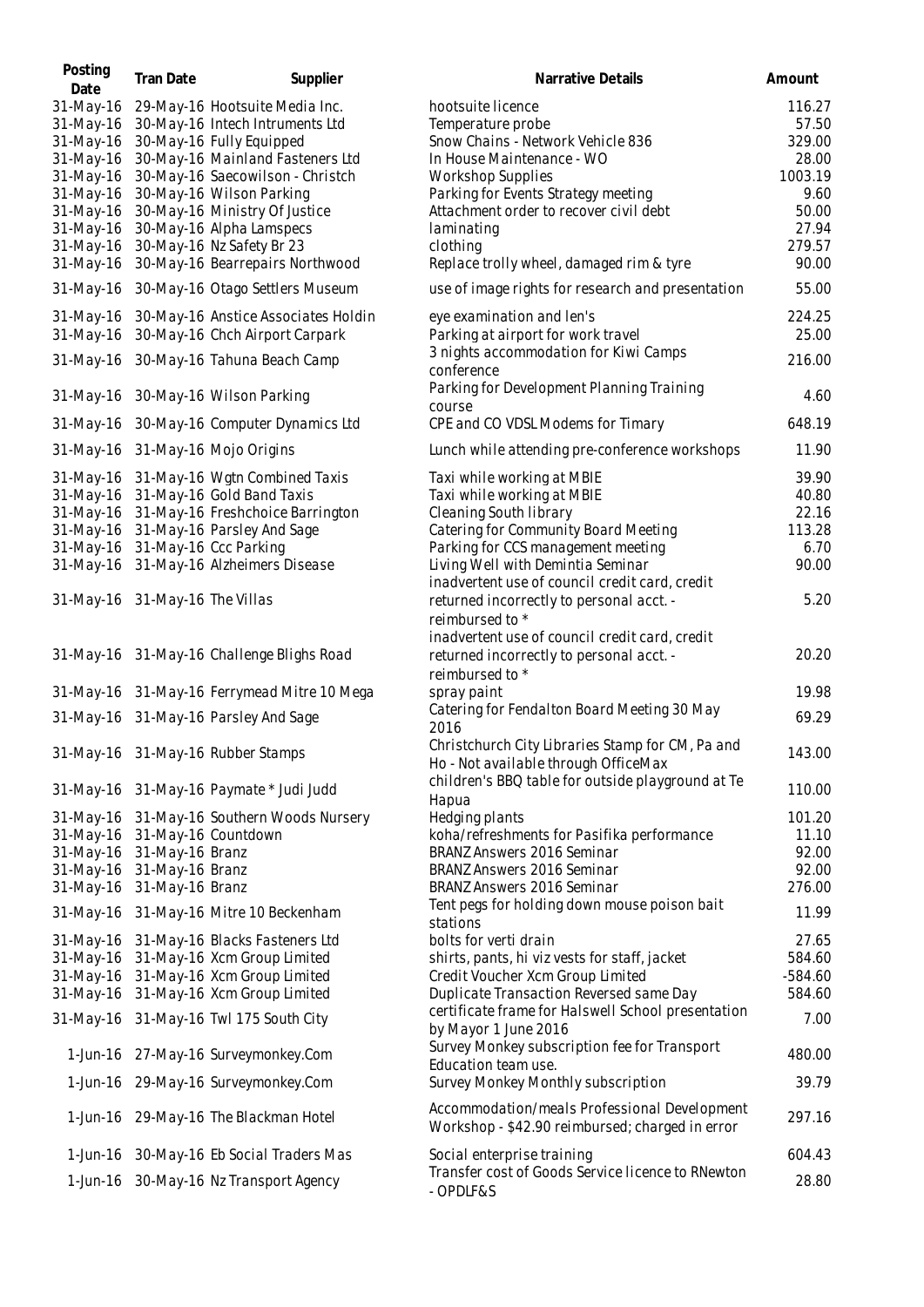| Posting<br>Date            | Tran Date         | Supplier                                             | Narrative Details                                                                                            | Amount         |
|----------------------------|-------------------|------------------------------------------------------|--------------------------------------------------------------------------------------------------------------|----------------|
| $1$ -Jun- $16$             |                   | 30-May-16 Eb Social Traders Mas                      | Registration Fee for x1 staff member from<br>Shirley/Papanui Community Governance Team to<br>attend Social * | 604.43         |
|                            |                   | 1-Jun-16 30-May-16 Skr*abebooks.Co 3olbrh            | Library book                                                                                                 | 115.78         |
| $1$ -Jun- $16$             |                   | 31-May-16 Lsg Sky Chefs New Zealand                  | Breakfast for second staff member attending<br>conference.                                                   | 7.90           |
|                            |                   | 1-Jun-16 31-May-16 Lsg Sky Chefs New Zealand         | Breakfast while attending national emergency<br>management conference                                        | 11.40          |
|                            |                   | 1-Jun-16 31-May-16 Blackwoods Protector              | PPE                                                                                                          | 171.85         |
|                            |                   | 1-Jun-16 31-May-16 Saecowilson - Christch            | <b>Workshop Consumables</b>                                                                                  | 117.21         |
|                            |                   | 1-Jun-16 31-May-16 Go-Bus Transport                  | Staff training tour                                                                                          | 390.00         |
|                            |                   | 1-Jun-16 31-May-16 Niwa Research Ltd - Wgtn          | <b>Staff Gauge Plates</b>                                                                                    | 218.50         |
|                            |                   | 1-Jun-16 31-May-16 Freshchoice Barrington            | Milk                                                                                                         | 2.75           |
| $1$ -Jun- $16$             |                   | 31-May-16 Createsend.Com Ema                         | Land Drainage Recovery Programme - Heathcote E-<br>Newsletter                                                | 12.21          |
| $1$ -Jun- $16$             |                   | 31-May-16 Nz Red Cross Cwc                           | Adult Defib pads and Pocket mask                                                                             | 208.75         |
| $1$ -Jun- $16$             |                   | 31-May-16 Professional Colour Lab                    | Heather Straka 'Cindy' photographic print for Bad<br>hair Day exhibition                                     | 249.55         |
| $1$ -Jun- $16$             |                   | 31-May-16 Jaycar Pty Ltd                             | Botanic Gardens Irrigation Controller<br>Components                                                          | 134.00         |
| $1$ -Jun- $16$             |                   | 31-May-16 New Zealand Planning Inst                  | NZPI Breakfast Seminar registration                                                                          | 35.00          |
|                            |                   | 1-Jun-16 31-May-16 Simply Signs                      | promotional banners                                                                                          | 377.80         |
|                            |                   | 1-Jun-16 31-May-16 Bunnings - 9476                   | electric sander & planer                                                                                     | 237.70         |
| $1$ -Jun- $16$             |                   | 31-May-16 Pminz Conferences                          | <b>IPNZ Conference</b>                                                                                       | 1290.00        |
| $1$ -Jun- $16$             |                   | 1-Jun-16 Twl 123 Eastgate                            | Sixteen frames for Hagley Ferrymead Community<br>Service Awards                                              | 142.00         |
| $1$ -Jun- $16$             |                   | 1-Jun-16 Ymca Christchurch                           | conference room hire 26/5/2016                                                                               | 50.00          |
| $1$ -Jun- $16$             |                   | 1-Jun-16 Countdown                                   | Assorted Iollies and balloons for our programme<br>Busy Books at South Library                               | 7.68           |
| 1-Jun-16                   |                   | 1-Jun-16 Twl 120 Northlands                          | <b>Plastic Containers for Fitness</b>                                                                        | 11.00          |
| 1-Jun-16                   |                   | 1-Jun-16 Wsl South City                              | Ipad stylus for help with taping screen                                                                      | 9.90           |
| $1$ -Jun- $16$             |                   | 1-Jun-16 Spotlight Stores NZ Ltd                     | supplies for re-setting up Port Hills visitor Centre                                                         | 232.01         |
| $1$ -Jun- $16$             |                   | 1-Jun-16 Fendalton Supervalue                        | Boardroom supplies and cleaning materials<br>Hire of Goodbye Pork Pie film for The Mix:                      | 33.83          |
| 1-Jun-16                   |                   | 1-Jun-16 Alice Cinematheque                          | National Identity public programme                                                                           | 5.00           |
| 1-Jun-16                   |                   | 1-Jun-16 Twl 178 Barrington                          | items for Southern Centre                                                                                    | 24.96          |
| 1-Jun-16                   |                   | 1-Jun-16 Geosystems NZ Ltd Chch                      | Aerial for TC3 Trimble Controller                                                                            | 69.00          |
| 1-Jun-16                   | 1-Jun-16 Branz    |                                                      | BRANZ Answers 2016 Seminar                                                                                   | 92.00          |
| $1$ -Jun- $16$             | 1-Jun-16 Branz    |                                                      | BRANZ Answers 2016 Seminar                                                                                   | 368.00         |
| 1-Jun-16                   |                   | 1-Jun-16 Ferrymead Mitre 10 Mega                     | Miscellaneous - screws to fix chair at Jura Cts                                                              | 5.65           |
|                            |                   |                                                      | lounge                                                                                                       |                |
| $1$ -Jun- $16$             |                   | 1-Jun-16 New World Stanmore                          | Consumables - Provisions for Biddick Cts<br>morning tea and CEA talks                                        | 67.09          |
| 1-Jun-16                   |                   | 1-Jun-16 Map World                                   | Christchurch City Laminated Map                                                                              | 33.90          |
| 1-Jun-16                   |                   | 1-Jun-16 Map World                                   | Christchurch City Laminated Map                                                                              | 33.90          |
| $1$ -Jun- $16$             |                   | 1-Jun-16 Fresh Choice Parklands                      | pk milk                                                                                                      | 2.95           |
| 1-Jun-16<br>$1$ -Jun- $16$ |                   | 1-Jun-16 Christchurch Polytech<br>1-Jun-16 Countdown | <b>SGT ASSESSMENTS</b><br>For Shirley/Papanui Community Board meeting 1                                      | 245.00<br>6.00 |
|                            |                   |                                                      | June 2016.                                                                                                   |                |
| 1-Jun-16                   |                   | 1-Jun-16 Chch City Libraries                         | tickets for mystery shopper kidsfest                                                                         | 22.00          |
| 1-Jun-16                   |                   | 1-Jun-16 Masterpet Corp Ltd                          | Dog Food for shelter - first order                                                                           | 547.85         |
| 1-Jun-16                   |                   | 1-Jun-16 Repco Northwood 52                          | Multiple fuse box for fire pumps and vehicles                                                                | 147.00         |
| $2$ -Jun-16                | 30-May-16 Goformz |                                                      | Goformz Jun 16                                                                                               | 96.35          |
| $2$ -Jun-16                |                   | 30-May-16 Globalcollect Apple Nz                     | loading cartomobile software onto iPad for<br>mapping/assets                                                 | 119.99         |
| $2$ -Jun-16                |                   | 31-May-16 Facebk *8pej69ab32                         | Facebook Adverts, Vbase 5001-4342                                                                            | 90.78          |
|                            |                   | 2-Jun-16 31-May-16 Facebk *emp2p9e3y2                | boosting of a facebook post on the art gallery's<br>account.                                                 | 12.55          |
|                            |                   | 2-Jun-16 31-May-16 Vbase Ilex Cafe                   | These expenses are for the hosting of personnel<br>from other Councils who are volunteering their<br>time *  | 107.50         |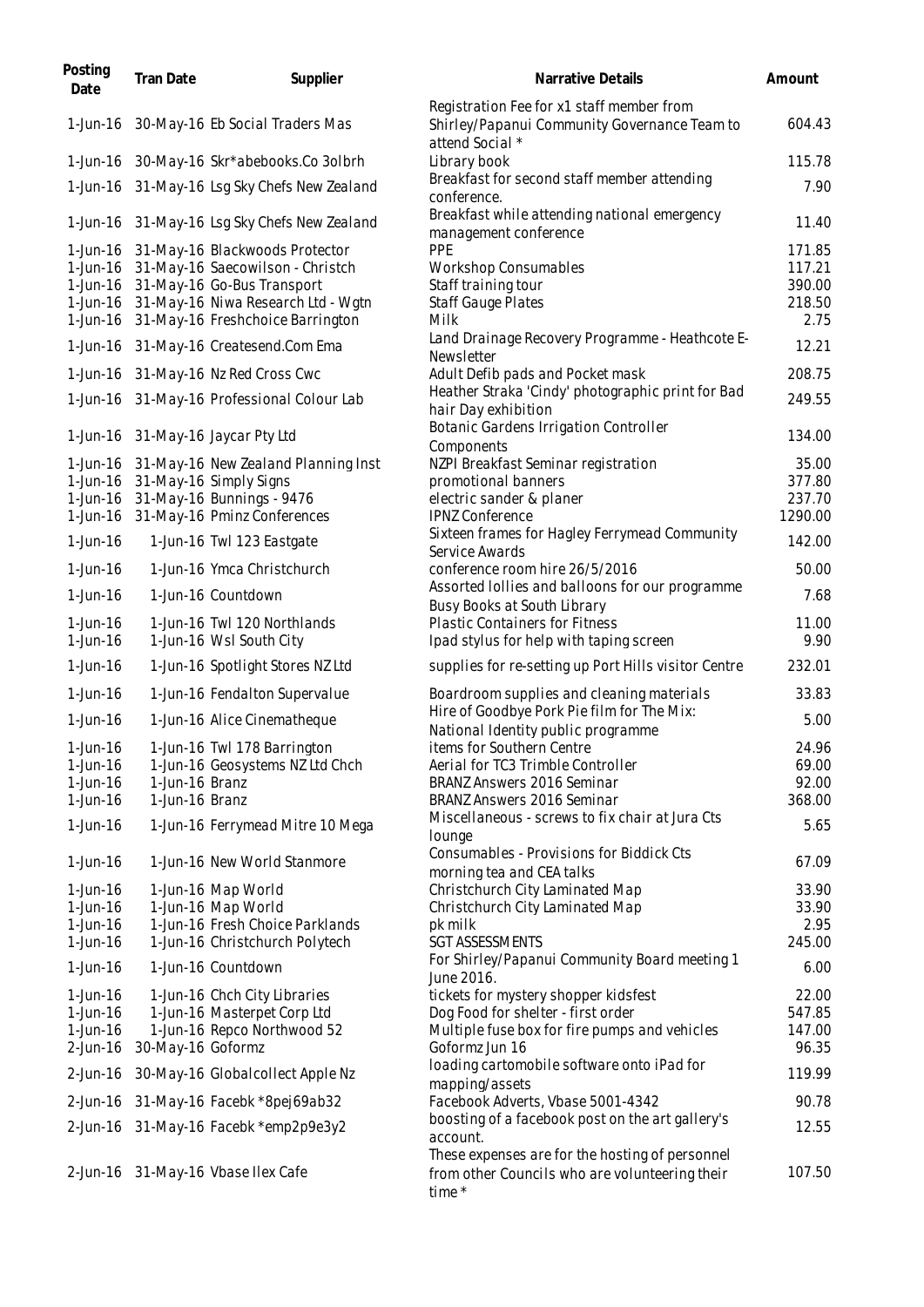| Posting<br>Date | <b>Tran Date</b> | Supplier                                    | Narrative Details                                                                                             | Amount   |
|-----------------|------------------|---------------------------------------------|---------------------------------------------------------------------------------------------------------------|----------|
|                 |                  | 2-Jun-16 31-May-16 Curators House           | These expenses are for the hosting of personnel<br>from other Councils who are volunteering their<br>time $*$ | 486.00   |
|                 |                  | 2-Jun-16 31-May-16 Dimesion Data Learning   | training course booking                                                                                       | 6304.54  |
|                 |                  | 2-Jun-16 31-May-16 Facebk *xyvps9edr2       | KidsFest Facebook posts<br>Draft Annual Plan, Small Group Training                                            | 13.25    |
|                 |                  | 2-Jun-16 31-May-16 Facebk *3xnqb9jt62       | bookings, Tiny Huts, Sumner Library naming and<br>Akaroa Wastew *                                             | 307.48   |
|                 |                  | 2-Jun-16 31-May-16 Facebook 95nuc9an32      | facebook boost                                                                                                | 141.14   |
|                 |                  | 2-Jun-16 31-May-16 Facebk *gu44p9a9v2       | Facebook marketing                                                                                            | 33.56    |
|                 |                  | 2-Jun-16 31-May-16 Facebk *987gl922t2       | Facebook Campaigns                                                                                            | 101.85   |
|                 |                  | 2-Jun-16 31-May-16 Facebk *rwdkp9atp2       | TfC Facebook promotion                                                                                        | 23.91    |
| $2$ -Jun-16     |                  | 31-May-16 Abebooks.Com                      | Library book                                                                                                  | 179.87   |
| $2$ -Jun-16     |                  | 1-Jun-16 Createsend.Com Ema                 | EDM Event Info, Vbase 5001-4312                                                                               | 9.51     |
| $2$ -Jun-16     |                  | 1-Jun-16 Kiwi Cabs                          | Taxi while working at MBIE                                                                                    | 33.30    |
| $2$ -Jun-16     |                  | 1-Jun-16 Bunnings - 9476                    | bag of rags x 3                                                                                               | 29.85    |
| $2$ -Jun-16     |                  | 1-Jun-16 Blackwoods Protector               | ear muffs                                                                                                     | 34.56    |
| $2$ -Jun-16     |                  | 1-Jun-16 Bunnings - 9476                    | <b>Emergency Equipment</b>                                                                                    | 82.23    |
|                 |                  |                                             | Replacement poolside mat, Nylon anchors for spa                                                               |          |
| $2$ -Jun-16     |                  | 1-Jun-16 Bunnings - 9476                    | scimmer grate, replacement strap for aqua                                                                     | 159.28   |
|                 |                  |                                             | jogging be *                                                                                                  |          |
|                 |                  |                                             | Recreation and Sport Centres Welcome Email 01                                                                 |          |
| $2$ -Jun-16     |                  | 1-Jun-16 Createsend.Com Ema                 | June 2016                                                                                                     | 8.29     |
| $2$ -Jun-16     |                  | 1-Jun-16 Createsend.Com Ema                 | Beca Heritage Week 2016                                                                                       | 10.42    |
| $2$ -Jun-16     |                  | 1-Jun-16 Createsend.Com Ema                 | Resource Consents Newsletter June 2016                                                                        | 11.73    |
| $2$ -Jun-16     |                  | 1-Jun-16 Bunnings - 9476                    | fence stain edmonds                                                                                           | 223.98   |
| $2$ -Jun-16     |                  | 1-Jun-16 Wilson Parking                     | No car parks available in civic for meeting                                                                   | 6.60     |
|                 |                  |                                             | Consumables - Additional provisions for Biddick                                                               |          |
| $2$ -Jun-16     |                  | 1-Jun-16 Bp Oil New Zealand L               | Cts morning tea                                                                                               | 4.29     |
| $2$ -Jun-16     |                  | 1-Jun-16 Nz Safety Br 23                    | Safety clothing for the team                                                                                  | 455.58   |
| $2$ -Jun-16     |                  | 1-Jun-16 St Pierres Northlands              | For Shirley/Papanui Community Board meeting 1                                                                 | 36.20    |
| $2$ -Jun-16     |                  | 1-Jun-16 New World Bishopdale               | June 2016.<br>For Shirley/Papanui Community Board meeting 1<br>June 2016.                                     | 55.39    |
| $2$ -Jun-16     |                  | 1-Jun-16 The Make Cafe                      | tickets for mystery shopper kidsfest                                                                          | 30.00    |
| $2$ -Jun-16     |                  | 1-Jun-16 Mister Minit Hornby                | keys for templeton cupboards                                                                                  | 19.80    |
| 2-Jun-16        |                  | 2-Jun-16 Countdown                          | Laundry bags for gloves                                                                                       | 17.97    |
| 2-Jun-16        |                  | 2-Jun-16 Repco Burnside 44                  | Plug for mobile jump starter.                                                                                 | 29.99    |
|                 |                  |                                             | Breakfast for 2 staff members while attending                                                                 |          |
| $2$ -Jun-16     |                  | 2-Jun-16 Mojo Market Lane                   | national emergency management conference.                                                                     | 36.90    |
| $2$ -Jun-16     |                  | 2-Jun-16 Mitre 10 Mega Hornby               | gloves x 2 pair & wheel barrow wheel                                                                          | 134.38   |
| $2$ -Jun-16     |                  | 2-Jun-16 Gardenmakers                       | dump fees MAY 2016                                                                                            | 846.00   |
| $2$ -Jun-16     |                  | 2-Jun-16 Gardenmakers                       | dump fees MAY 2016                                                                                            | 953.90   |
| $2$ -Jun-16     |                  | 2-Jun-16 Gardenmakers                       | dump fees MAY 2016                                                                                            | 1000.00  |
| $2$ -Jun-16     |                  | 2-Jun-16 Countdown                          | Milk for Carlyle staff room                                                                                   | 6.18     |
| $2$ -Jun-16     |                  | 2-Jun-16 Ccc Parking                        | parking at Civic                                                                                              | 6.70     |
| $2$ -Jun-16     |                  | 2-Jun-16 Ccc Parking                        | Car Parking Civic to attend Social Media<br>Workshop 02 June2016                                              | 6.70     |
| $2$ -Jun-16     |                  | 2-Jun-16 Fendalton Service Ctr              | Parking Coupons                                                                                               | 62.00    |
| $2$ -Jun-16     |                  | 2-Jun-16 N41q Trade Me Pay Now              | Log splitting for holiday park firewood                                                                       | 1000.00  |
|                 |                  | Payment - Personal - Payment -              |                                                                                                               |          |
| $2$ -Jun-16     | $2$ -Jun-16      | Thank You                                   | Payment - Personal Payment - Thank You                                                                        | $-0.10$  |
| 2-Jun-16        | $2$ -Jun-16      | Payment - Personal - Payment -<br>Thank You | Payment - Personal Payment - Thank You                                                                        | $-40.39$ |
| $2$ -Jun-16     |                  | 2-Jun-16 Jaycar Pty Ltd                     | Multi gig lighter type car charges for up to three<br>devices for Inspector cars to charge Go Get, GPS *      | 71.60    |
| $2$ -Jun-16     |                  | 2-Jun-16 Noel Leeming 12                    | 3 x GPS Units for Inspector cars. Blue tooth type<br>suitable for the older 2009 Toyota Corolla's. Appr       | 414.33   |
| $2$ -Jun-16     |                  | 2-Jun-16 Rubber Monkey Sales                | Tascam track field recorder                                                                                   | 1155.79  |
| $2$ -Jun-16     |                  | 2-Jun-16 Raeward Fresh Marshland            | Milk for BLFP tearoom                                                                                         | 13.00    |
| $2$ -Jun-16     |                  | 2-Jun-16 Burwood Produce                    | Animal feed for Seafield Park animal area                                                                     | 134.10   |
| 2-Jun-16        |                  | 2-Jun-16 Wsl Hornby                         | Marker pens and selotape                                                                                      | 17.77    |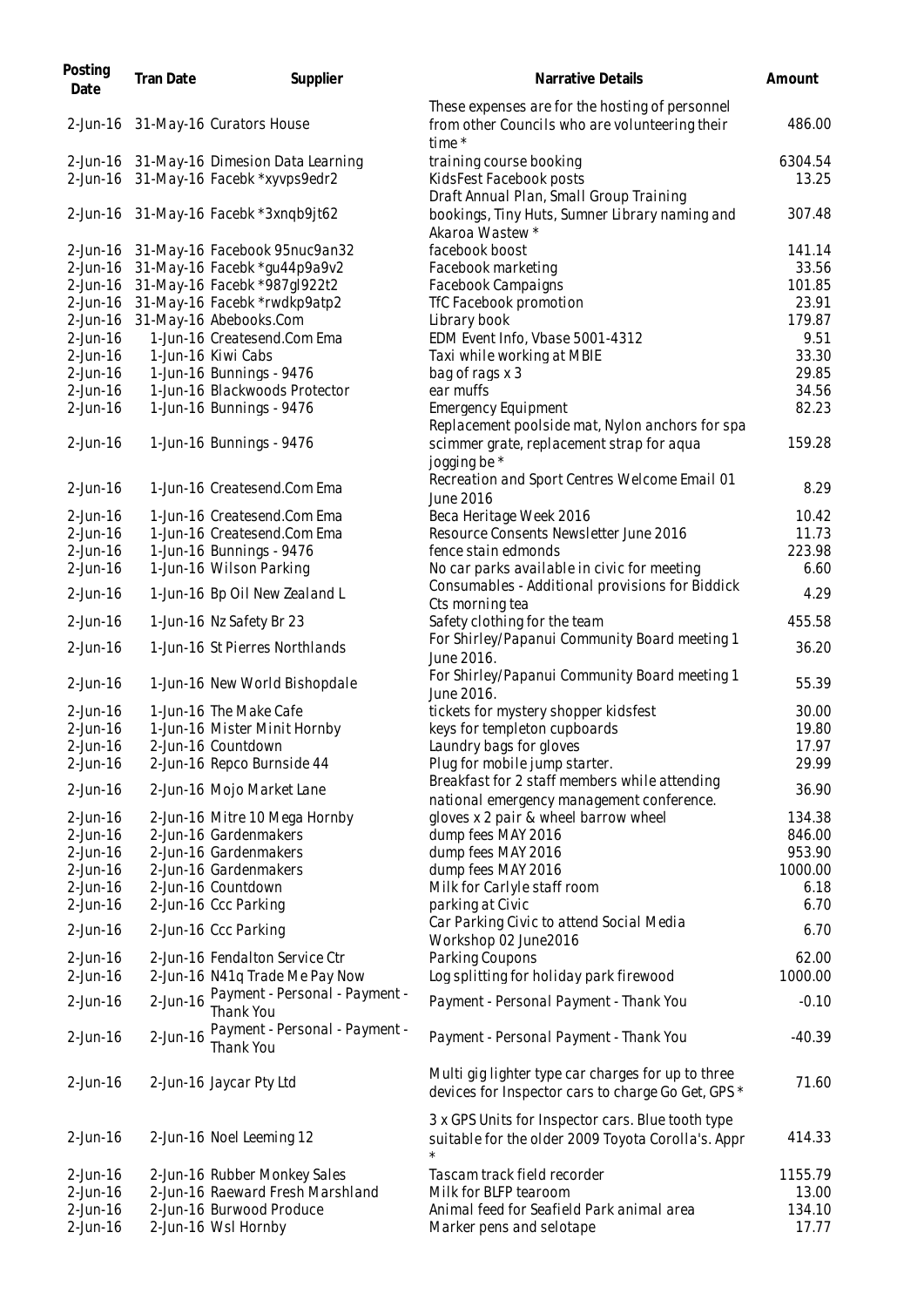| Posting<br>Date            | <b>Tran Date</b> | Supplier                                                          | Narrative Details                                                                                            | Amount          |
|----------------------------|------------------|-------------------------------------------------------------------|--------------------------------------------------------------------------------------------------------------|-----------------|
| $2$ -Jun-16<br>$2$ -Jun-16 |                  | 2-Jun-16 Mitre 10 Mega Hornby<br>2-Jun-16 Akaroa Adventure Centre | Tape and drill bits<br>stamps                                                                                | 42.45<br>80.00  |
| $2$ -Jun-16                |                  | 2-Jun-16 Nzls Cle - Zeald                                         | Statutory Interpretation Update Seminar - 14 June<br>2016                                                    | 255.00          |
| $2$ -Jun-16                |                  | 2-Jun-16 Nzls Cle - Zeald                                         | Statutory Interpretation Update Seminar 14/6/16                                                              | 255.00          |
| $2$ -Jun-16                |                  | 2-Jun-16 Dash Tickets Nz                                          | tickets for mystery shopper kidsfest                                                                         | 24.09           |
| $2$ -Jun-16                |                  | 2-Jun-16 Jaycar Pty Ltd                                           | Jump Starter & Power Bank for charging Fleet<br>Vehicles                                                     | 298.00          |
| $2$ -Jun-16                |                  | 2-Jun-16 Nelson City Taxis                                        | Taxi from accommodation to the airport coming<br>home from conference                                        | 14.60           |
| $2$ -Jun-16                |                  | 2-Jun-16 Ccc Parking                                              | Parking for PA/Business support meeting at Civic                                                             | 3.60            |
| $2$ -Jun-16                |                  | 2-Jun-16 Mish Limited                                             | Giftware for resale in BG VC gift shop                                                                       | 429.18          |
| $3$ -Jun-16                |                  | 31-May-16 Paypal *iraartist                                       | tickets for mystery shopper kidsfest<br>Non alcoholic drinks for 2 staff members while                       | 40.00           |
| $3$ -Jun-16                |                  | 1-Jun-16 Macs Brew Bar                                            | attending awards night for conference<br>These expenses are for the hosting of personnel                     | 9.00            |
| $3$ -Jun-16                |                  | 1-Jun-16 Fiddlesticks                                             | from other Councils who are volunteering their<br>time *                                                     | 117.00          |
| $3$ -Jun-16                |                  | 1-Jun-16 Fulcrumapp.Com                                           | Supply of data capture tool CWW assets.                                                                      | 149.82          |
| $3$ -Jun-16                |                  | 1-Jun-16 Box.Com UK Ltd Usd                                       | Box Jun 16                                                                                                   | 68.10           |
| $3$ -Jun-16                |                  | 2-Jun-16 Relish Catering                                          | LMH Board 18 May 2016                                                                                        | 136.16          |
| $3$ -Jun-16<br>$3$ -Jun-16 |                  | 2-Jun-16 Hirepool Christchurch<br>2-Jun-16 Redpaths Ferry Road    | hire of compactor for curator house path<br>Fluro tubes and starters for facility                            | 67.44<br>306.36 |
| $3$ -Jun-16                |                  | 2-Jun-16 Chch Airport Carpark                                     | Airport Parking - ERFD PRFO Meeting, Wellington                                                              | 50.00           |
|                            |                  | 2-Jun-16 M J Shardlow & Colid                                     | $(1-2$ June)                                                                                                 | 103.50          |
| $3$ -Jun-16<br>$3$ -Jun-16 |                  | 2-Jun-16 Createsend.Com Ema                                       | 5 x string for tying cages<br>Cycleways: June 2016                                                           | 33.64           |
| $3$ -Jun-16                |                  | 2-Jun-16 Ross Galt Lock & Key                                     | Locks for Naval Point barrier arm                                                                            | 781.00          |
| $3$ -Jun-16                |                  | 2-Jun-16 Music Works                                              | Guitar strings for library guitar                                                                            | 29.90           |
| $3$ -Jun-16                |                  | 2-Jun-16 Min Bus Innovation & Em                                  | Tenancy Tribunal application                                                                                 | 20.44           |
| $3$ -Jun-16                |                  | 2-Jun-16 Burwood Produce                                          | straw bales for packing bare root trees                                                                      | 120.00          |
| $3$ -Jun-16                |                  | 2-Jun-16 Property Council Nz                                      | Rebuild Training Seminar                                                                                     | 102.35          |
| 3-Jun-16                   |                  | 2-Jun-16 Relish Catering                                          | Catering for the Sister Cities NZ Award<br>presentation function for Halswell School/Songpa<br>Gu Sister C * | 85.10           |
| $3$ -Jun-16                |                  | 2-Jun-16 Bunnings - 9482                                          | Hose fittings                                                                                                | 18.96           |
| $3$ -Jun-16                |                  | 2-Jun-16 Caltex Hornby                                            | Milk for tearoom                                                                                             | 3.60            |
| $3$ -Jun-16                |                  | 2-Jun-16 Filecorp NZ Limited                                      | Files for Legal Services                                                                                     | 116.75          |
| $3$ -Jun-16                |                  | 2-Jun-16 Corporate Consumable                                     | Logitech K400 Plus Wireless Kayboard with Touch<br>Pad - SR866427                                            | 74.75           |
| $3$ -Jun-16                |                  | 2-Jun-16 Smiths Bookshop                                          | Library book                                                                                                 | 165.00          |
| $3$ -Jun-16                |                  | 2-Jun-16 Kmart - Riccarton                                        | Lighting                                                                                                     | 20.00           |
| $3$ -Jun-16                |                  | 2-Jun-16 Bunnings - 9476                                          | Bunnings Riccarton - Capacity Building for S/H<br>Community Board, items purchased by S/H<br>Community Rec * | 717.96          |
| $3$ -Jun-16                |                  | 3-Jun-16 Amora Hotel Wellington                                   | Non alcoholic drink purchases while attending<br>conference                                                  | 14.28           |
| $3$ -Jun-16                |                  | 3-Jun-16 Taxi Tech Factoring                                      | Taxi while working at MBIE                                                                                   | 45.60           |
| $3$ -Jun-16                |                  | 3-Jun-16 Irrigation Warehouse                                     | irrigation heads                                                                                             | 53.57           |
| $3$ -Jun-16                |                  | 3-Jun-16 Appco Christchurch 58                                    | In House Maintenance - WO                                                                                    | 236.90          |
| $3$ -Jun-16                |                  | 3-Jun-16 Ferrymead Mitre 10 Mega                                  | Window Stay                                                                                                  | 19.76           |
| $3$ -Jun-16                |                  | 3-Jun-16 Twl 181 Belfast                                          | Unknown purchase, looked through records but<br>couldnt find.                                                | 43.50           |
| $3$ -Jun-16                |                  | 3-Jun-16 Chch Airport Carpark                                     | Overnight airport parking; attended Central/Local<br>Government meeting 2/6/16 WLG                           | 32.00           |
| $3$ -Jun-16                |                  | 3-Jun-16 Property Council Nz                                      | Property Guides and Condition Reports                                                                        | 251.80          |
| $3$ -Jun-16                |                  | 3-Jun-16 Countdown                                                | Snacks for Magic the Gathering Event held at<br>Shirley Library in June 2016 (YA programme)                  | 8.00            |
| $3$ -Jun-16                |                  | 3-Jun-16 The Drawing Room Limite                                  | Pigment pens and circle template                                                                             | 100.94          |
| $3$ -Jun-16                |                  | 3-Jun-16 Halswell Timber                                          | timber for wooden stiles on Okuti Track                                                                      | 159.36          |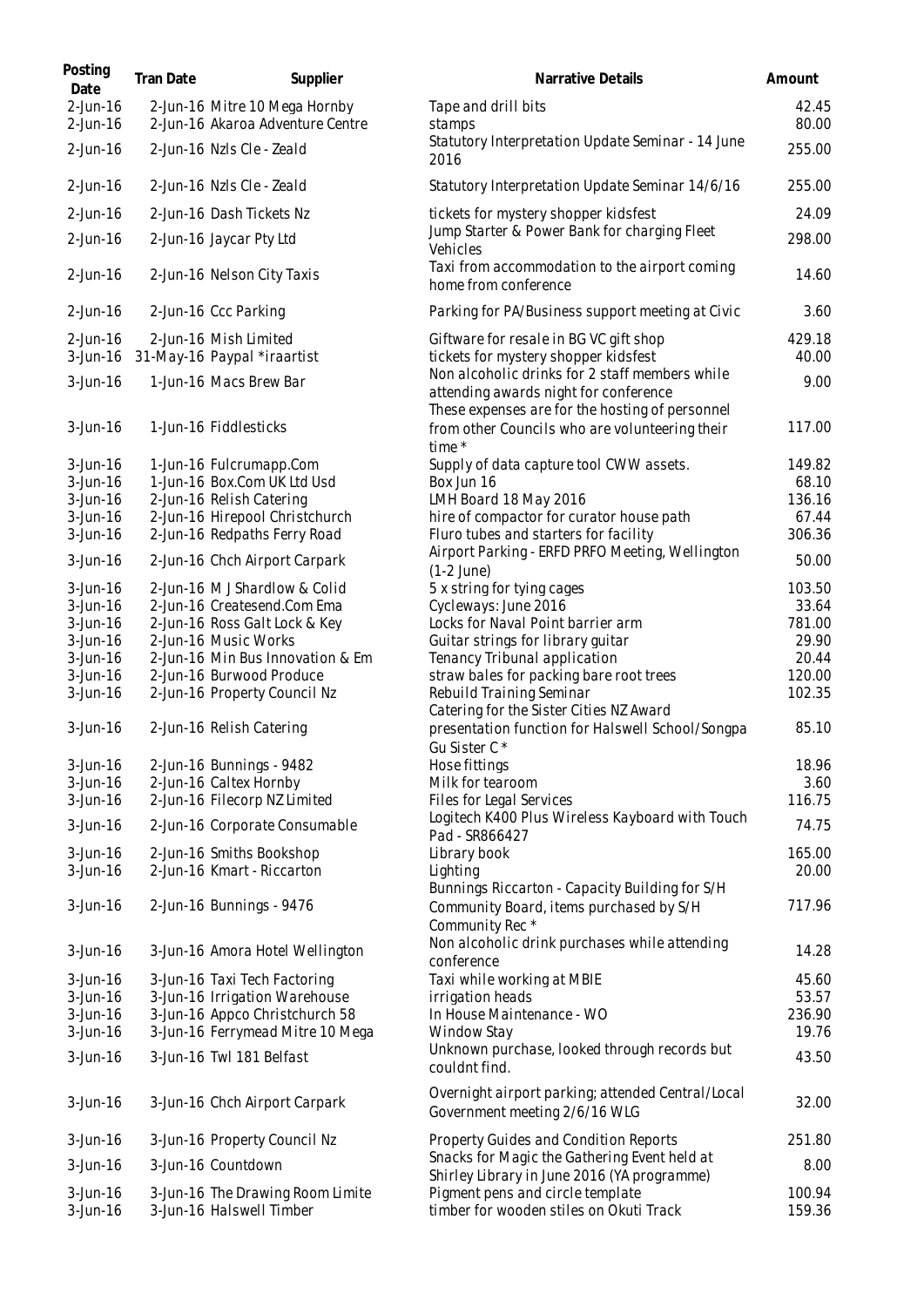| Posting<br>Date      | <b>Tran Date</b> | Supplier                                             | Narrative Details                                                                                             | Amount          |
|----------------------|------------------|------------------------------------------------------|---------------------------------------------------------------------------------------------------------------|-----------------|
| 7-Jun-16             |                  | 1-Jun-16 Globalcollect Apple Nz                      | loading cartomobile software onto iPad for<br>mapping/assets                                                  | 119.99          |
| 7-Jun-16             |                  | 1-Jun-16 Globalcollect Apple Nz                      | loading cartomobile software onto iPad for<br>mapping/assets                                                  | 119.99          |
| 7-Jun-16             |                  | 1-Jun-16 Paypal *spinalpubli                         | Ergonomic equipment                                                                                           | 983.00          |
| 7-Jun-16             |                  | 2-Jun-16 Flying Burrito Brother                      | Dinner for 2 staff members while attending<br>national emergency management conference                        | 58.00           |
| 7-Jun-16<br>7-Jun-16 |                  | 2-Jun-16 Yogaglo.Com<br>2-Jun-16 Cips Australia Pty  | YogaGlo Website subscription<br>Annual CIPS professional subscription                                         | 27.16<br>278.46 |
| 7-Jun-16             |                  | 3-Jun-16 Floriditas                                  | Breakfast for 2 staff members while attending<br>conference                                                   | 50.00           |
| 7-Jun-16             |                  | 3-Jun-16 Trenches Restaurant Bar                     | Venue Hire - Christchurch RSA                                                                                 | 450.00          |
| 7-Jun-16             |                  | 3-Jun-16 Nice Technology                             | Credit Voucher Nice Technology discount credited<br>as part of previous invoice                               | $-62.00$        |
| 7-Jun-16             |                  | 3-Jun-16 Nice Technology                             | e-textile pack for Lyttelton Festival of Lights<br>workshop on LED brooch making see second<br>invoice for *  | 351.00          |
| $7$ -Jun-16          |                  | 3-Jun-16 George Henry & Co Lt                        | In House Maintenance                                                                                          | 126.56          |
| 7-Jun-16             |                  | 3-Jun-16 French Bakery Limited                       | Catering for the Hagley Ferrymead Community<br>Board                                                          | 45.40           |
| 7-Jun-16             |                  | 3-Jun-16 Blackwoods Protector                        | PPE                                                                                                           | 42.43           |
| 7-Jun-16             |                  | 3-Jun-16 Bp 2go Linwood                              | Fuel For CWTP                                                                                                 | 46.20           |
| 7-Jun-16<br>7-Jun-16 |                  | 3-Jun-16 Bp 2go Linwood<br>3-Jun-16 Super Cheap Auto | Fuel for 521<br>In House Maintenance - WO                                                                     | 48.37<br>117.98 |
| 7-Jun-16             |                  | 3-Jun-16 Bridon New Zealand - Chch                   | Carabiners for gym                                                                                            | 28.18           |
| 7-Jun-16             |                  | 3-Jun-16 Resene Paints                               | Topcoat for fitness centre                                                                                    | 105.95          |
| 7-Jun-16             |                  | 3-Jun-16 Bunnings - 9476                             | Paint for fitness centre                                                                                      | 212.65          |
| 7-Jun-16             |                  | 3-Jun-16 Institute Of Directo                        | Institute of Directors function                                                                               | 40.00           |
| 7-Jun-16             |                  | 3-Jun-16 Project Mgmt Institute                      | PMI membership renewal fee (USD189)                                                                           | 284.26          |
| 7-Jun-16             |                  | 3-Jun-16 Rhino Fire And Securit                      | Repair to automatic door                                                                                      | 373.75          |
| 7-Jun-16             | 3-Jun-16 Nzra    |                                                      | AUSTSWIM Agautic Conference & Aquasummit                                                                      | 602.91          |
| 7-Jun-16             |                  | 3-Jun-16 Facebk *ax3wx8az22                          | Findchch and Central City Facebook posts                                                                      | 30.02           |
| 7-Jun-16             |                  | 3-Jun-16 Createsend.Com Ema                          | Graham Condon unexpected pool closures 3 June                                                                 | 41.49           |
| 7-Jun-16             |                  | 3-Jun-16 Createsend.Com Ema                          | Newsline 03/06/2016                                                                                           | 46.41           |
| 7-Jun-16             |                  | 3-Jun-16 Canterbury Employers                        | Inspire Canterbury registration fees                                                                          | 437.00          |
| 7-Jun-16             |                  | 3-Jun-16 Packaging House Chch                        | Boxes for NB                                                                                                  | 698.04          |
| 7-Jun-16             |                  | 3-Jun-16 Min Bus Innovation & Em                     | Tenancy Tribunal application                                                                                  | 20.44           |
| 7-Jun-16             |                  | 3-Jun-16 Kmart - Shirley                             | Hula Hoops for LTA FWF programme                                                                              | 36.00           |
| 7-Jun-16             |                  | 3-Jun-16 Gus*spot Messenger                          | <b>GPS location device Port Hills</b>                                                                         | 248.14          |
| 7-Jun-16             |                  | 3-Jun-16 Espresso Carwash Caf                        | cleaning vehicle after attendance at Rakaia Fire                                                              | 288.00          |
| 7-Jun-16             |                  | 3-Jun-16 Lincraft NZ Limited                         | string for Matariki and other activities and<br>displays for the library                                      | 16.98           |
| 7-Jun-16             |                  | 3-Jun-16 Ministry Of Justice                         | infringement fine ECW927 unidentified                                                                         | 60.00           |
| 7-Jun-16             |                  | 3-Jun-16 Chch Airport Carpark                        | Parking at Airport                                                                                            | 25.00           |
| 7-Jun-16             |                  | 3-Jun-16 Doc Motukarara                              | plants sect g                                                                                                 | 19.30           |
| 7-Jun-16             | 3-Jun-16 Nzra    |                                                      | AUSTSWIM Aotearoa Aquatic Conference &<br>Aquasummit, Auckland, 16-17th July                                  | 904.37          |
| 7-Jun-16             |                  | 3-Jun-16 Couplands Bakeries                          | Bread and milk for resale in shop                                                                             | 21.90           |
| 7-Jun-16             |                  | 3-Jun-16 Costas Taverna Cranford                     | leaving dinner up to the value of \$30                                                                        | 29.90           |
| 7-Jun-16             |                  | 3-Jun-16 The Naked Baker Ltd                         | rolls for resale in cafe                                                                                      | 97.47           |
| 7-Jun-16             |                  | 4-Jun-16 Spotify P002cc84eb                          | Cost of gallery's spotify account used to play<br>music in gallery over nz music month                        | 12.99           |
| 7-Jun-16             |                  | 4-Jun-16 Formassembly.Com                            | Form management software<br>inadvertent use of council credit card, credit                                    | 375.99          |
| 7-Jun-16             |                  | 4-Jun-16 Challenge Blighs Road                       | returned incorrectly to personal acct. -<br>reimbursed to *                                                   | 31.80           |
| $7$ -Jun-16          |                  | 4-Jun-16 Pak N Save Northlands                       | inadvertent use of council credit card, credit<br>returned incorrectly to personal acct. -                    | 40.40           |
|                      |                  |                                                      | reimbursed to *                                                                                               |                 |
| 7-Jun-16             |                  | 4-Jun-16 Pak N Save Northlands                       | inadvertent use of council credit card, credit<br>returned incorrectly to personal acct. -<br>reimbursed to * | 56.57           |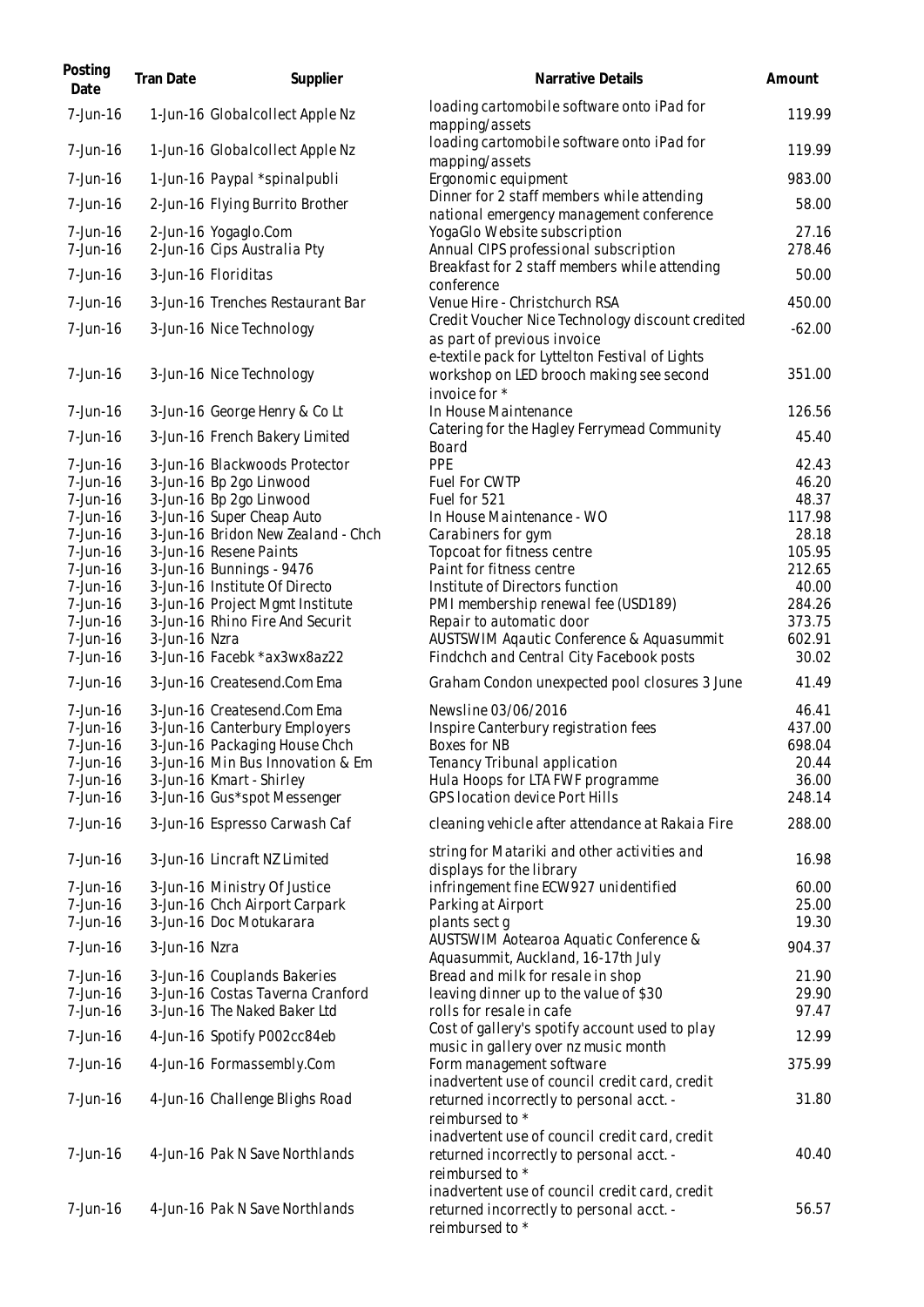| Posting<br>Date         | <b>Tran Date</b> | Supplier                                                      | <b>Narrative Details</b>                                                                                                | Amount          |
|-------------------------|------------------|---------------------------------------------------------------|-------------------------------------------------------------------------------------------------------------------------|-----------------|
| 7-Jun-16                |                  | 4-Jun-16 Mobil Papanui                                        | inadvertent use of council credit card, credit<br>returned incorrectly to personal acct. -                              | 62.00           |
| 7-Jun-16                |                  | 4-Jun-16 Bunnings - 9482                                      | reimbursed to *<br>Liquid Nails                                                                                         | 8.31            |
| 7-Jun-16                |                  | 4-Jun-16 Project Management Instit                            | Project Management Institute Membership<br>Renewal                                                                      | 284.26          |
| $7$ -Jun-16             |                  | 4-Jun-16 Cyclone Cycles & Mowers L                            | repairs and service on scrubcutter and<br>chainsaws                                                                     | 480.20          |
| 7-Jun-16                |                  | 4-Jun-16 Briscoes Timaru                                      | kettle, cutlery, towels door mat mV lodge                                                                               | 216.16          |
| 7-Jun-16                |                  | 4-Jun-16 Mitre 10 Beckenham                                   | Tent pegs for holding down mouse poison bait<br>stations                                                                | 11.99           |
| 7-Jun-16                |                  | 4-Jun-16 Countdown                                            | supplies for Christchurch Marathon Major Event<br>Operation Centre - receipt lost                                       | 37.42           |
| 7-Jun-16                |                  | 5-Jun-16 Google*adws3726607231                                | Google Adwords Campaign, Vbase 5001-4310                                                                                | 400.00          |
| 7-Jun-16                |                  | 5-Jun-16 Ecocentral Ltd                                       | dump fees                                                                                                               | 28.92           |
| 7-Jun-16                |                  | 5-Jun-16 Pak N Save Riccarton                                 | <b>Biscuits for meetings</b>                                                                                            | 15.28           |
|                         |                  |                                                               | Lunch for Christchurch Marathon Major Event                                                                             |                 |
| 7-Jun-16                |                  | 5-Jun-16 Hell Pizza Sydenham                                  | Operation Centre - 24 people were operating from<br>the MEO <sup>*</sup>                                                | 251.50          |
| 7-Jun-16                |                  | 6-Jun-16 New World Stanmore                                   | Morning tea for attendees at a Health and Safety<br>Workshop                                                            | 31.92           |
| 7-Jun-16                |                  | 6-Jun-16 Bunnings - 9482                                      | AquaKneadit tile and gap filler for leisure pool<br>repairs                                                             | 439.56          |
| 7-Jun-16                |                  | 6-Jun-16 Couplands Bakeries                                   | Bread and milk for resale in shop                                                                                       | 21.90           |
| 7-Jun-16                |                  | 7-Jun-16 Fairfax Media (Ps)                                   | Press account for April and May 2016                                                                                    | 485.32          |
| 7-Jun-16                |                  | 7-Jun-16 Placemakers Cranford St                              | Spade                                                                                                                   | 56.79           |
| 7-Jun-16                |                  | 7-Jun-16 Lincraft NZ Limited                                  | Craft supplies for Matariki activities in Aranui<br>library                                                             | 20.45           |
| $7$ -Jun-16             |                  | 7-Jun-16 Mighty Ape Limited                                   | Glow in the dark stars for a Matariki children's<br>activity                                                            | 13.89           |
| $7$ -Jun-16             |                  | 7-Jun-16 Burwood Produce                                      | horse float hire                                                                                                        | 20.00           |
| 7-Jun-16                |                  | 7-Jun-16 Aarque Group Limited                                 | 400ml Grey ink for HP 7100 large format printer                                                                         | 326.49          |
| 7-Jun-16                |                  | 7-Jun-16 Countdown                                            | Burwood Pegasus Community Board Catering 7<br>June 2016                                                                 | 8.85            |
| 7-Jun-16                |                  | 7-Jun-16 Maki-Mono The Palms                                  | Burwood Pegasus Community Board catering 7<br>June 2016 meeting                                                         | 17.80           |
| 7-Jun-16                |                  | 7-Jun-16 Chch City Council Civic                              | parking coupons for external disability advisory<br>group members                                                       | 155.00          |
| 7-Jun-16                |                  | 7-Jun-16 Mitre 10 Beckenham                                   | bolts for wooden stiles                                                                                                 | 15.04           |
| 7-Jun-16                |                  | 7-Jun-16 Jaycar Pty Ltd                                       | Jump Starter pack for vehicles                                                                                          | 159.00          |
| 7-Jun-16                |                  | 7-Jun-16 Ccc Parking                                          | Parking for CCC project group meeting                                                                                   | 6.70            |
| $8$ -Jun-16             |                  | 7-Jun-16 Miles Toyota City<br>7-Jun-16 Mainland Fasteners Ltd | Seat Covers Call Out Vehicle<br>In House Maintenance - WO                                                               | 468.06          |
| 8-Jun-16<br>$8$ -Jun-16 |                  | 7-Jun-16 Blacks Fasteners Lt                                  | <b>Workshop Consumables</b>                                                                                             | 89.38<br>162.56 |
| 8-Jun-16                |                  | 7-Jun-16 Blackwoods Protector                                 | H & S SUpplies - Workshop                                                                                               | 297.47          |
| 8-Jun-16                |                  | 7-Jun-16 Workplace Safety Sup                                 | Workshop Stock - Gloves                                                                                                 | 927.29          |
| 8-Jun-16                |                  | 7-Jun-16 New World St Martins                                 | Ingredients for 2 x cakes Bishopdale Trampers 15<br>year volunteer celebration                                          | 30.22           |
| 8-Jun-16                |                  | 7-Jun-16 Chch City Hunting&fishing                            | Credit Voucher Chch City Hunting&fishing                                                                                | $-100.00$       |
| $8$ -Jun-16             |                  | 7-Jun-16 Createsend.Com Ema                                   | Swimsmart Newsletter Term 2 2016                                                                                        | 52.20           |
| $8$ -Jun-16             |                  | 7-Jun-16 Moj 267 Dept                                         | Possession Warrant - receipt #287454449                                                                                 | 200.00          |
| 8-Jun-16                |                  | 7-Jun-16 Nz Safety Br 21                                      | gloves for nursery staff<br>EFFECTIVE ENGAGEMENT IN ENVIRONMENT COURT                                                   | 79.35           |
| 8-Jun-16                |                  | 7-Jun-16 New Zealand Planning Inst                            | AND BOARD OF INQUIRY PROCESSES - NZPI Course -<br>Registratio <sup>*</sup><br>EFFECTIVE ENGAGEMENT IN ENVIRONMENT COURT | 450.00          |
| 8-Jun-16                |                  | 7-Jun-16 New Zealand Planning Inst                            | AND BOARD OF INQUIRY PROCESSES - NZPI course<br>registration *                                                          | 450.00          |
| 8-Jun-16                |                  | 7-Jun-16 New World Bishopdale                                 | Due to unpleasant odour in library at times, an<br>Airwick Diffuser was needed                                          | 11.49           |
| 8-Jun-16                |                  | 7-Jun-16 The Kitchen Cafe                                     | Coffee with client                                                                                                      | 9.50            |
| 8-Jun-16                |                  | 7-Jun-16 Fulton Hogan Chch                                    | Vinyl wall text for Max Hailstone exhibition                                                                            | 287.50          |
| 8-Jun-16                |                  | 8-Jun-16 Green Cabs Limited                                   | Taxi while working at MBIE                                                                                              | 37.40           |
| 8-Jun-16                |                  | 8-Jun-16 Gold Band Taxis                                      | Taxi while working at MBIE                                                                                              | 42.60           |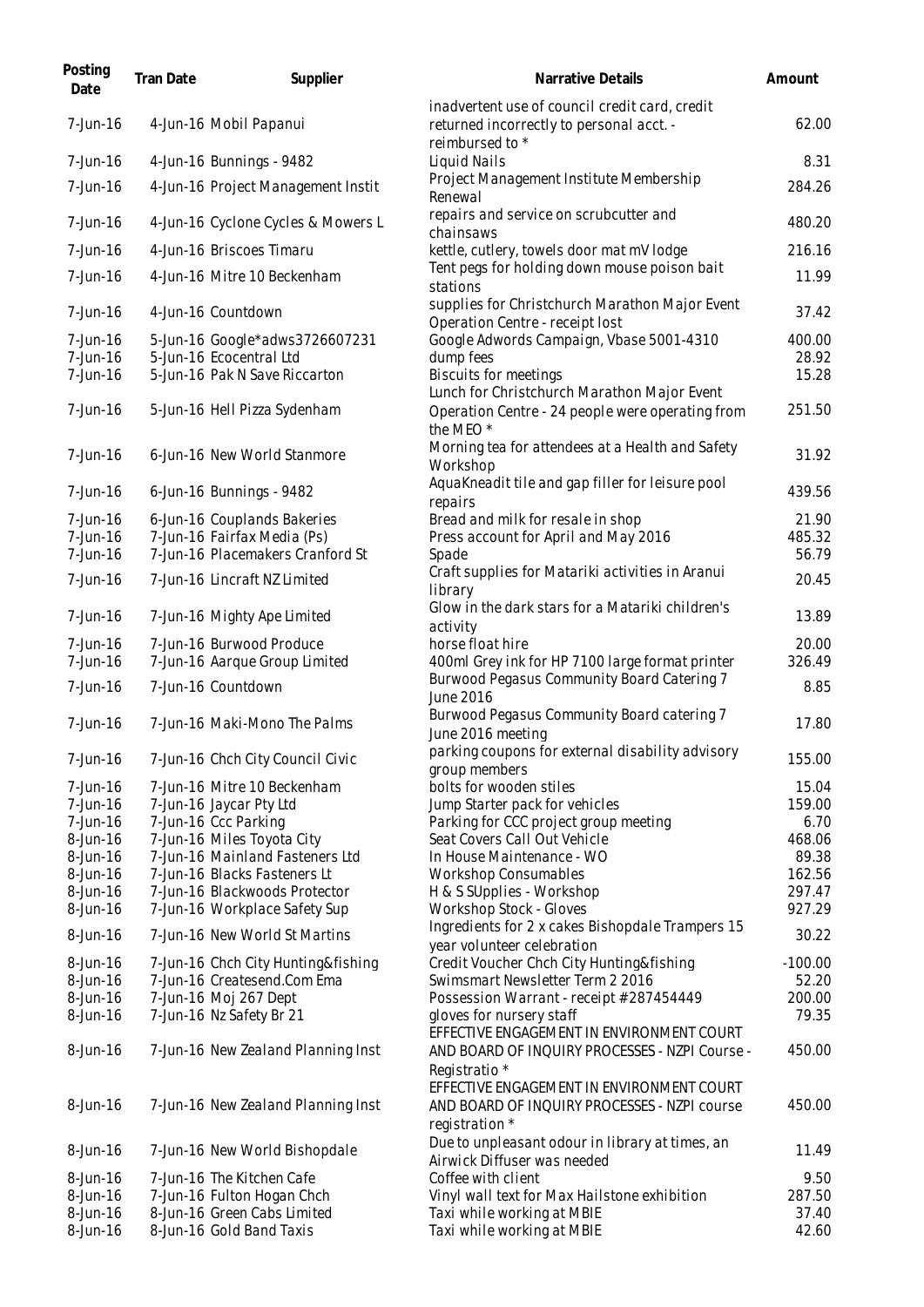| Posting<br>Date            | Tran Date      | Supplier                                                             | Narrative Details                                                                           | Amount            |
|----------------------------|----------------|----------------------------------------------------------------------|---------------------------------------------------------------------------------------------|-------------------|
| 8-Jun-16<br>8-Jun-16       |                | 8-Jun-16 Freshchoice Barrington<br>8-Jun-16 Countdown                | Milk<br>Health and Safety Seminar catering                                                  | 2.75<br>14.30     |
| 8-Jun-16                   |                | 8-Jun-16 Twl 181 Belfast                                             | storage boxes/containers for BLFP Cafe (keep<br>mice out of products)                       | 56.00             |
| 8-Jun-16                   |                | 8-Jun-16 Twl 120 Northlands                                          | Water beaker needed for meeting room                                                        | 4.10              |
| 8-Jun-16                   |                | 8-Jun-16 Pak N Save Wainoni                                          | Matariki promotion and koha                                                                 | 67.18             |
| 8-Jun-16                   |                | 8-Jun-16 Just Incredible                                             | Glitter glue for Matariki children's activity                                               | 8.97              |
| 8-Jun-16                   |                | 8-Jun-16 Mighty Ape Limited                                          | Glow in the Dark stars for Matariki children's<br>activity                                  | 23.88             |
| 8-Jun-16                   |                | 8-Jun-16 Twl 175 South City                                          | Jars for Matariki children's activity                                                       | 34.50             |
| 8-Jun-16                   |                | 8-Jun-16 Ascent Technology Ltd                                       | Kingston Data Traveler 100 G3 Flash Drive, 64GB,<br>USB 3.1 for use with imaging public PCs | 129.86            |
| $8$ -Jun-16                |                | 8-Jun-16 Chch Ready Mix Concrete                                     | 5-6 mm chip                                                                                 | 186.88            |
| 8-Jun-16                   |                | 8-Jun-16 The Chain Man Ltd                                           | 2 tonne chain block, shackles and tether points                                             | 620.42            |
| 8-Jun-16<br>8-Jun-16       |                | 8-Jun-16 Arnold Products Ltd                                         | rubbish bags<br>Meeting with University of Canterbury DH staff                              | 501.95<br>12.50   |
|                            |                | 8-Jun-16 Lux Espresso                                                | Sydenham Bakery - Catering for Hoon Hay                                                     |                   |
| 8-Jun-16                   |                | 8-Jun-16 Sydenham Bakery                                             | Network Meeting - Wednesday 8 June 2016.                                                    | 85.90             |
| $9$ -Jun-16<br>$9$ -Jun-16 |                | 7-Jun-16 Trumba Corporation<br>7-Jun-16 Whitcoulls NrthInd 158       | Trumba Licence June 2016                                                                    | 192.80<br>14.99   |
| 9-Jun-16                   |                | 7-Jun-16 Harvey Norman Moorehouse                                    | Tax invoice book for Customer Receipt<br>Wallets for phones                                 | 109.90            |
|                            |                |                                                                      | Materials for painting and installing Ronnie van                                            |                   |
| $9$ -Jun-16                |                | 8-Jun-16 Bunnings - 9476                                             | hout 'Quasi' sculpture                                                                      | 330.85            |
| $9$ -Jun-16                |                | 8-Jun-16 Blacks Fasteners Lt                                         | Mushroom Nylon Anchors & Taper 316 Stainless                                                | 13.27             |
| $9$ -Jun-16                |                | 8-Jun-16 Createsend.Com Ema                                          | Recreation and Sport Centres Welcome Email 08<br>June 2016                                  | 7.74              |
| $9$ -Jun-16                |                | 8-Jun-16 Officemax                                                   | Label maker tapes - Used for labelling of calib *                                           | 95.98             |
| $9$ -Jun-16                |                | 8-Jun-16 Blackwoods Protector                                        | Inspector Apparel - Replacement Safety footwear<br>& Safety glasses                         | 168.03            |
| $9$ -Jun-16                |                | 8-Jun-16 Solutions NZ Limited                                        | Soil For Botanic Gardens                                                                    | 99.00             |
| $9$ -Jun-16                | 8-Jun-16 Ipenz |                                                                      | Survey Institute membership fees                                                            | 207.00            |
| $9$ -Jun-16                | 8-Jun-16 Ipenz |                                                                      | Survey Institute membership fees                                                            | 207.00            |
| $9$ -Jun-16                |                | 8-Jun-16 Service Fees - Fraedom Pty Ltd                              | Service Fees Fraedom Pty Ltd                                                                | 1471.14<br>203.28 |
| $9$ -Jun-16<br>9-Jun-16    |                | 8-Jun-16 Nz Safety<br>8-Jun-16 Bunnings - 9476                       | Safety footwear<br>drill bits, battery, oil                                                 | 63.46             |
| $9$ -Jun-16                |                | 8-Jun-16 Blackwoods Protector                                        | Protective Gear for new Staff - Compliance Team                                             | 727.00            |
| $9$ -Jun-16                |                | 8-Jun-16 Ascent Technology Ltd                                       | 6 x Dynamix USB A to USB Mini B 0.3m                                                        | 16.55             |
| 9-Jun-16                   |                | 8-Jun-16 Shoof Intl Ltd                                              | Size 6 muzzles - for menacing etc dogs                                                      | 269.25            |
|                            |                |                                                                      | Panel Catering expenses - Open Space                                                        |                   |
| $9$ -Jun-16                |                | 8-Jun-16 Frobisher Cafe                                              | deliberations                                                                               | 51.00             |
| $9$ -Jun-16                |                | 8-Jun-16 Freshchoice Merivale                                        | IHP Panel Catering - Open Space deliberations                                               | 96.47             |
| $9$ -Jun-16                |                | 9-Jun-16 Merivale Paper Plus                                         | Strung tickets for VC shop barcode tags                                                     | 29.99             |
| 9-Jun-16                   |                | 9-Jun-16 Wgtn Combined Taxis                                         | Taxi while working at MBIE                                                                  | 38.30             |
| $9$ -Jun-16                |                | 9-Jun-16 Blue Star Cab 117                                           | Taxi while working at MBIE                                                                  | 41.80             |
| $9$ -Jun-16                |                | 9-Jun-16 Countdown                                                   | plates & cups                                                                               | 19.98             |
| $9$ -Jun-16                |                | 9-Jun-16 Z Moorhouse                                                 | gas bottle refill                                                                           | 35.90<br>29.48    |
| $9$ -Jun-16<br>$9$ -Jun-16 |                | 9-Jun-16 Ferrymead Mitre 10 Mega<br>9-Jun-16 Ferrymead Mitre 10 Mega | <b>Workshop Consumables</b><br>In House Maintenance - WO                                    | 63.92             |
| $9$ -Jun-16                |                | 9-Jun-16 Wakefield Metals                                            | In House Maintenance - WO                                                                   | 192.05            |
| $9$ -Jun-16                |                | 9-Jun-16 Ccc Parking                                                 | Meeting with ccc Project Management and                                                     | 3.60              |
| $9$ -Jun-16                |                | 9-Jun-16 Ccc Parking                                                 | Procurement<br>Meeting with GM customer and community                                       | 6.70              |
| $9$ -Jun-16                |                | 9-Jun-16 Nz Concrete Society                                         | New Zealand concrete association concrete<br>seminar                                        | 782.00            |
| $9$ -Jun-16                |                | 9-Jun-16 Pak N Save Hornby                                           | Supply of individual toilet rolls for cabins                                                | 8.98              |
| $9$ -Jun-16                |                | 9-Jun-16 Mitre 10 Mega Hornby                                        | Replacing broken coffee plunger and CLR to<br>remove lime scale on shower heads             | 30.40             |
| $9$ -Jun-16                |                | 9-Jun-16 Wsl Hornby                                                  | ink for printer                                                                             | 241.38            |
| $9$ -Jun-16                |                | 9-Jun-16 New World South City                                        | Afternoon nibbles for launch of Electric Vehicle                                            | 84.15             |
| 9-Jun-16                   |                | 9-Jun-16 Victoria Florists                                           | Charging sign<br>Sympathy flowers                                                           | 85.00             |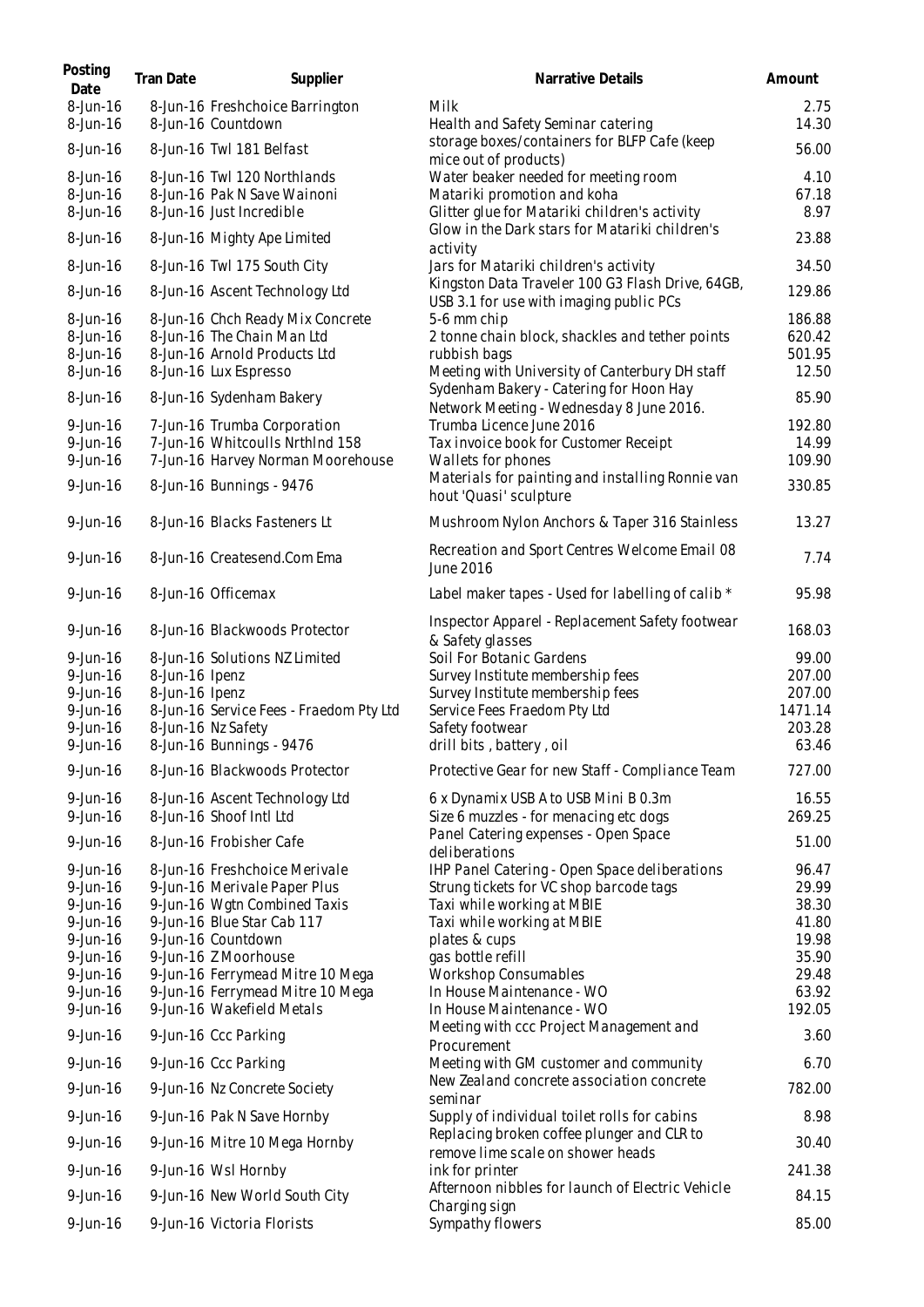| Posting<br>Date        | Tran Date       | Supplier                           | Narrative Details                                                                                       | Amount    |
|------------------------|-----------------|------------------------------------|---------------------------------------------------------------------------------------------------------|-----------|
| 9-Jun-16               |                 | 9-Jun-16 Mitre 10 Beckenham        | nails for nail gun                                                                                      | 378.00    |
| 9-Jun-16               |                 | 9-Jun-16 Ferrymead Mitre 10 Mega   | tape measures                                                                                           | 58.95     |
| 9-Jun-16               |                 | 9-Jun-16 Eventfinder               | tickets for mystery shopper kidsfest                                                                    | 16.40     |
| 9-Jun-16               |                 | 9-Jun-16 Dash Tickets Nz           | tickets for mystery shopper kidsfest                                                                    | 17.43     |
| 9-Jun-16               |                 | 9-Jun-16 Hassle-Free Tours         | tickets for mystery shopper kidsfest                                                                    | 20.00     |
| 9-Jun-16               |                 | 9-Jun-16 Chch Art Gallery Shop     | tickets for mystery shopper kidsfest                                                                    | 20.00     |
| 9-Jun-16               |                 | 9-Jun-16 Dash Tickets Nz           | tickets for mystery shopper kidsfest                                                                    | 32.29     |
| 9-Jun-16               |                 | 9-Jun-16 Burwood Produce           | Straw for stock shelter                                                                                 | 40.00     |
| $9$ -Jun-16            |                 | 9-Jun-16 Twl 178 Barrington        | The Warehouse Barrington - Containers for<br>tea/coffee kit for Spreydon/Heathcote network<br>meetings. | 8.00      |
| 10-Jun-16              |                 | 8-Jun-16 Pp*urbaani                | Goods for Resale                                                                                        | 1512.77   |
| 10-Jun-16              |                 | 9-Jun-16 French Bakery Limited     | Catering for Hagley Ferrymead Community Board                                                           | 45.40     |
| 10-Jun-16              |                 | 9-Jun-16 New Zealand Scaffold      | In House Maintenance - WO                                                                               | 16.91     |
| 10-Jun-16              |                 | 9-Jun-16 Trailcom                  | Workshop                                                                                                | 62.25     |
| 10-Jun-16              |                 | 9-Jun-16 John Brooks Ltd           | In House Maintenance - WO                                                                               | 506.00    |
| 10-Jun-16              |                 | 9-Jun-16 Bunnings - 9476           | painting accessories for fitness centre                                                                 | 100.60    |
| 10-Jun-16              |                 | 9-Jun-16 Priest Sheetmetal And Pla | 6x 1.5mm 316 Stainless Steel                                                                            | 211.60    |
| 10-Jun-16              |                 | 9-Jun-16 Jenny Burtt Florists Ltd  | <b>Flowers</b>                                                                                          | 90.00     |
| 10-Jun-16              |                 | 9-Jun-16 Createsend.Com Ema        | Swimsmart online bookings - June 2016                                                                   | 19.47     |
| 10-Jun-16              |                 | 9-Jun-16 Createsend.Com Ema        | Art Gallery E Newsletter                                                                                | 121.69    |
| 10-Jun-16              |                 | 9-Jun-16 Lincraft NZ Limited       | display material                                                                                        | 166.67    |
| 10-Jun-16              |                 | 9-Jun-16 Gun City                  | pack frames x 2 for predator traps800665869                                                             | 500.00    |
| 10-Jun-16              |                 | 9-Jun-16 Levin Sawmakers 1996      | planting bags x1 planting spades x 4                                                                    | 982.10    |
| 10-Jun-16              |                 | 9-Jun-16 Chch Airport Carpark      | Picking up an artist from Christchurch Airport.                                                         | 4.00      |
| 10-Jun-16              | 9-Jun-16 Fmanz  |                                    | Allocation of membership prior to the corporate<br>membership.                                          | 172.50    |
| 10-Jun-16              |                 | 9-Jun-16 Bp Oil New Zealand L      | Consumables - Provisions for Mabel Howard Plc<br><b>CEA</b> talks                                       | 4.29      |
| 10-Jun-16              |                 | 9-Jun-16 Caltex Hornby             | Milk for tearoom                                                                                        | 7.20      |
| 10-Jun-16              |                 | 9-Jun-16 TL Parker Ltd             | x2 radio repairs                                                                                        | 327.75    |
| 10-Jun-16              |                 | 9-Jun-16 The Cleaners Warehouse    | cleaning equipment for Aranui Wainoni<br>Community centre                                               | 751.80    |
| 10-Jun-16              |                 | 10-Jun-16 Mitre 10 Mega Hornby     | box scews, box coach bolts for tables, bit for                                                          | 75.31     |
| 10-Jun-16              |                 | 10-Jun-16 Repco Fitzgerald Ave     | screws<br>Vehicle Maintenance 521                                                                       | 270.00    |
| 10-Jun-16              |                 | 10-Jun-16 Repco Fitzgerald Ave     | Credit Voucher Repco Fitzgerald Ave - Vehicle                                                           | $-297.00$ |
|                        |                 | 10-Jun-16 Repco Fitzgerald Ave     | Maintenance 521                                                                                         | 409.95    |
| 10-Jun-16              |                 | 10-Jun-16 Marketing Chemicals Ltd  | Vehicle Maintence 521                                                                                   | 1086.09   |
| 10-Jun-16<br>10-Jun-16 |                 | 10-Jun-16 No 1 Fitness             | In House Maintenance - WO<br>Power Bands for fitness centre                                             | 96.00     |
| 10-Jun-16              |                 | 10-Jun-16 Ferrymead Mitre 10 Mega  | adhesive                                                                                                | 17.49     |
| 10-Jun-16              |                 | 10-Jun-16 Placemakers Cranford St  | Extension cord and danger tape                                                                          | 26.52     |
| 10-Jun-16              |                 | 10-Jun-16 Fresh Choice Parklands   | Staff room expenses - tea, coffee, milk, dishwash,                                                      | 61.77     |
| 10-Jun-16              |                 | 10-Jun-16 Mobil Sydenham           | Milk for Port Hills tearoom                                                                             | 7.49      |
| 10-Jun-16              |                 | 10-Jun-16 Rubber Stamps            | Cancelled stamp with CCL logo (Not available<br>through officeMax)                                      | 42.00     |
| 10-Jun-16              |                 | 10-Jun-16 Richmond Drycleaners     | Curtain cleaning Gallery restaurant maintenance                                                         | 230.00    |
| 10-Jun-16              |                 | 10-Jun-16 Four Square Darfield     | 3 packets of gelatin for Matariki children's<br>activity                                                | 8.25      |
| 10-Jun-16              |                 | 10-Jun-16 The Kitchen Cafe         | Morning tea for Mayor's Welfare Fund Committee                                                          | 49.50     |
| 10-Jun-16              |                 | 10-Jun-16 Coffee Culture Cc Airp   | Food expenses while on loan return trip to<br>Wellington                                                | 8.70      |
| 10-Jun-16              |                 | 10-Jun-16 Wgtn Combined Taxis      | Travel expenses while returning a loan in<br>Wellington (it was raining)                                | 13.90     |
| 10-Jun-16              |                 | 10-Jun-16 Battery Masta Ltd        | new batteries for power carriers                                                                        | 180.95    |
| 10-Jun-16              | 10-Jun-16 Branz |                                    | BRANZ Answers 2016 Seminar                                                                              | 92.00     |
| 10-Jun-16              |                 | 10-Jun-16 Mojo Victoria Square     | Lunch meeting with Spark NZ                                                                             | 16.61     |
| 10-Jun-16              |                 | 10-Jun-16 Southern Woods Nursery   | plants sect d visitor centre                                                                            | 417.83    |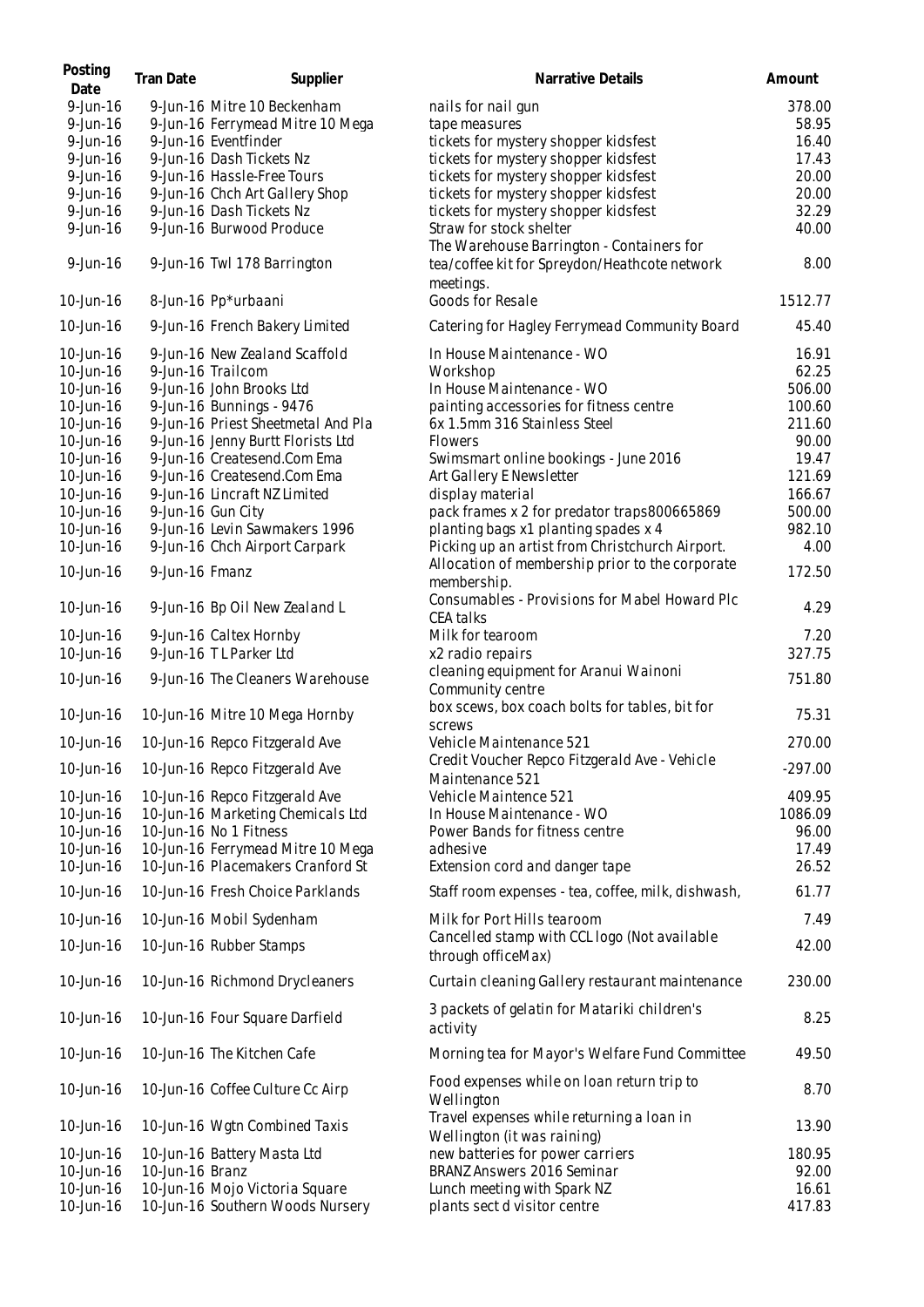| Posting<br>Date                                  | <b>Tran Date</b>   | Supplier                                                                                                                         | Narrative Details                                                                                                     | Amount                              |
|--------------------------------------------------|--------------------|----------------------------------------------------------------------------------------------------------------------------------|-----------------------------------------------------------------------------------------------------------------------|-------------------------------------|
| 10-Jun-16                                        |                    | 10-Jun-16 Countdown                                                                                                              | Volunteer Catering Planting Day june 11 Victoria<br>Park                                                              | 58.58                               |
| 10-Jun-16<br>10-Jun-16<br>10-Jun-16              | 10-Jun-16 Seekom   | 10-Jun-16 Ascent Technology Ltd<br>10-Jun-16 Spotlight Stores NZ Ltd                                                             | 6 x 8 ware USB 2.0 Type A - USB Micro B cables<br>Monthly fee part of reservation system<br>Childrens event materials | 21.85<br>243.12<br>135.04           |
| 13-Jun-16                                        |                    | 6-Jun-16 Project Mgmt Institute                                                                                                  | Credit Voucher (USD 400.00) Project Mgmt<br>Institute                                                                 | $-548.83$                           |
| 13-Jun-16                                        |                    | 9-Jun-16 Sprout Social                                                                                                           | Social media monitoring and management tool                                                                           | 433.85                              |
| 13-Jun-16                                        |                    | 9-Jun-16 Apple NZ 2                                                                                                              | MiniDisplay port (for MacBook) to HDMI adaptor<br>for Te Hāpua: Halswell Centre                                       | 54.95                               |
| 13-Jun-16                                        |                    | 9-Jun-16 George Henry & Co Lt                                                                                                    | 1/2 inch socket extension bar and 12 mm Hex for<br>Quasi install                                                      | 94.29                               |
| 13-Jun-16<br>13-Jun-16                           |                    | 9-Jun-16 Amazon Mktplace Pmts<br>9-Jun-16 Amazon Mktplace Pmts                                                                   | Library book<br>Library book                                                                                          | 27.35<br>29.39                      |
| 13-Jun-16                                        |                    | 10-Jun-16 Blackwoods Protector                                                                                                   | 2 x helmet/ muffs, 4wd helmet, 2 pr sox, shoes,<br>respirator kit, 2 ear muffs, chaps (chain saw), sun<br>$\star$     | 906.26                              |
| 13-Jun-16<br>13-Jun-16<br>13-Jun-16<br>13-Jun-16 |                    | 10-Jun-16 Global Pc Shirley<br>10-Jun-16 Blackwoods Protector<br>10-Jun-16 Mainland Fasterners<br>10-Jun-16 Hall Machinery Chris | Communication Equipment<br>Blackwoods Protector \$ 205.85<br><b>Workshop Consumables</b><br>In House Maintenance - WO | 69.85<br>205.85<br>113.84<br>194.35 |
| 13-Jun-16                                        |                    | 10-Jun-16 Resene Paints                                                                                                          | Paint materials for Ronnie van Hout Quasi<br>sculpture                                                                | 372.26                              |
| 13-Jun-16<br>13-Jun-16<br>13-Jun-16<br>13-Jun-16 |                    | 10-Jun-16 Freshchoice Barrington<br>10-Jun-16 Createsend.Com Ema<br>10-Jun-16 Createsend.Com Ema<br>10-Jun-16 Nz Safety Br 23    | Milk<br>Nga Puna Wai stakeholder update - June 2016<br>Newsline 10 June<br>work clothing                              | 2.75<br>10.12<br>91.33<br>92.26     |
| 13-Jun-16                                        |                    | 10-Jun-16 Anstice Associates Holdin                                                                                              | Miscellaneous - Optometrist consultation                                                                              | 51.75                               |
| 13-Jun-16<br>13-Jun-16                           | 10-Jun-16 Ipwea Nz | 10-Jun-16 Bunnings - 9482                                                                                                        | Rope for Swimsmart Lane Ropes<br>IPWEA Conference and pre-pay accommodation                                           | 46.72<br>2375.00                    |
| 13-Jun-16                                        |                    | 10-Jun-16 The Bean Hive Cafe                                                                                                     | Food expenses while on a loan return trip to<br>Wellington                                                            | 16.70                               |
| 13-Jun-16                                        |                    | 10-Jun-16 Word Mouth Food & Catg                                                                                                 | Food expenses while returning a loan in<br>Wellington                                                                 | 18.00                               |
| 13-Jun-16                                        |                    | 10-Jun-16 Chch Airport Carpark                                                                                                   | Parking expenses at airport while on loan return<br>trip to Wellington                                                | 25.00                               |
|                                                  |                    | 13-Jun-16 10-Jun-16 Mpi Animal & Plant Imprts                                                                                    | Permit to Import Laboratory Specimens                                                                                 | 220.74                              |
| 13-Jun-16<br>13-Jun-16                           |                    | 10-Jun-16 Couplands Bakeries<br>10-Jun-16 Blacks Fasteners Lt                                                                    | Miscellaneous - CEA Talks<br>12 mm drill bit Quasi install                                                            | 3.19<br>20.20                       |
| 13-Jun-16                                        |                    | 10-Jun-16 George Henry & Co Lt                                                                                                   | 12 mm drill bit Quasi install                                                                                         | 21.07                               |
| 13-Jun-16                                        |                    | 10-Jun-16 George Henry & Co Lt                                                                                                   | 17 mm steel drill bit Quasi support base                                                                              | 43.79                               |
| 13-Jun-16                                        |                    | 10-Jun-16 Corporate Consumable                                                                                                   | 5x Logitec wireless keyboards for gogets.                                                                             | 373.75                              |
|                                                  |                    |                                                                                                                                  | wufoo account for vendors database                                                                                    |                                     |
| 13-Jun-16<br>13-Jun-16                           |                    | 10-Jun-16 Wufoo.Com/charge<br>10-Jun-16 Apple NZ 2                                                                               | Belkin MDP to HDMI Adapter 4K - For PEL                                                                               | 43.52<br>54.95                      |
| 13-Jun-16                                        |                    | 10-Jun-16 Blackwoods Protector                                                                                                   | Contact cleaner and compressed air for<br>handhelds.                                                                  | 93.93                               |
| 13-Jun-16                                        |                    | 10-Jun-16 Amazon Mktplace Pmts                                                                                                   | Library book<br>French Bakery - Catering for Spreydon/Heathcote                                                       | 28.04                               |
| 13-Jun-16                                        |                    | 10-Jun-16 French Bakery Limited                                                                                                  | Community Board Meeting - Friday 20 May 2016<br>(Ordere *                                                             | 51.20                               |
| 13-Jun-16                                        |                    | 11-Jun-16 Trees For Canterbury                                                                                                   | trees                                                                                                                 | 240.00                              |
| 13-Jun-16                                        |                    | 11-Jun-16 Southern Woods Nursery                                                                                                 | plants for Council landscape project                                                                                  | 217.98                              |
| 13-Jun-16                                        |                    | 11-Jun-16 Hampton & Co Ltd                                                                                                       | ss screws for outdoor tables                                                                                          | 21.53                               |
| 13-Jun-16                                        |                    | 11-Jun-16 Countdown                                                                                                              | Juice and Biscuits for volunteer planting groups x<br>7                                                               | 52.00                               |
| 13-Jun-16                                        |                    | 11-Jun-16 Bunnings - 9482                                                                                                        | AquaKneadit tile and gap filler for leisure pool<br>repairs                                                           | 305.46                              |
| 13-Jun-16                                        |                    | 11-Jun-16 Twl 220 Riccarton                                                                                                      | Contribution to Fijian Community - Aid Container<br>fundraiser (dryfoodstuffs / bottled water)                        | 129.38                              |
| 13-Jun-16                                        |                    | 11-Jun-16 Mitre 10 Beckenham                                                                                                     | white paint for Quasi                                                                                                 | 56.00                               |
| 13-Jun-16                                        |                    | 11-Jun-16 Pakn Save Rangiora                                                                                                     | Milk for re sale in the dairy                                                                                         | 63.13                               |
| 13-Jun-16                                        |                    | 12-Jun-16 Eventfinder                                                                                                            | Early bird registration for TedEX 2016                                                                                | 173.23                              |
| 13-Jun-16                                        |                    | 12-Jun-16 Wgtn Combined Taxis                                                                                                    | taxi fare from Te Papa to airport                                                                                     | 40.30                               |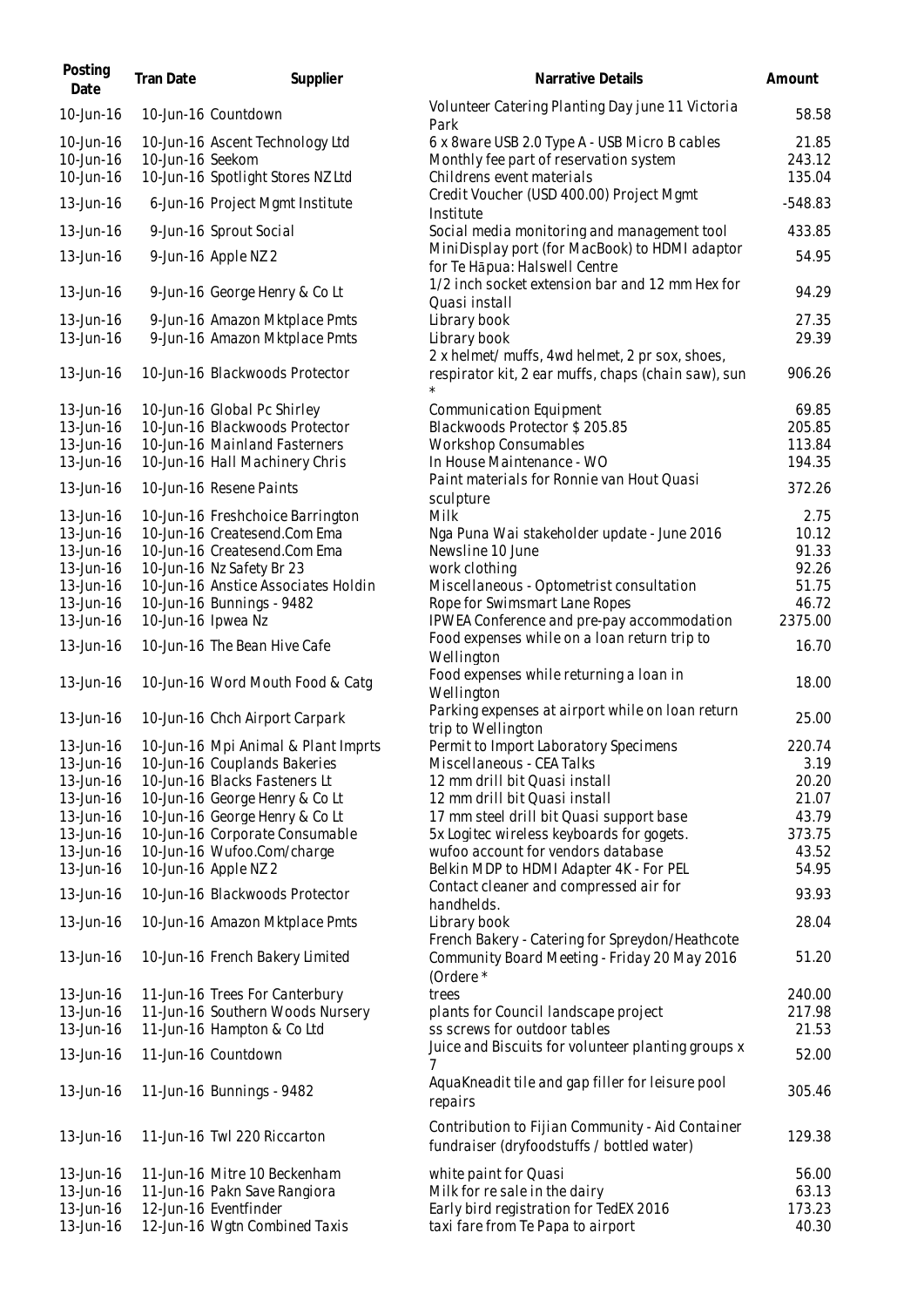| Posting<br>Date        | <b>Tran Date</b> | Supplier                                                            | Narrative Details                                                                                                       | Amount          |
|------------------------|------------------|---------------------------------------------------------------------|-------------------------------------------------------------------------------------------------------------------------|-----------------|
| 13-Jun-16<br>13-Jun-16 |                  | 12-Jun-16 Storage Box - Papanui<br>12-Jun-16 Ecocentral Ltd         | Coat rack for Te Hapua<br>dump fees                                                                                     | 75.96<br>28.92  |
| 13-Jun-16              |                  | 12-Jun-16 Countdown                                                 | Catering - Building Consenting Leadership team<br>planning day                                                          | 26.77           |
| 13-Jun-16<br>13-Jun-16 |                  | 12-Jun-16 Countdown<br>12-Jun-16 Cashmere Super Dairy               | Biscuits for Sister City meetings<br>morning tea supplies for volunteers                                                | 5.00<br>15.96   |
| 13-Jun-16              |                  | 12-Jun-16 Twl 181 Belfast                                           | incidentals for Cycle Safe team vans - sanitary<br>products, pain killers, container) approved<br>expendit <sup>*</sup> | 24.41           |
| 13-Jun-16              |                  | 13-Jun-16 Supervalue Lyttelton                                      | Lyttelton Harbour Network Meeting 13 June 2016                                                                          | 22.69           |
| 13-Jun-16              |                  | 13-Jun-16 Countdown                                                 | Catering items for Hagley Ferrymead Community<br>Board                                                                  | 28.42           |
| 13-Jun-16              |                  | 13-Jun-16 Ccc Parking                                               | Meeting with GM customer and community                                                                                  | 5.15            |
| 13-Jun-16              |                  | 13-Jun-16 Christchurch City Cncl                                    | Parking coupons                                                                                                         | 31.00           |
| 13-Jun-16              |                  | 13-Jun-16 Fahrenheit Cafe                                           | staff Training Course                                                                                                   | 7.00            |
| 13-Jun-16              |                  | 13-Jun-16 Fahrenheit Cafe                                           | <b>Training Course</b>                                                                                                  | 8.00            |
| 13-Jun-16              |                  | 13-Jun-16 Wgtn Combined Taxis                                       | <b>Training Course</b>                                                                                                  | 69.20           |
| 13-Jun-16              |                  | 13-Jun-16 Crombie & Price Ltd                                       | Liquid soap                                                                                                             | 103.33          |
| 13-Jun-16              |                  | 13-Jun-16 Mitre 10 Mega Hornby                                      | Cordless Drill                                                                                                          | 499.00          |
| 13-Jun-16              |                  | 13-Jun-16 Caltex Redwood                                            | Milk for staffroom                                                                                                      | 6.00            |
| 13-Jun-16              |                  | 13-Jun-16 Twl 123 Eastgate                                          | Non slip matting for trolleys                                                                                           | 36.00           |
| 13-Jun-16              |                  | 13-Jun-16 Bike Barn Christchurch                                    | Pump and valve for wheelchair at Te Hapua                                                                               | 69.99           |
| 13-Jun-16              |                  | 13-Jun-16 Four Square Akaroa                                        | tea, coffee, milk, cleaning products etc                                                                                | 104.91          |
| 13-Jun-16              |                  | 13-Jun-16 Sydenham Bakery                                           | Building consenting leadership team planning<br>day - lunch                                                             | 152.50          |
| 13-Jun-16              |                  | 13-Jun-16 Waterforce Christchurch                                   | New trough and fittings to replace old one in<br>allans block - Greenwood Park                                          | 437.12          |
| 13-Jun-16              |                  | 13-Jun-16 Repco 130                                                 | Jockey wheel for trailer 1478                                                                                           | 69.00           |
| 13-Jun-16              |                  | 13-Jun-16 Fresh Choice Parklands                                    | pk milk and voucher for milk                                                                                            | 22.95           |
| 13-Jun-16              |                  | 13-Jun-16 Art New Zealand 2009 Ltd                                  | Magazine subscription                                                                                                   | 70.00           |
| 14-Jun-16<br>14-Jun-16 |                  | 11-Jun-16 New South Book Distributi<br>12-Jun-16 Spotify P003817df9 | Library book<br>Lot 55 Cafe Music Subscription, Vbase 5306-4615                                                         | 60.53<br>12.99  |
|                        |                  |                                                                     | Optimizing pumping stations, Reliability of                                                                             |                 |
| 14-Jun-16              |                  | 12-Jun-16 Hydraulic Institute                                       | pumping equipment and Pump life cycle costs                                                                             | 712.02          |
| 14-Jun-16<br>14-Jun-16 |                  | 13-Jun-16 Saecowilson - Christch                                    | In House Maintenance - WO                                                                                               | 67.16           |
| 14-Jun-16              |                  | 13-Jun-16 South Island Bearing<br>13-Jun-16 Institute Of Directo    | In House Maintenance - WO<br>Institute of Directors Panel discussion                                                    | 506.00<br>40.00 |
|                        |                  |                                                                     | To replace broken shower hose and head at                                                                               |                 |
| 14-Jun-16              |                  | 13-Jun-16 Bunnings - 9476                                           | Pioneer Rec & Sport Centre                                                                                              | 118.00          |
| 14-Jun-16              |                  | 13-Jun-16 Createsend.Com Ema                                        | Newsline 13 June                                                                                                        | 95.14           |
| 14-Jun-16              |                  | 13-Jun-16 Blackwoods Protector                                      | Building Inspector - Replacement safety footwear<br>and safety glasses. Authorised by Team M *                          | 234.63          |
| 14-Jun-16              |                  | 13-Jun-16 Kens Cameras & Video                                      | Manfrotto geared tripod head 405                                                                                        | 725.00          |
| 14-Jun-16              |                  | 13-Jun-16 Kens Cameras & Video                                      | Nikon SB 5000 Speedlight. Replacement for old<br>unit                                                                   | 869.00          |
| 14-Jun-16              |                  | 13-Jun-16 Bearrepairs Northwood                                     | puncture repair trolly wheel. Nursery                                                                                   | 15.00           |
| 14-Jun-16              |                  | 13-Jun-16 Trophy Shop                                               | EVANZ Trophy engraved. Reimbursement from<br>EVANZ to Vbase to come                                                     | 15.00           |
| 14-Jun-16              |                  | 13-Jun-16 Arthur Holmes Limited                                     | 35 jars for Matariki children's activity<br>Fuel card error on #853 - replacement ordered.                              | 65.10           |
| 14-Jun-16              |                  | 13-Jun-16 Bp Connect Edgeware                                       | 243/207/853                                                                                                             | 153.02          |
| 14-Jun-16              |                  | 13-Jun-16 Wairere Nursery                                           | Roses central rose<br>Vero insurance meeting to secure future                                                           | 943.75          |
| 14-Jun-16              |                  | 13-Jun-16 The Kitchen Cafe                                          | insurance.                                                                                                              | 45.00           |
| 14-Jun-16              |                  | 13-Jun-16 Corporate Cabs Limit                                      | Taxi while in Auckland for meeting                                                                                      | 75.00           |
| 14-Jun-16              |                  | 13-Jun-16 Spectrum Lighting & Sound                                 | electrical repairs to s switchboard and lights in<br>Flat <sub>3</sub>                                                  | 617.70          |
| 14-Jun-16              |                  | 14-Jun-16 Wgtn Combined Taxis                                       | Taxi while working at MBIE                                                                                              | 40.10           |
| 14-Jun-16              |                  | 14-Jun-16 Gold Band Taxis                                           | Taxi while working at MBIE                                                                                              | 42.80           |
| 14-Jun-16              |                  | 14-Jun-16 Mitre 10 Mega Hornby                                      | 1 pair of gloves                                                                                                        | 34.90           |
| 14-Jun-16              |                  | 14-Jun-16 Fahrenheit Cafe                                           | <b>Training Course</b>                                                                                                  | 21.50           |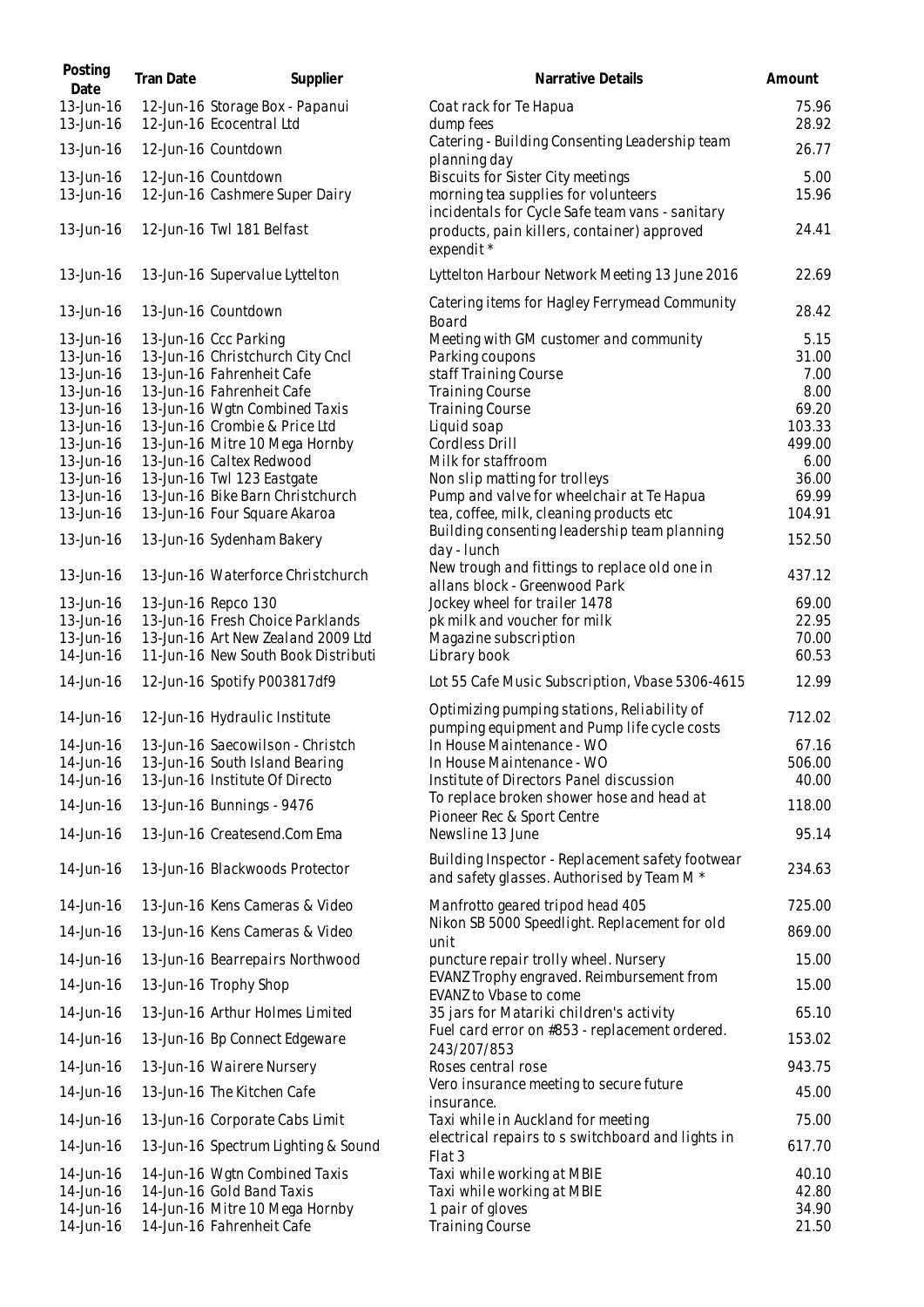| Posting<br>Date | <b>Tran Date</b>    | Supplier                           | Narrative Details                                                                                           | Amount    |
|-----------------|---------------------|------------------------------------|-------------------------------------------------------------------------------------------------------------|-----------|
| 14-Jun-16       |                     | 14-Jun-16 Mitre 10 Rangiora        | Misc items                                                                                                  | 55.41     |
| 14-Jun-16       |                     | 14-Jun-16 Twl 175 South City       | Fabric paint and glitter glue for Matariki<br>children's activity                                           | 23.00     |
| 14-Jun-16       |                     | 14-Jun-16 Cashmere Super Dairy     | morning tea for eastenders volunteers                                                                       | 9.00      |
| 14-Jun-16       |                     | 14-Jun-16 Happy Feet Brighton      | keys cut for lockers                                                                                        | 40.00     |
| 14-Jun-16       | 14-Jun-16 Site Safe |                                    | Site Safe                                                                                                   | 213.49    |
| 14-Jun-16       |                     | 14-Jun-16 Ccc Parking              | Parking for CCC project group meeting                                                                       | 3.60      |
| 14-Jun-16       |                     | 14-Jun-16 Chch City Council Civic  | Parking Coupon Book (60 Mins)                                                                               | 31.00     |
| 14-Jun-16       |                     | 14-Jun-16 The Quadrant Hotel       | NZ Law Society Conference for CPD hours -                                                                   | 197.00    |
|                 |                     |                                    | Auckland                                                                                                    |           |
| 14-Jun-16       |                     | 14-Jun-16 The Quadrant Hotel       | New Zealand Law Society Conference - Auckland<br><b>CPD hours</b>                                           | 215.00    |
| 14-Jun-16       |                     | 14-Jun-16 The Quadrant Hotel       | Quadrant Hotel to reimburse this amount as<br>transaction was made in error. See<br>reimbursement receipt * | 232.50    |
| 14-Jun-16       |                     | 14-Jun-16 Kathmandu The Palms      | Gloves for Cycle Safe team uniform - Approved                                                               | 102.94    |
|                 |                     |                                    | spend by Transport Ops manager                                                                              |           |
| 14-Jun-16       |                     | 14-Jun-16 Kathmandu The Palms      | Gloves for cycle Safe team uniform - approved<br>spend by Transport ops manager                             | 606.79    |
| 14-Jun-16       |                     | 14-Jun-16 Countdown                | Milk for Carlyle                                                                                            | 7.19      |
| 14-Jun-16       |                     | 14-Jun-16 Burwood Produce          | Meadow hay for miniature horse                                                                              | 30.00     |
| 15-Jun-16       |                     | 12-Jun-16 Paypal *knowledgehu      | Agile and Scrum Training                                                                                    | 749.00    |
| 15-Jun-16       |                     | 13-Jun-16 Github.Com Bteml         | GitHub account for app development                                                                          | 122.17    |
| 15-Jun-16       |                     | 13-Jun-16 Www.Cleverbridge.Net     | SmartBear (Soap UI) is currently used for testing                                                           | 3094.00   |
| 15-Jun-16       |                     | 13-Jun-16 Whitcoulls Sth City 95   | Hard cover books to manage display bookings                                                                 | 14.98     |
| 15-Jun-16       |                     | 13-Jun-16 Pastperfect Software     | subscription to Past Perfect                                                                                | 628.28    |
| 15-Jun-16       |                     | 13-Jun-16 Abebooks.Com             | Library book                                                                                                | 40.29     |
| 15-Jun-16       |                     | 14-Jun-16 Pearsons Coal & Garden   | manuka stakes x 30                                                                                          | 150.00    |
| 15-Jun-16       |                     | 14-Jun-16 Egmont Commercial Lt M/O | gloves for staff for use during stock dispatch and<br>maintenance                                           | 107.35    |
| 15-Jun-16       | 14-Jun-16 Net 24    |                                    | Webhosting                                                                                                  | 34.44     |
| 15-Jun-16       |                     | 14-Jun-16 Parsley And Sage         | Catering for Community Board Meeting                                                                        | 118.45    |
| 15-Jun-16       |                     | 14-Jun-16 Williams Auto Kaiapo     | Vehicle WOF                                                                                                 | 45.00     |
| 15-Jun-16       |                     | 14-Jun-16 Wilson Parking           | Parking for meeting at Civic 14/06/16                                                                       | 6.60      |
| 15-Jun-16       |                     | 14-Jun-16 Createsend.Com Ema       | Art Gallery Friends newsletter                                                                              | 14.44     |
| 15-Jun-16       |                     | 14-Jun-16 Ross Galt Lock & Key     | Padlock for the Centennial Park pavilion                                                                    | 98.00     |
| 15-Jun-16       |                     | 14-Jun-16 Aa Traveller             | Credit Voucher AA Traveller - Miscellaneous -<br>accommodation                                              | $-115.00$ |
| 15-Jun-16       |                     | 14-Jun-16 Aa Traveller             | Miscellaneous - accommodation - while unit                                                                  | 575.00    |
|                 |                     |                                    | bathroom under repair                                                                                       |           |
| 15-Jun-16       |                     | 14-Jun-16 Solutions NZ Limited     | Soil Botanic Gardens                                                                                        | 74.25     |
| 15-Jun-16       |                     | 14-Jun-16 Saxon Appliances         | Dishwasher parts - Papanui Library                                                                          | 70.89     |
| 15-Jun-16       |                     | 14-Jun-16 Super Cheap Auto         | 800665869                                                                                                   | 36.70     |
| 15-Jun-16       |                     | 14-Jun-16 Parsley And Sage         | Catering for Fendalton Board Meeting 13 June                                                                | 71.70     |
|                 |                     |                                    | 2016                                                                                                        |           |
| 15-Jun-16       | 14-Jun-16 Gift Box  |                                    | sensory flashing balls for the Southern Centre                                                              | 72.30     |
| 15-Jun-16       | 14-Jun-16 Ipenz     |                                    | <b>Ethics for Engineers</b>                                                                                 | 368.00    |
| 15-Jun-16       |                     | 14-Jun-16 Burwood Produce          | Animal area hay                                                                                             | 45.00     |
| 15-Jun-16       |                     | 14-Jun-16 Bunnings - 9482          | Tool box and bin                                                                                            | 69.94     |
| 15-Jun-16       |                     | 14-Jun-16 Caltex Hornby            | Milk for tearoom                                                                                            | 3.60      |
| 15-Jun-16       |                     | 14-Jun-16 Eccocentral Ltd          | Disposal of confiscated stereos                                                                             | 28.92     |
| 15-Jun-16       |                     | 14-Jun-16 Chch Airport Carpark     | Parking at Airport while out of town for work                                                               | 50.00     |
| 15-Jun-16       |                     | 14-Jun-16 Nz Safety Br 23          | steel cap work boots                                                                                        | 139.29    |
| 15-Jun-16       |                     | 14-Jun-16 South City Lotto         | Postage for faulty body worn cameras.                                                                       | 6.50      |
| 15-Jun-16       |                     | 14-Jun-16 Ace Video Services       | Miles Warren DVDs                                                                                           | 58.65     |
| 15-Jun-16       | 14-Jun-16 Net 24    |                                    | Monthly team text alerting system - Decisions<br>(D4H)                                                      | 11.50     |
| 15-Jun-16       |                     | 14-Jun-16 Farmers 5579             | Bubble mixture for preschool programmes                                                                     | 29.98     |
| 15-Jun-16       |                     | 15-Jun-16 Wgtn Combined Taxis      | Taxi while working at MBIE                                                                                  | 39.30     |
| 15-Jun-16       |                     | 15-Jun-16 Yogijis Foodmart         | prop material for garden delight event                                                                      | 2.50      |
| 15-Jun-16       |                     | 15-Jun-16 Spotlight Stores NZ Ltd  | prop material for garden delight event                                                                      | 29.73     |
| 15-Jun-16       |                     | 15-Jun-16 Vendhq.Com               | Vend Licence June 2016                                                                                      | 674.00    |
| 15-Jun-16       |                     | 15-Jun-16 Wgtn Combined Taxis      | taxi Wgtn Airport to Wellington CBD for TAGG                                                                | 45.20     |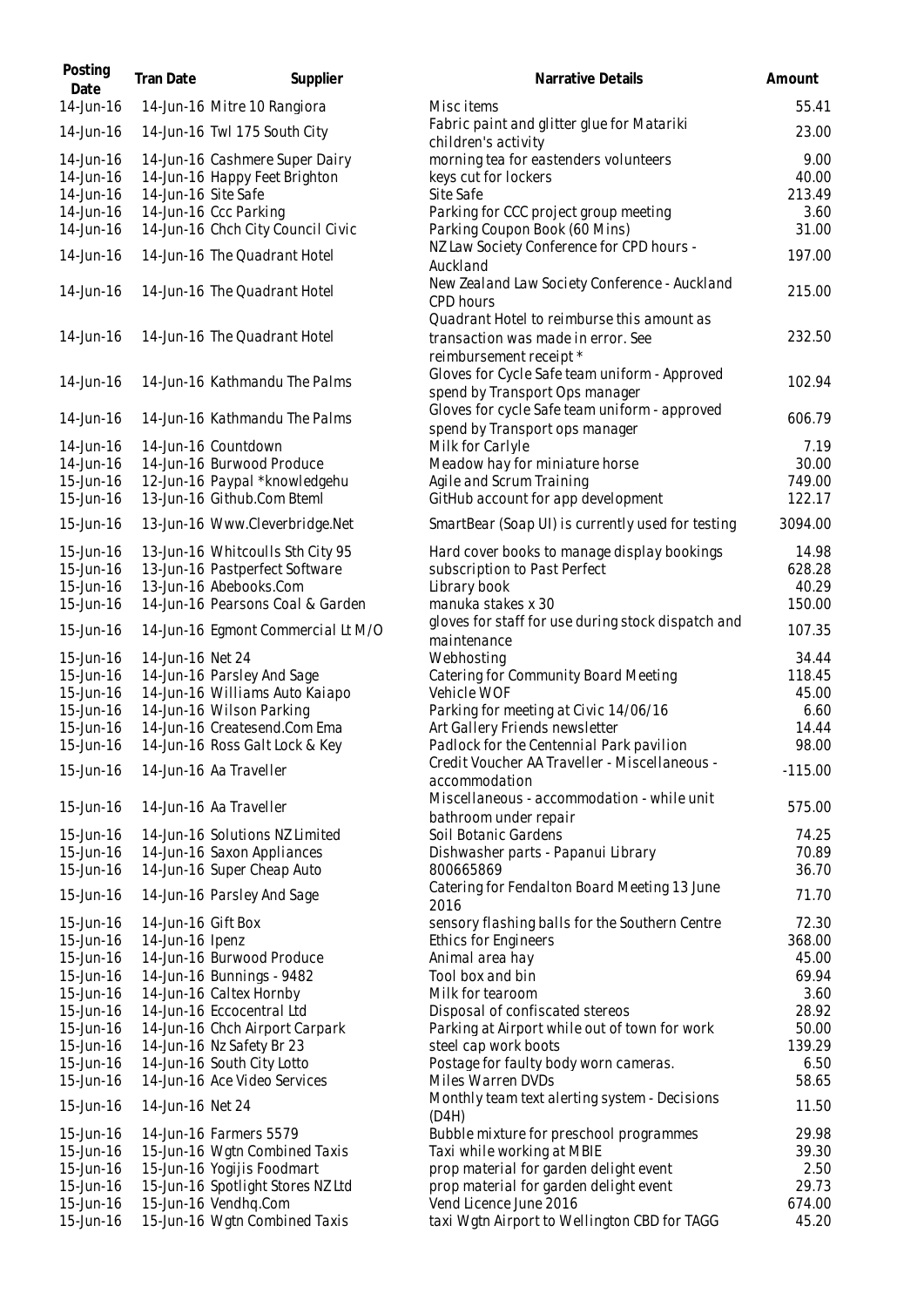| Posting<br>Date                     | <b>Tran Date</b> | Supplier                                                                          | Narrative Details                                                                        | Amount                 |
|-------------------------------------|------------------|-----------------------------------------------------------------------------------|------------------------------------------------------------------------------------------|------------------------|
| 15-Jun-16                           |                  | 15-Jun-16 Ccc Parking                                                             | Car parking for meeting                                                                  | 4.50                   |
| 15-Jun-16                           |                  | 15-Jun-16 Trademe Paynow                                                          | Lanterns for the Chinese New Year Celebrations                                           | 147.50                 |
| 15-Jun-16<br>15-Jun-16<br>15-Jun-16 |                  | 15-Jun-16 Fahrenheit Cafe<br>15-Jun-16 Mitre 10 Rangiora<br>15-Jun-16 Ccc Parking | <b>Training Course</b><br>Wallpaper paste<br>Meter parking for a CCC course              | 19.80<br>52.50<br>6.70 |
| 15-Jun-16                           |                  | 15-Jun-16 Chch City Council Civic                                                 | Parking coupons for staff use, to attend training                                        | 77.50                  |
| 15-Jun-16                           |                  | 15-Jun-16 Briscoes Chch Salisbury                                                 | and meetings<br>Venue hire equipment                                                     | 336.92                 |
| 15-Jun-16                           |                  | 15-Jun-16 Alice Cinematheque                                                      | Hire of 2 DVDs - 20,000 Days on Earth and Big<br>Eyes for public screening               | 10.00                  |
| 15-Jun-16                           |                  | 15-Jun-16 Trademe Paynow                                                          | Glow in the Dark stars for Matariki children's<br>activity                               | 16.95                  |
| 15-Jun-16                           |                  | 15-Jun-16 Tasman Safety                                                           | new work boots                                                                           | 266.49                 |
| 15-Jun-16                           |                  | 15-Jun-16 Z Bryndwr                                                               | Miscellaneous - Bryndwr Cts CEA Talks morning<br>tea                                     | 15.36                  |
| 16-Jun-16                           |                  | 14-Jun-16 Officemax                                                               | A4 Mid Year Appointment Diary ordered for new<br>financial Year                          | 43.67                  |
| 16-Jun-16                           |                  | 14-Jun-16 Paypal *the Kiss Co                                                     | Books for resale                                                                         | 115.00                 |
| 16-Jun-16<br>16-Jun-16              |                  | 14-Jun-16 Esso Shires Garage & Eng<br>14-Jun-16 George Henry & Co Lt              | Fuel costs for visit to stadium<br>two LED headtorch and 24 mm toledo tool Quasi         | 32.46<br>156.61        |
|                                     |                  |                                                                                   | install<br>Botanic Gardens library - balance of order yet to                             |                        |
| 16-Jun-16                           |                  | 14-Jun-16 Www.Summerfieldbooks.Com                                                | be dispatched                                                                            | 497.03                 |
| 16-Jun-16                           |                  | 14-Jun-16 Dropbox*1zq3ftl1qmdg                                                    | Dropbox subscription                                                                     | 14.62<br>59.62         |
| 16-Jun-16<br>16-Jun-16              |                  | 14-Jun-16 Amazon.Uk Payments<br>15-Jun-16 Green Cabs Ltd                          | Library book<br>Taxi while working at MBIE                                               | 44.60                  |
| 16-Jun-16                           |                  | 15-Jun-16 Drills Taps & Dies Limite                                               | <b>Workshop Consumables</b>                                                              | 137.83                 |
| 16-Jun-16                           |                  | 15-Jun-16 Rex Wheels & Castors                                                    | In House Maintenance - WO                                                                | 390.00                 |
| 16-Jun-16                           |                  | 15-Jun-16 Workplace Safety Sup                                                    | Safety boots and overalls for Gallery technician                                         | 264.50                 |
| 16-Jun-16                           |                  | 15-Jun-16 Chch Airport Carpark                                                    | Chch airport parking while at TAGG meeting in<br>Wellington                              | 25.00                  |
| 16-Jun-16                           |                  | 15-Jun-16 Quotable Value Nz                                                       | Access to QV Costbuilder building prices website                                         | 199.00                 |
| 16-Jun-16<br>16-Jun-16              |                  | 15-Jun-16 Williams Auto Kaiapo<br>15-Jun-16 Freshchoice Barrington                | Vehicle WOF<br>Milk                                                                      | 45.00<br>2.75          |
| 16-Jun-16                           |                  | 15-Jun-16 Createsend.Com Ema                                                      | Recreation and Sport Centres Welcome Email 15<br>June 2016                               | 8.29                   |
| 16-Jun-16                           |                  | 15-Jun-16 Createsend.Com Ema                                                      | Swimsmart Newsletter Term 2 2016 (gymnastics<br>customers)                               | 9.32                   |
| 16-Jun-16                           |                  | 15-Jun-16 Createsend.Com Ema                                                      | Recreation and Sport Centres Newsletter Fourteen                                         | 113.94                 |
| 16-Jun-16<br>16-Jun-16              |                  | 15-Jun-16 Min Bus Innovation & Em<br>15-Jun-16 Min Bus Innovation & Em            | Tenancy Tribunal application<br>Tenancy Tribunal application                             | 20.44<br>20.44         |
| 16-Jun-16                           |                  | 15-Jun-16 Min Bus Innovation & Em                                                 | Tenancy Tribunal application                                                             | 20.44                  |
| 16-Jun-16                           |                  | 15-Jun-16 Nz Safety Br 21                                                         | Uniform                                                                                  | 28.47                  |
| 16-Jun-16                           |                  | 15-Jun-16 Ecocentral Ltd                                                          | Rubbish Dumping                                                                          | 183.16                 |
| 16-Jun-16                           |                  | 15-Jun-16 Blackwoods Protector                                                    | heavy duty work gloves for muz and nick                                                  | 80.15                  |
| 16-Jun-16                           |                  | 15-Jun-16 Bp Oil New Zealand L                                                    | balance of fuel for truck because fuel card value<br>was exceeded                        | 137.75                 |
| 16-Jun-16<br>16-Jun-16              |                  | 15-Jun-16 Super Cheap Auto<br>15-Jun-16 Soarent Vision Pl                         | jumper leads for Civic fleet<br>Process Mastery with Lean Six Sigma                      | 49.98<br>428.64        |
| 16-Jun-16                           |                  | 15-Jun-16 New World Bishopdale                                                    | For Shirley/Papanui Community Board meeting 15<br>June 2016.                             | 87.22                  |
| 16-Jun-16<br>16-Jun-16              |                  | 15-Jun-16 P935 Chester Street<br>15-Jun-16 Computer Dynamics Ltd                  | Town Hall Liasion meeting<br>Gigabit Switches                                            | 3.60<br>237.07         |
| 16-Jun-16                           |                  | 15-Jun-16 Couplands Bakeries                                                      | Couplands - Catering for Older Adults Network<br>(OAN) Meeting - Wednesday 22 June 2016. | 12.67                  |
| 16-Jun-16                           |                  | 16-Jun-16 Wsl Riccarton                                                           | Stock for Lot55 Menus, Vbase 53064615                                                    | 38.00                  |
| 16-Jun-16                           |                  | 16-Jun-16 Wsl Belfast                                                             | Stationery                                                                               | 74.82                  |
| 16-Jun-16                           |                  | 16-Jun-16 Countdown                                                               | Supplies for Sod Turning Ceremony - Redcliffs<br>Volunteer Public Library                | 87.06                  |
| 16-Jun-16                           |                  | 16-Jun-16 Pak N Save Riccarton                                                    | Batteries for the Sound Systems, Chocolates for<br>Walk n Talk                           | 73.84                  |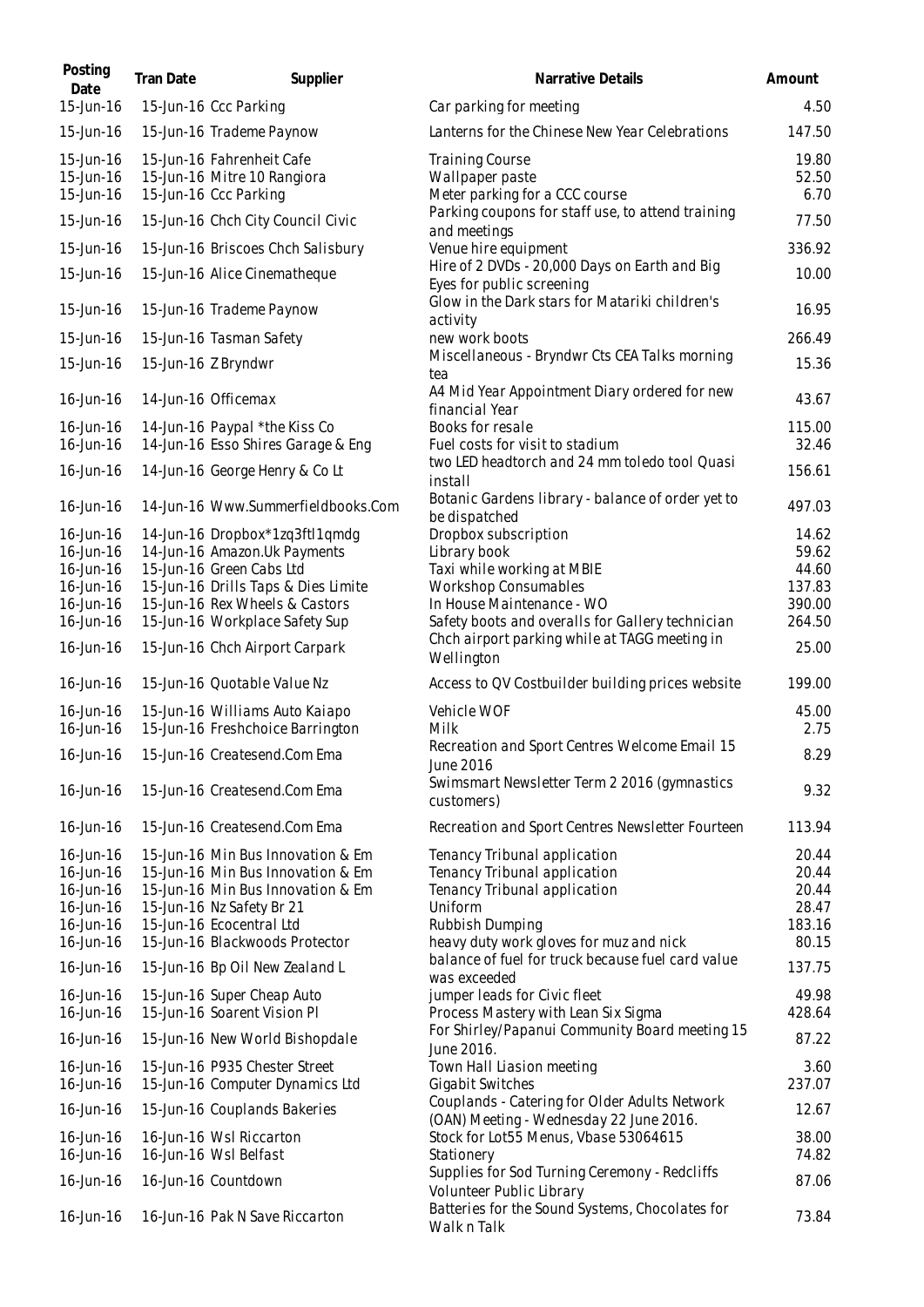| Posting<br>Date        | <b>Tran Date</b> | Supplier                                                               | Narrative Details                                                                                                                                 | Amount          |
|------------------------|------------------|------------------------------------------------------------------------|---------------------------------------------------------------------------------------------------------------------------------------------------|-----------------|
| 16-Jun-16              |                  | 16-Jun-16 Zt Payments                                                  | Meetings 2016                                                                                                                                     | 51.70           |
| 16-Jun-16              |                  | 16-Jun-16 Pak N Save Hornby                                            | Cleaning supplied for the kitchen at Wharenui<br>Recreation Centre to be charged to 722/53318<br>Rubbish bins for the two accessible bathrooms at | 18.11           |
| 16-Jun-16              |                  | 16-Jun-16 Briscoes Hornby                                              | Wharenui Recreation Centre to be charged to<br>722/533 *                                                                                          | 83.98           |
| 16-Jun-16              |                  | 16-Jun-16 Fresh Choice Parklands                                       | volunteer support catering for Travis Wetland<br>Trust workday561/213/5/5                                                                         | 85.79           |
| 16-Jun-16              |                  | 16-Jun-16 New World Northwood                                          | sugar, milk, tea, coffee for nursery tea room.                                                                                                    | 77.25           |
| 16-Jun-16              |                  | 16-Jun-16 Wsl Belfast                                                  | Craft resources<br>Glow in the Dark stars for Matariki children's                                                                                 | 33.96           |
| 16-Jun-16              |                  | 16-Jun-16 Mighty Ape Limited                                           | activity                                                                                                                                          | 26.88           |
| 16-Jun-16              |                  | 16-Jun-16 Pottery World                                                | Pots curators house                                                                                                                               | 349.90          |
| 16-Jun-16              |                  | 16-Jun-16 Wsl South City                                               | ink jet copy paper for Creating is Painterly<br>workshop.                                                                                         | 22.50           |
| 16-Jun-16              |                  | 16-Jun-16 Twl 175 South City                                           | Objects, flowers, toys for Creating is Sculpting<br>workshop looking at Dioramas and 3 *                                                          | 44.57           |
| 17-Jun-16              |                  | 8-Jun-16 Independence Studios                                          | Goods for Resale                                                                                                                                  | 439.06          |
| 17-Jun-16              |                  | 14-Jun-16 Paypal *heinojx                                              | USB flash drives for library customers to<br>purchase                                                                                             | 893.39          |
| 17-Jun-16              | 14-Jun-16 lapt   |                                                                        | Botanic Gardens library                                                                                                                           | 290.74          |
| 17-Jun-16              |                  | 14-Jun-16 Skr*abebooks.Co 3pwj7a                                       | Library book                                                                                                                                      | 53.56           |
| 17-Jun-16              |                  | 14-Jun-16 Paypal *hogartharts                                          | Magazine subscription<br>Accommodation economy in London for stadium                                                                              | 115.84          |
| 17-Jun-16              |                  | 15-Jun-16 Www.Yha.Org.Uk                                               | visit                                                                                                                                             | 436.50          |
| 17-Jun-16<br>17-Jun-16 |                  | 15-Jun-16 Kathmandu<br>16-Jun-16 Made Espresso Bar                     | Uniform jackets for two staff members<br>meeting with Canterbury Cricket                                                                          | 199.96<br>13.60 |
| 17-Jun-16              |                  | 16-Jun-16 French Bakery Limited                                        | Catering for Hagley Ferrymead Community Board                                                                                                     | 90.80           |
| 17-Jun-16              |                  | 16-Jun-16 New World Fendalton                                          | Catering for Community Training Workshop                                                                                                          | 24.87           |
| 17-Jun-16<br>17-Jun-16 |                  | 16-Jun-16 Westfield Gift Voucher<br>16-Jun-16 Bunnings - 9476          | Walk n Talk Volunteer expense<br>sugarsoap for cleaning walls                                                                                     | 50.00<br>12.56  |
| 17-Jun-16              |                  | 16-Jun-16 Hospital Textiles                                            | Towels for Swimsmart Instructors                                                                                                                  | 423.41          |
| 17-Jun-16              |                  | 16-Jun-16 Workshop Cafe                                                | <b>Staff Training Course</b>                                                                                                                      | 27.10           |
| 17-Jun-16              |                  | 16-Jun-16 Burger Wisconsin Pet                                         | <b>Staff Training Course</b>                                                                                                                      | 52.20           |
| 17-Jun-16              |                  | 16-Jun-16 Createsend.Com Ema                                           | Sumner Lyttelton Corridor email                                                                                                                   | 11.85<br>20.44  |
| 17-Jun-16<br>17-Jun-16 |                  | 16-Jun-16 Min Bus Innovation & Em<br>16-Jun-16 Min Bus Innovation & Em | Tenancy Tribunal application<br>Tenancy Tribunal application                                                                                      | 20.44           |
| 17-Jun-16              |                  | 16-Jun-16 Min Bus Innovation & Em                                      | Tenancy Tribunal application                                                                                                                      | 20.44           |
| 17-Jun-16              |                  | 16-Jun-16 Min Bus Innovation & Em                                      | Tenancy Tribunal application                                                                                                                      | 20.44           |
| 17-Jun-16              |                  | 16-Jun-16 Solutions NZ Limited                                         | Soil Botantic Gardens                                                                                                                             | 99.00           |
| 17-Jun-16              |                  | 16-Jun-16 Bunnings - 9482                                              | BBQ for Travis ED centre 561/213/5/5                                                                                                              | 374.98          |
| 17-Jun-16              |                  | 16-Jun-16 Stihl Shop Northwood                                         | new chain for nursery chainsaw                                                                                                                    | 51.87           |
| 17-Jun-16              |                  | 16-Jun-16 Canterbury Landscape Supp                                    | Trailer of berk. Bags of gravel. Nursery                                                                                                          | 70.00           |
| 17-Jun-16              |                  | 16-Jun-16 Id Solutions                                                 | Security covers needed for ID cards                                                                                                               | 170.20          |
| 17-Jun-16              |                  | 16-Jun-16 Wilson Parking                                               | Parking                                                                                                                                           | 11.60           |
| 17-Jun-16              |                  | 16-Jun-16 Westfield Gift Voucher                                       | Purchase of gift vouchers for 2016 Community<br>Service and Youth Service Award recipients                                                        | 1900.00         |
| 17-Jun-16              |                  | 16-Jun-16 Hoyts Riccarton                                              | movie tickets as incentives for focus groups -<br>Cycle safety campaign                                                                           | 50.00           |
| 17-Jun-16              |                  | 16-Jun-16 Hoyts Riccarton                                              | Movie tickets as Focus group incentives - Cycle<br>safety campaign                                                                                | 100.00          |
| 17-Jun-16              |                  | 16-Jun-16 Couplands Bakeries                                           | Bread and milk for re sale in the dairy                                                                                                           | 16.91           |
| 17-Jun-16              |                  | 17-Jun-16 Gardenmakers                                                 | dump fees June 2016                                                                                                                               | 749.70          |
| 17-Jun-16              |                  | 17-Jun-16 Countdown                                                    | Water for board members                                                                                                                           | 10.00           |
| 17-Jun-16              |                  | 17-Jun-16 Countdown                                                    | Coffee for Board for Sod Turning Event for<br>Redcliffs Public Volunteer Library                                                                  | 13.98           |
| 17-Jun-16              |                  | 17-Jun-16 Ccc Parking                                                  | parking at Civic                                                                                                                                  | 6.70            |
| 17-Jun-16              |                  | 17-Jun-16 Trowel Trades Chch                                           | Paint and plastering equipment for Fiona<br>Pardington exhibition installation                                                                    | 279.81          |
| 17-Jun-16              |                  | 17-Jun-16 Ccc Parking                                                  | Car Parking to attend RSU H&S Meeting 17 June<br>2016                                                                                             | 5.15            |
| 17-Jun-16              |                  | 17-Jun-16 Chch Airport Carpark                                         | Meetings 2016                                                                                                                                     | 64.00           |
| 17-Jun-16              |                  | 17-Jun-16 Ccc Parking                                                  | Parking for city meeting                                                                                                                          | 2.05            |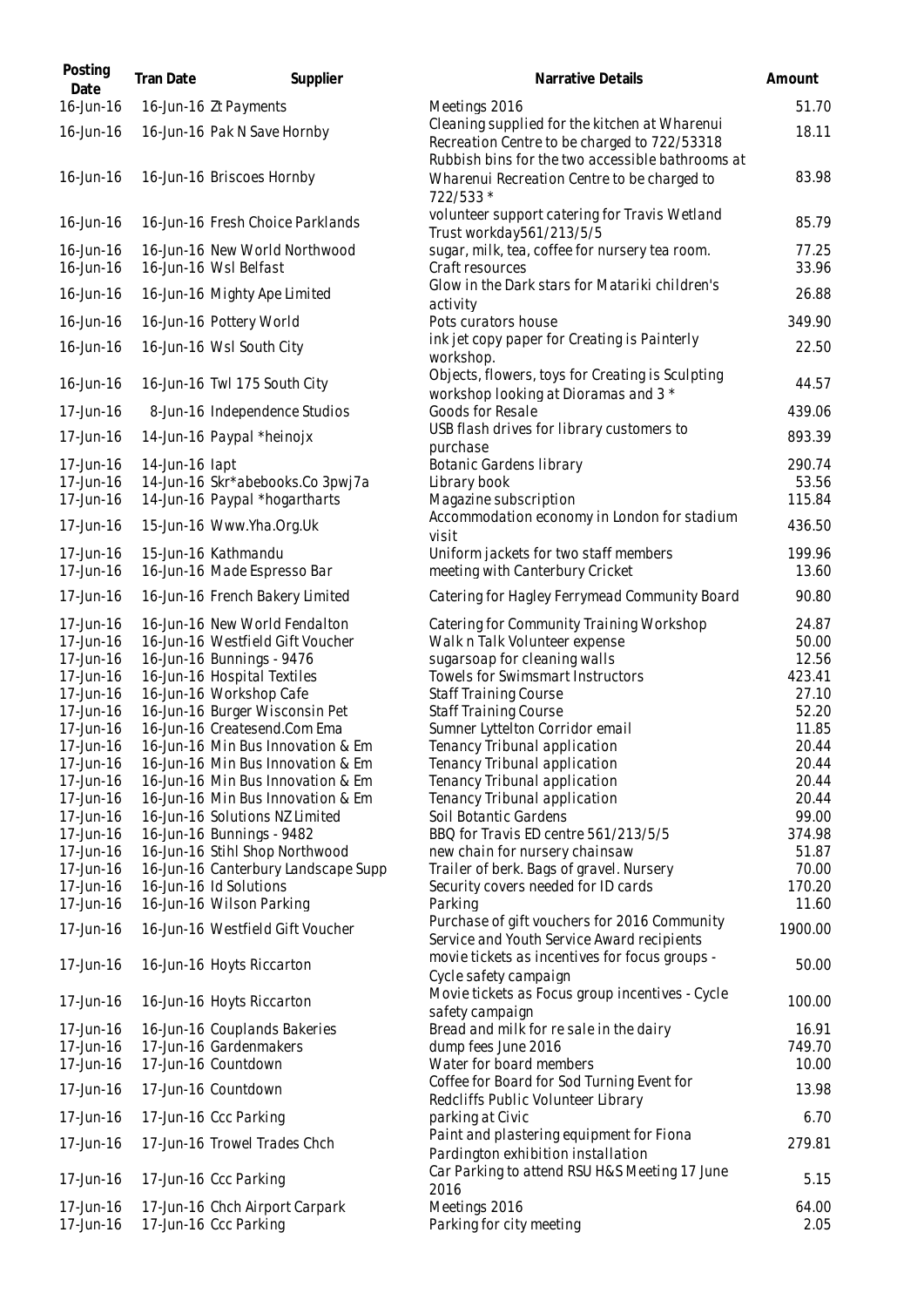| Posting<br>Date                                                                                                                                                                    | <b>Tran Date</b>    | Supplier                                                                                                                                                                                                                                                                                                                                                                                                                                                                                    | Narrative Details                                                                                                                                                                                                                                                                                                                                                                                                                                                                                      | Amount                                                                                                                        |
|------------------------------------------------------------------------------------------------------------------------------------------------------------------------------------|---------------------|---------------------------------------------------------------------------------------------------------------------------------------------------------------------------------------------------------------------------------------------------------------------------------------------------------------------------------------------------------------------------------------------------------------------------------------------------------------------------------------------|--------------------------------------------------------------------------------------------------------------------------------------------------------------------------------------------------------------------------------------------------------------------------------------------------------------------------------------------------------------------------------------------------------------------------------------------------------------------------------------------------------|-------------------------------------------------------------------------------------------------------------------------------|
| 17-Jun-16                                                                                                                                                                          |                     | 17-Jun-16 Pak N Save Northlands                                                                                                                                                                                                                                                                                                                                                                                                                                                             | community meeting supplies for Styx at Ohuruhia<br>hall                                                                                                                                                                                                                                                                                                                                                                                                                                                | 7.03                                                                                                                          |
| 17-Jun-16<br>17-Jun-16                                                                                                                                                             |                     | 17-Jun-16 Map World<br>17-Jun-16 Caltex Dyers Road                                                                                                                                                                                                                                                                                                                                                                                                                                          | H&S equipment<br>volunteer support LPG gas bottle refill                                                                                                                                                                                                                                                                                                                                                                                                                                               | 1076.00<br>25.00                                                                                                              |
| 17-Jun-16                                                                                                                                                                          |                     | 17-Jun-16 Just Desserts                                                                                                                                                                                                                                                                                                                                                                                                                                                                     | Coffee with interviewee for Vertical Capital<br>Delivery role                                                                                                                                                                                                                                                                                                                                                                                                                                          | 12.90                                                                                                                         |
| 17-Jun-16<br>17-Jun-16<br>17-Jun-16                                                                                                                                                |                     | 17-Jun-16 Briscoes Riccarton<br>17-Jun-16 Countdown<br>17-Jun-16 New World Halswell                                                                                                                                                                                                                                                                                                                                                                                                         | vacuum cleaner, replacing old broken one<br>food for volunteer lunches and morning teas<br>HQP Volunteer bbq june 11 planting day                                                                                                                                                                                                                                                                                                                                                                      | 249.99<br>148.80<br>21.03                                                                                                     |
| 17-Jun-16                                                                                                                                                                          |                     | 17-Jun-16 Ccc Parking                                                                                                                                                                                                                                                                                                                                                                                                                                                                       | Car parking for meeting at Civic - text option not<br>working                                                                                                                                                                                                                                                                                                                                                                                                                                          | 6.70                                                                                                                          |
| 17-Jun-16                                                                                                                                                                          |                     | 17-Jun-16 Ccc Parking                                                                                                                                                                                                                                                                                                                                                                                                                                                                       | Car parking for meeting at Civic - text option not<br>working                                                                                                                                                                                                                                                                                                                                                                                                                                          | 6.70                                                                                                                          |
| 17-Jun-16<br>17-Jun-16                                                                                                                                                             |                     | 17-Jun-16 Fresh Choice Parklands<br>17-Jun-16 Ascent Technology Ltd                                                                                                                                                                                                                                                                                                                                                                                                                         | pk milk<br>3 x tool-bags / cases                                                                                                                                                                                                                                                                                                                                                                                                                                                                       | 2.95<br>205.22                                                                                                                |
| 17-Jun-16                                                                                                                                                                          |                     | 17-Jun-16 Four Square Akaroa                                                                                                                                                                                                                                                                                                                                                                                                                                                                | Bleach, toilet cleaner for cleaning. Paper cups for<br>water cooler and 3 X milk for tea breaks.                                                                                                                                                                                                                                                                                                                                                                                                       | 18.99                                                                                                                         |
| 20-Jun-16                                                                                                                                                                          |                     | 15-Jun-16 Apple NZ 2                                                                                                                                                                                                                                                                                                                                                                                                                                                                        | microphones for video / sound recording of<br>interviews for web and research                                                                                                                                                                                                                                                                                                                                                                                                                          | 579.90                                                                                                                        |
| 20-Jun-16                                                                                                                                                                          |                     | 15-Jun-16 Singaporeai 2414794080                                                                                                                                                                                                                                                                                                                                                                                                                                                            | Fees associated with complimentary travel<br>booking                                                                                                                                                                                                                                                                                                                                                                                                                                                   | 490.37                                                                                                                        |
| 20-Jun-16<br>20-Jun-16                                                                                                                                                             | 16-Jun-16 Atlassian | 16-Jun-16 Gus*spot Messenger                                                                                                                                                                                                                                                                                                                                                                                                                                                                | Confluence<br>H&S equipment                                                                                                                                                                                                                                                                                                                                                                                                                                                                            | 29.35<br>242.12                                                                                                               |
| 20-Jun-16                                                                                                                                                                          |                     | 16-Jun-16 Paypal *iraartist                                                                                                                                                                                                                                                                                                                                                                                                                                                                 | 15 silk scarves in presentation package for<br>corporate gifts                                                                                                                                                                                                                                                                                                                                                                                                                                         | 675.00                                                                                                                        |
| 20-Jun-16<br>20-Jun-16                                                                                                                                                             |                     | 16-Jun-16 Bookdepository.Com<br>16-Jun-16 Skr*abebooks.Co 3pxcf2                                                                                                                                                                                                                                                                                                                                                                                                                            | Book order "Talk about Street Art"<br>Library book                                                                                                                                                                                                                                                                                                                                                                                                                                                     | 35.34<br>108.96                                                                                                               |
| 20-Jun-16                                                                                                                                                                          |                     | 17-Jun-16 Richard Suckling                                                                                                                                                                                                                                                                                                                                                                                                                                                                  | Eye test and part payment of lenses for computer<br>glasses                                                                                                                                                                                                                                                                                                                                                                                                                                            | 225.25                                                                                                                        |
| 20-Jun-16                                                                                                                                                                          |                     | 17-Jun-16 Paypal *mr Bf Davis                                                                                                                                                                                                                                                                                                                                                                                                                                                               | Network Analysis<br>Book "NZ in Colour" gifts to 21 recipients of the                                                                                                                                                                                                                                                                                                                                                                                                                                  | 315.94                                                                                                                        |
| 20-Jun-16                                                                                                                                                                          |                     | 17-Jun-16 Whitcoulls Thepalms 47                                                                                                                                                                                                                                                                                                                                                                                                                                                            | Hagley Ferrymead Community Service Awards<br>Work gloves for wall demolition in Unseen                                                                                                                                                                                                                                                                                                                                                                                                                 | 472.34                                                                                                                        |
| 20-Jun-16                                                                                                                                                                          |                     | 17-Jun-16 Workplace Safety Sup                                                                                                                                                                                                                                                                                                                                                                                                                                                              | exhibiiton                                                                                                                                                                                                                                                                                                                                                                                                                                                                                             | 8.63                                                                                                                          |
| 20-Jun-16<br>20-Jun-16<br>20-Jun-16                                                                                                                                                |                     | 17-Jun-16 M J Shardlow & Colid<br>17-Jun-16 Bunnings - 9476<br>17-Jun-16 The Langham AkId-Rec                                                                                                                                                                                                                                                                                                                                                                                               | Materials for Pip and Pop de-install<br>Painting equipment for fitness centre re paint<br>Accomodation for Meetings 2016                                                                                                                                                                                                                                                                                                                                                                               | 122.53<br>125.96<br>202.98                                                                                                    |
| 20-Jun-16                                                                                                                                                                          |                     | 17-Jun-16 New World St Martins                                                                                                                                                                                                                                                                                                                                                                                                                                                              | Food for restoration planting volunteers end of<br>season bbq                                                                                                                                                                                                                                                                                                                                                                                                                                          | 64.93                                                                                                                         |
| 20-Jun-16                                                                                                                                                                          |                     | 17-Jun-16 Banfields Of Beckenham                                                                                                                                                                                                                                                                                                                                                                                                                                                            | Sausages for revege planting volunteers end of<br>season bbq                                                                                                                                                                                                                                                                                                                                                                                                                                           | 65.00                                                                                                                         |
| 20-Jun-16<br>20-Jun-16<br>20-Jun-16<br>20-Jun-16<br>20-Jun-16                                                                                                                      |                     | 17-Jun-16 Dominos Petone<br>17-Jun-16 Workshop Cafe<br>17-Jun-16 Createsend.Com Ema<br>17-Jun-16 Whitcoulls NrthInd 158<br>17-Jun-16 Gus*spot Messenger                                                                                                                                                                                                                                                                                                                                     | <b>Staff Training Course</b><br><b>Staff Training Course</b><br>Newsline 17th June<br>Youth event Amazing race<br>H&S equipment                                                                                                                                                                                                                                                                                                                                                                        | 20.96<br>28.90<br>45.78<br>15.99<br>242.12                                                                                    |
| 20-Jun-16                                                                                                                                                                          |                     | 17-Jun-16 Blackwoods Protector                                                                                                                                                                                                                                                                                                                                                                                                                                                              | Replacement Safety boots & Safety glasses for<br><b>Building Inspector</b>                                                                                                                                                                                                                                                                                                                                                                                                                             | 178.90                                                                                                                        |
| 20-Jun-16<br>20-Jun-16<br>20-Jun-16<br>20-Jun-16<br>20-Jun-16<br>20-Jun-16<br>20-Jun-16<br>20-Jun-16<br>20-Jun-16<br>20-Jun-16<br>20-Jun-16<br>20-Jun-16<br>20-Jun-16<br>20-Jun-16 |                     | 17-Jun-16 Min Bus Innovation & Em<br>17-Jun-16 New Zealand Planning Inst<br>17-Jun-16 Hirepool Ltd Ma<br>17-Jun-16 Bunnings - 9476<br>17-Jun-16 Paramount Pools & Spas<br>17-Jun-16 Nz Safety Br 23<br>17-Jun-16 Halswell Butchery 2007 Lt<br>17-Jun-16 Corporate Consumable<br>17-Jun-16 Corporate Consumable<br>17-Jun-16 Blackwoods Protector<br>18-Jun-16 McDonalds Courtenay CI<br>18-Jun-16 Hell Pizza Petone<br>18-Jun-16 Esso Shires Garage & Eng<br>18-Jun-16 Four Square Darfield | Tenancy Tribunal application<br>NZPI Planning Course - RC3 2.104<br>plate compactor hire<br>batteries for controls and pvc glue Parks pools<br>scoop nets for GC x 2<br>Safety equipment for CDEM team<br>HQP Volunteer planting day bbq<br>SR868995 - Plantronics Headset Cable A10-12<br>Plantronics A10-12 Headset Cable - SR565085<br>PPE gear<br><b>Staff Training Course</b><br><b>Staff Training Course</b><br>Fuel for London stadium visit<br>3 pkts gelatin for Matariki children's activity | 20.44<br>450.00<br>450.00<br>40.90<br>78.30<br>370.95<br>30.02<br>90.85<br>90.85<br>476.97<br>13.50<br>21.50<br>58.09<br>8.25 |
| 20-Jun-16                                                                                                                                                                          |                     | 18-Jun-16 Paper Plus South City                                                                                                                                                                                                                                                                                                                                                                                                                                                             | A book by Jeff Raines "Christchurch Five years on -<br>a work in progress" for corporate gift                                                                                                                                                                                                                                                                                                                                                                                                          | 20.00                                                                                                                         |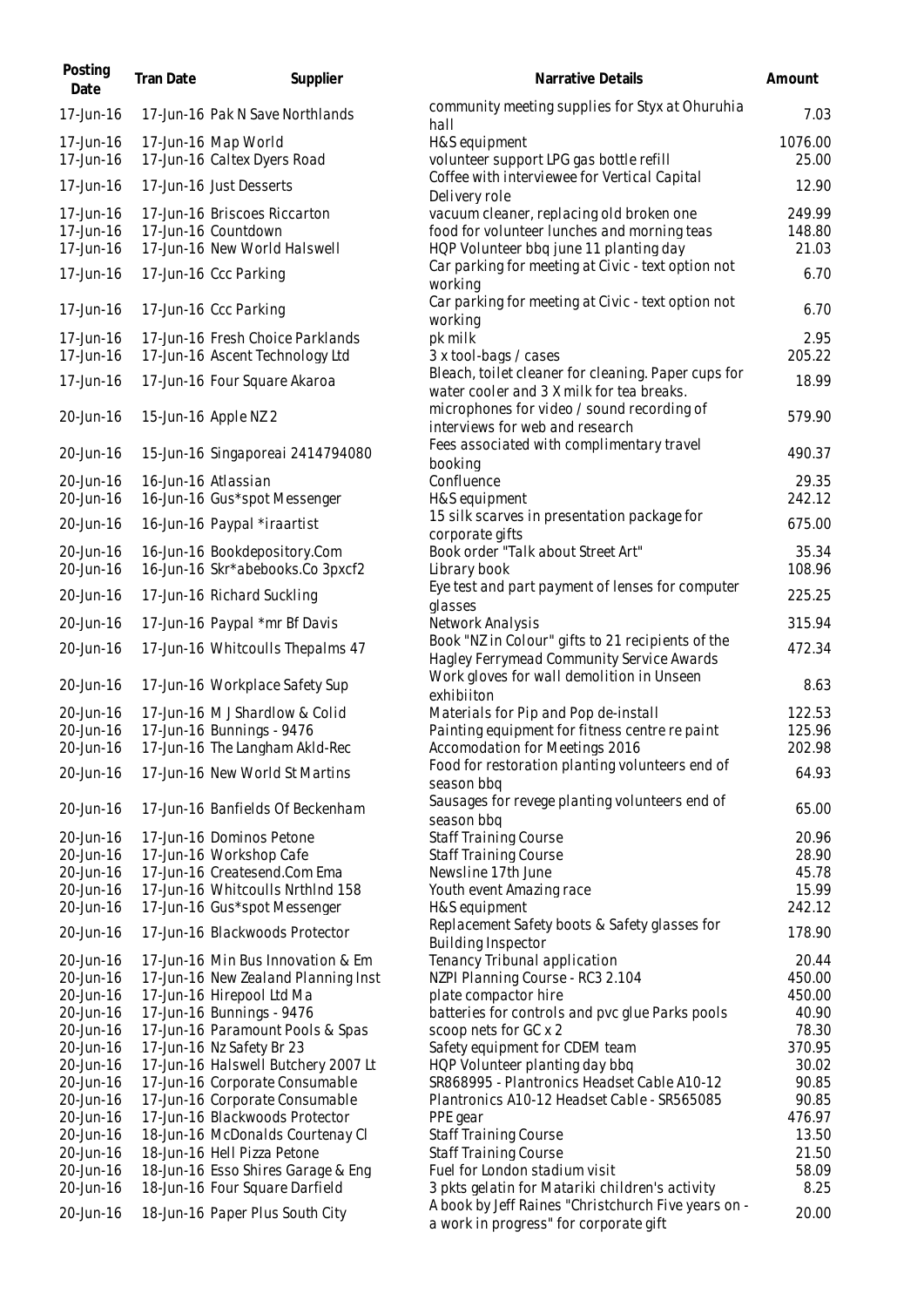| Posting<br>Date | <b>Tran Date</b>    | Supplier                            | Narrative Details                                                | Amount |
|-----------------|---------------------|-------------------------------------|------------------------------------------------------------------|--------|
| 20-Jun-16       | 18-Jun-16 Icell     |                                     | Cover from company CCC smartphone                                | 15.00  |
| 20-Jun-16       |                     | 19-Jun-16 Gold Band Taxis           | <b>Clients for Cancer Society</b>                                | 22.30  |
| 20-Jun-16       |                     | 19-Jun-16 Gus*spot Messenger        | H&S equipment                                                    | 239.92 |
| 20-Jun-16       |                     | 19-Jun-16 Gus*spot Messenger        | H&S equipment                                                    | 239.92 |
| 20-Jun-16       |                     | 19-Jun-16 Bunnings - 9482           | irrigation fittings 800665867                                    | 11.50  |
|                 |                     |                                     | Spotify for ipods for events - Vbase Touch                       |        |
| 20-Jun-16       |                     | 19-Jun-16 Spotify P004040956        | 53084401                                                         | 12.99  |
| 20-Jun-16       |                     | 19-Jun-16 Twl 120 Northlands        | clock for Southern Centre                                        | 4.49   |
|                 |                     | 19-Jun-16 Ecocentral Ltd            |                                                                  |        |
| 20-Jun-16       |                     |                                     | dump fees                                                        | 33.74  |
| 20-Jun-16       |                     | 19-Jun-16 Cashmere Super Dairy      | volunteer expenses-morning tea for track<br>maintenance vollies  | 7.98   |
| 20-Jun-16       |                     | 19-Jun-16 Beachside Convenience     | volunteer expenses-lunch for track maintenance                   | 32.93  |
|                 |                     |                                     | volunteers                                                       | 21.99  |
| 20-Jun-16       |                     | 19-Jun-16 Storage Box-Tower Junctio | Locker Key Storage Box                                           |        |
| 20-Jun-16       |                     | 20-Jun-16 Relish Catering           | LMH Board 3 June 2016 Seminar                                    | 161.58 |
| 20-Jun-16       |                     | 20-Jun-16 South City Lotto          | Postage stamps                                                   | 16.00  |
| 20-Jun-16       |                     | 20-Jun-16 Chch City Council Civic   | Parking coupons                                                  | 232.50 |
| 20-Jun-16       |                     | 20-Jun-16 Countdown                 | air freshners for staffroom                                      | 6.00   |
| 20-Jun-16       |                     | 20-Jun-16 Mackley Carriers          | relocate PD shipping containers                                  | 321.48 |
| 20-Jun-16       |                     | 20-Jun-16 Wgtn Combined Taxis       | 20 Jun taxi Wgtn airport to NZ Transport and                     | 47.40  |
|                 |                     |                                     | Infrastructure Summit meeting                                    |        |
| 20-Jun-16       |                     | 20-Jun-16 Life Pharmacy Northland   | Bandage First Aid                                                | 21.48  |
| 20-Jun-16       |                     | 20-Jun-16 Fendalton Service Ctr     | Parking Coupons                                                  | 62.00  |
| 20-Jun-16       |                     | 20-Jun-16 Rotorua Taxis             | Taxi travel for conference                                       | 36.50  |
|                 |                     |                                     | Scrabble to be used by our not just cards library                |        |
| 20-Jun-16       |                     | 20-Jun-16 Twl 175 South City        | group                                                            | 38.99  |
| 20-Jun-16       |                     | 20-Jun-16 Fahrenheit Cafe           | <b>Staff Training Course</b>                                     | 11.00  |
| 20-Jun-16       |                     | 20-Jun-16 Fairfaxmedia Recurring    | June The Press subscription                                      | 38.20  |
| 20-Jun-16       |                     | 20-Jun-16 Fairfaxmedia Recurring    | June The Press subscription                                      | 47.20  |
| 20-Jun-16       |                     | 20-Jun-16 Fairfaxmedia Recurring    | May & June The Press subscription                                | 76.40  |
| 20-Jun-16       |                     | 20-Jun-16 Goodnature Limited        | predator trap gas cartridges 800665869                           | 559.00 |
|                 |                     |                                     | Shovel handles, leaf rake, paint rollers, bag of                 |        |
| 20-Jun-16       |                     | 20-Jun-16 Mitre 10 Mega Papanui     | peat. for nursery maintenance                                    | 159.06 |
| 20-Jun-16       |                     | 20-Jun-16 Southern Woods Nursery    | Buy in trees for planting jobs                                   | 977.50 |
|                 |                     |                                     | The Press subscription for Fendalton Governance                  |        |
| 20-Jun-16       |                     | 20-Jun-16 Fairfaxmedia Recurring    | Team                                                             | 38.20  |
| 20-Jun-16       |                     | 20-Jun-16 Fairfaxmedia Recurring    | The Press - CAG library copy                                     | 40.79  |
| 20-Jun-16       | 20-Jun-16 Site Safe |                                     | Site Safe Representative's Training                              | 308.32 |
| 20-Jun-16       |                     | 20-Jun-16 Countdown                 | Catering Burwood Pegasus Community Board                         | 12.00  |
|                 |                     |                                     | Meeting 20 June 2016                                             |        |
| 20-Jun-16       |                     | 20-Jun-16 Relish Catering           | Catering Burwood Pegasus Communtiy Board<br>Meeting 20 June 2016 | 100.63 |
|                 |                     |                                     | cable ties, sandpaper and paint for general track                |        |
| 20-Jun-16       |                     | 20-Jun-16 Mitre 10 Beckenham        | work                                                             | 83.65  |
| 20-Jun-16       |                     | 20-Jun-16 Paper Plus Barringtons    | Volunteer expense Thank you card for volunteer                   | 5.99   |
|                 |                     |                                     |                                                                  |        |
| 20-Jun-16       |                     | 20-Jun-16 Freshchoice Barrington    | Volunteer expense, food for volunteers thank you<br><b>BBQ</b>   | 16.00  |
| 20-Jun-16       |                     | 20-Jun-16 Ferrymead Mitre 10 Mega   | Plants sect d                                                    | 311.43 |
| 20-Jun-16       |                     | 20-Jun-16 Modica Group Limited      | Service contract email to SMS one month payment                  | 142.15 |
|                 |                     |                                     |                                                                  |        |
| 20-Jun-16       |                     | 20-Jun-16 Mitre 10 Rangiora         | cable ties                                                       | 9.98   |
| 20-Jun-16       |                     | 20-Jun-16 Swanndri Christchurch     | pants and jackets for 3 staff                                    | 809.76 |
| 20-Jun-16       |                     | 20-Jun-16 Dash Tickets Nz           | mystery shopper tickets kidsfest                                 | 17.43  |
| 20-Jun-16       |                     | 20-Jun-16 Dash Tickets Nz           | mystery shopper tickets kidsfest                                 | 32.80  |
| 20-Jun-16       |                     | 20-Jun-16 Kowhaimedia               | Botanic Gardens library                                          | 74.00  |
|                 |                     |                                     | Relish - Catering for Spreydon/Heathcote                         |        |
| 20-Jun-16       |                     | 20-Jun-16 Relish Catering           | Community Board Meeting - Wednesday 8 June<br>2016 (Ordered by * | 156.40 |
| 21-Jun-16       |                     | 19-Jun-16 Www.Berryscoaches.Co.Uk   | Coach from IIchester to London                                   | 122.41 |
| 21-Jun-16       |                     | 19-Jun-16 Enterprise Rent A Car Uk  | Rental car for London stadium visit                              | 438.44 |
|                 |                     |                                     |                                                                  |        |
| 21-Jun-16       |                     | 20-Jun-16 Hanafins Camera & Video   | Photo frames for FW Community Service Awards                     | 539.88 |
| 21-Jun-16       |                     | 20-Jun-16 Redpaths Ferry Road       | <b>Workshop Consumables</b>                                      | 4.07   |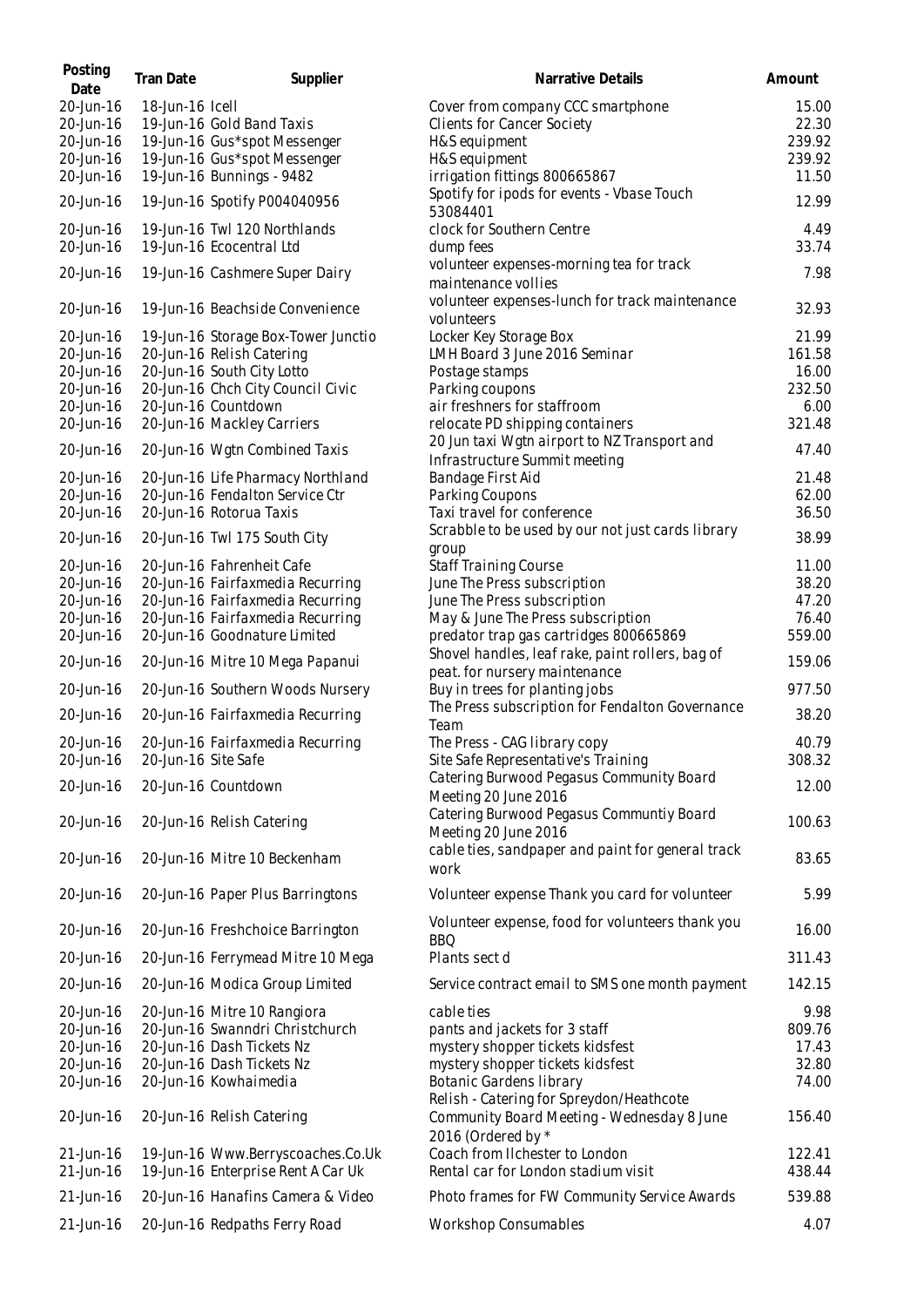| Posting<br>Date | <b>Tran Date</b> | Supplier                          | Narrative Details                                                                                 | Amount    |
|-----------------|------------------|-----------------------------------|---------------------------------------------------------------------------------------------------|-----------|
| 21-Jun-16       |                  | 20-Jun-16 Ramset Christchurch     | In House Maintenance - WO                                                                         | 179.68    |
| 21-Jun-16       |                  | 20-Jun-16 Bunnings - 9476         | screws and washers for new TVs                                                                    | 28.25     |
| 21-Jun-16       |                  | 20-Jun-16 Bunnings - 9476         | rollers and tray for painting                                                                     | 56.94     |
| 21-Jun-16       |                  | 20-Jun-16 Resene Paints           | Topcoat for the Gym                                                                               | 105.95    |
| 21-Jun-16       |                  | 20-Jun-16 Redpaths Ferry Road     | Fluro tubes                                                                                       | 162.74    |
| 21-Jun-16       |                  | 20-Jun-16 Richard Suckling        | Eye test                                                                                          | 51.75     |
| 21-Jun-16       |                  | 20-Jun-16 Institute Of Directo    | <b>IOD Function</b>                                                                               | 40.00     |
| 21-Jun-16       |                  | 20-Jun-16 Kmart - Riccarton       | Board games for library                                                                           | 146.00    |
| 21-Jun-16       |                  | 20-Jun-16 Ecocentral Ltd          | furniture dump from OSD                                                                           | 48.20     |
| 21-Jun-16       |                  | 20-Jun-16 Ross Galt Lock & Key    | padlocck for gate B at Smith street                                                               | 107.00    |
| 21-Jun-16       |                  | 20-Jun-16 Min Bus Innovation & Em | Tenancy Tribunal application                                                                      | 20.44     |
|                 |                  | 20-Jun-16 Min Bus Innovation & Em |                                                                                                   | 20.44     |
| 21-Jun-16       |                  |                                   | Tenancy Tribunal application<br>GPS location device Port Hills inv 2159191                        | 39.95     |
| 21-Jun-16       |                  | 20-Jun-16 Pivotel Communicat      |                                                                                                   |           |
| 21-Jun-16       |                  | 20-Jun-16 Pivotel Communicat      | GPS location device Port Hills Inv 2159148                                                        | 39.95     |
| 21-Jun-16       | 20-Jun-16 Ipenz  |                                   | Fees for annual license                                                                           | 207.00    |
| 21-Jun-16       |                  | 20-Jun-16 New World St Martins    | milk supplies for staff morning teas                                                              | 21.54     |
| 21-Jun-16       |                  | 20-Jun-16 Hirepool Ltd Ma         | Credit Voucher Hirepool Ltd Ma                                                                    | $-111.69$ |
| 21-Jun-16       |                  | 20-Jun-16 Plumbing World #80      | plastic pipe for track marking on Okuti Track                                                     | 280.00    |
| 21-Jun-16       |                  | 20-Jun-16 Bunnings - 9476         | <b>Screws</b>                                                                                     | 21.54     |
| 21-Jun-16       |                  | 20-Jun-16 Trellis Warehouse       | Garden trellis                                                                                    | 428.50    |
| 21-Jun-16       |                  | 20-Jun-16 Jaycar Pty Ltd          | snake camera for pipelines GC plus for viewing<br>wall cavity                                     | 94.90     |
| 21-Jun-16       |                  | 20-Jun-16 Blackwoods Protector    | Saftey Boots and pair work socks                                                                  | 191.02    |
| 21-Jun-16       |                  | 20-Jun-16 Bp Connect Marshlands   | Milk for BLFP                                                                                     | 14.98     |
| 21-Jun-16       |                  | 20-Jun-16 Thomson Reuters         | Professional Subscription Pro rata to end of July<br>2016 - Alcohol                               | 270.57    |
| 21-Jun-16       |                  | 20-Jun-16 Thomson Reuters         | Professional Subscriptions - Alcohol                                                              | 751.19    |
| 21-Jun-16       |                  | 20-Jun-16 Chch Airport Carpark    | airport carparking while at a conference in<br>Hamilton (cheaper to drive & park than take taxi)  | 25.00     |
| 21-Jun-16       |                  | 20-Jun-16 Bunnings - 9476         | Tools for tool kit SB & JS                                                                        | 110.76    |
| 21-Jun-16       |                  | 20-Jun-16 Kmart - Riccarton       | 12 glasses for staffroom use.                                                                     | 10.00     |
| 21-Jun-16       |                  | 21-Jun-16 Green Cabs Ltd          | Taxi while working in Wellington at MBIE                                                          | 38.80     |
| 21-Jun-16       |                  | 21-Jun-16 Gold Band Taxis         | Taxi while working in Wellington at MBIE                                                          | 40.80     |
| 21-Jun-16       |                  | 21-Jun-16 Mitre 10 Mega Hornby    | sink plungers x 3                                                                                 | 30.94     |
| 21-Jun-16       |                  | 21-Jun-16 Coffee Culture Sumner   | Volunteer Acknowledgement                                                                         | 10.70     |
| 21-Jun-16       |                  | 21-Jun-16 Jaycar Pty Ltd          | aerial connectors for fitness centre                                                              | 37.00     |
| 21-Jun-16       |                  | 21-Jun-16 Twl 220 Riccarton       | Presentation technology for Antarctic Office<br>meeting room                                      | 844.99    |
| 21-Jun-16       |                  | 21-Jun-16 Every Educaid           | Māori border designs for network displays                                                         | 49.93     |
| 21-Jun-16       |                  | 21-Jun-16 The Flag Shop Limited   | x2 Flags for network use in Maori Language week -<br>United Tribes of NZ; Tino Rangitiratanga     | 59.06     |
| 21-Jun-16       |                  | 21-Jun-16 Fahrenheit Cafe         | <b>Staff Training Course</b>                                                                      | 12.90     |
| 21-Jun-16       |                  | 21-Jun-16 Tulsi Petone            | <b>Staff Training Course</b>                                                                      | 46.90     |
| 21-Jun-16       |                  | 21-Jun-16 Mitre 10 Mega Hornby    | Drill bits for Response Team drills                                                               | 61.20     |
| 21-Jun-16       |                  | 21-Jun-16 Fishpond Co NZ          | Toys purchased for the library network                                                            | 155.88    |
| 21-Jun-16       |                  | 21-Jun-16 Peninsula Trading Post  | After putting in Shower timers, holes needed to be                                                | 16.99     |
| 21-Jun-16       |                  | 21-Jun-16 Permark Industries Ltd  | filled<br>Name badges for library staff                                                           | 116.52    |
| 21-Jun-16       |                  | 21-Jun-16 Mighty Ape Limited      | 2 pkts Glow in the Dark stars for Matariki<br>children's activity                                 | 19.98     |
| 21-Jun-16       |                  | 21-Jun-16 The Villas              | Error - paid for meal with wrong Visa card - has<br>been since paid for and credited to Cost code | 18.00     |
| 21-Jun-16       |                  | 21-Jun-16 First Direct Taxis      | Taxi for course/seminar                                                                           | 63.20     |
| 21-Jun-16       |                  | 21-Jun-16 Mitre 10 Beckenham      | auger bits and gudgeons for general carpentry<br>fencing work                                     | 54.49     |
| 21-Jun-16       |                  | 21-Jun-16 Ccc Parking             | Parking to attend meeting                                                                         | 5.15      |
| 21-Jun-16       |                  | 21-Jun-16 Countdown               | Milk for Carlyle St                                                                               | 6.18      |
| 21-Jun-16       |                  | 21-Jun-16 Xcm Group Limited       | x8 polo shirts & embroidery,                                                                      | 346.38    |
| 21-Jun-16       |                  | 21-Jun-16 Vendella International  | tea, hot chocolate and soap for Tourist Flats<br>Briscoes Riccarton - Certificate frames for 2016 | 139.82    |
| 21-Jun-16       |                  | 21-Jun-16 Briscoes Riccarton      | Spreydon/Heathcote Community Service & Youth<br>Servic *                                          | 98.91     |
| 22-Jun-16       |                  | 19-Jun-16 Premier Inn44529235     | Accommodation York                                                                                | 194.56    |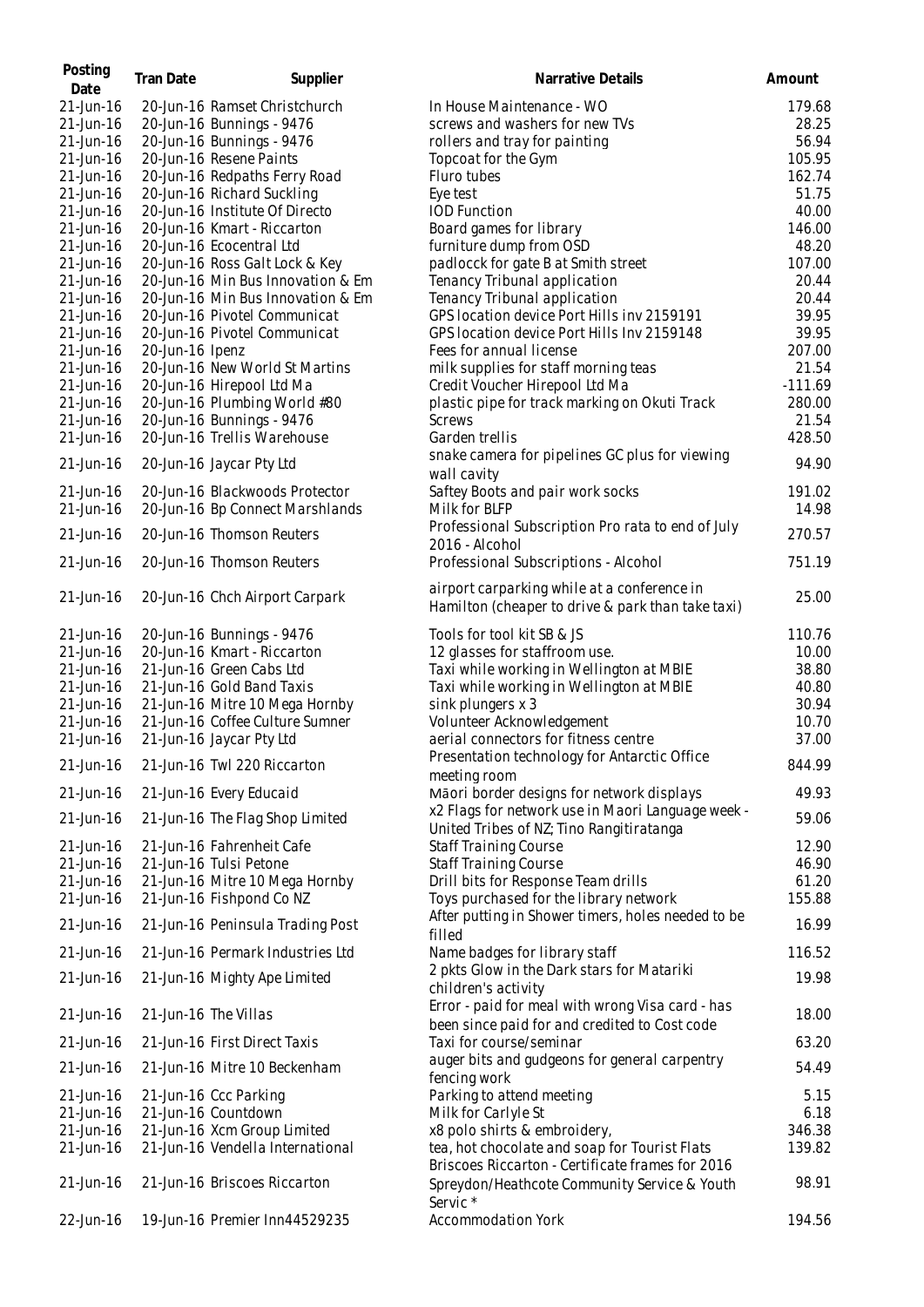| Posting<br>Date                     | <b>Tran Date</b>   | Supplier                                                              | Narrative Details                                                                                                       | Amount                   |
|-------------------------------------|--------------------|-----------------------------------------------------------------------|-------------------------------------------------------------------------------------------------------------------------|--------------------------|
| 22-Jun-16                           |                    | 20-Jun-16 Cips Australia Pty                                          | Chartered Institute of Procurement & Supply - M<br>Westbury                                                             | 395.76                   |
| 22-Jun-16                           |                    | 20-Jun-16 George Henry & Co Lt                                        | <b>Workshop Consumables</b><br>20 Jun dinner on travel for NZ Transport and                                             | 214.81                   |
| 22-Jun-16                           | 20-Jun-16 Leuven   |                                                                       | Infrastructure Summit - difference has been<br>credited                                                                 | 39.90                    |
| 22-Jun-16                           |                    | 20-Jun-16 Whitcoulls Sth City 95                                      | Matariki display material                                                                                               | 29.99                    |
| 22-Jun-16                           |                    | 20-Jun-16 Glogster.Com                                                | Annual subscription charge for Glogster (used in<br>class programmes)                                                   | 56.65                    |
| 22-Jun-16<br>22-Jun-16<br>22-Jun-16 | 20-Jun-16 Msp Ifla | 20-Jun-16 Ncp Limited - Mjv<br>20-Jun-16 Enterprise                   | Library institutional membership for IFLA<br>Car Parking<br>Car hire bond - may not have a receipt for this.            | 869.81<br>5.13<br>427.65 |
| 22-Jun-16                           |                    | 20-Jun-16 Whitcoulls Riccarton 50                                     | Chalk pens for Holiday programme and<br>promotional use.                                                                | 29.97                    |
| 22-Jun-16                           |                    | 21-Jun-16 Snowy Peak Ltd Admin                                        | Uniform Requirement. H&S consideration.<br>Preventing discomfort and chill caused by long<br>periods of st <sup>*</sup> | 729.73                   |
| 22-Jun-16                           |                    | 21-Jun-16 Mainland Fasteners Ltd                                      | In House Maintenance - WO                                                                                               | 559.96                   |
| 22-Jun-16                           |                    | 21-Jun-16 Chch Airport Carpark                                        | Chch airport parking to attend NZ Transport and<br>Infrastructure Summit                                                | 50.00                    |
| 22-Jun-16                           |                    | 21-Jun-16 The Service Company Ltd C                                   | Cleaning products                                                                                                       | 378.05                   |
| 22-Jun-16                           |                    | 21-Jun-16 Chch City Hunting&fishing                                   | Stormsure 3x5g Blister                                                                                                  | 19.99                    |
| 22-Jun-16                           |                    | 21-Jun-16 Createsend.Com Ema                                          | <b>Christchurch Conversations</b>                                                                                       | 7.11                     |
| 22-Jun-16                           |                    | 21-Jun-16 Createsend.Com Ema                                          | Tiny Huts newsletter #2                                                                                                 | 9.70                     |
| 22-Jun-16                           |                    | 21-Jun-16 P & J Group Limited                                         | 2 x 24" x 100' rolls of plotter paper for Epson<br>7890                                                                 | 628.50                   |
| 22-Jun-16                           |                    | 21-Jun-16 Bunnings - 9476                                             | For Turf work                                                                                                           | 85.22                    |
| 22-Jun-16                           |                    | 21-Jun-16 Bunnings - 9482                                             | shelving for travis ed centre800665874                                                                                  | 920.00                   |
| 22-Jun-16                           |                    | 21-Jun-16 Blackwoods Protector                                        | Replacement steel capped boots for H&S Site<br>Visits                                                                   | 113.56                   |
| 22-Jun-16<br>22-Jun-16              |                    | 21-Jun-16 New Zealand Planning Inst<br>21-Jun-16 Look Sharp Store Cbd | NZPI Course - Effective Engagement CGC 2016<br>Material for dressing gnomes for kidsfest event                          | 450.00<br>28.00          |
| 22-Jun-16                           |                    | 21-Jun-16 Scorpio Books                                               | 2 books - Jeff Raines Christchurch Five years on -<br>a work in progress                                                | 39.98                    |
| 22-Jun-16                           |                    | 21-Jun-16 Akl Goldline Taxi - Gl 25                                   | Taxi for course/seminar                                                                                                 | 49.80                    |
| 22-Jun-16                           |                    | 21-Jun-16 Couplands Bakeries                                          | Miscellaneous - HP Smith Cts CEA talks morning<br>tea                                                                   | 21.45                    |
| 22-Jun-16                           |                    | 21-Jun-16 Nz Safety Br 23                                             | Credit Voucher Nz Safety Br 23                                                                                          | $-156.60$                |
| 22-Jun-16                           |                    | 21-Jun-16 Caltex Hornby                                               | Milk for tearoom                                                                                                        | 6.00                     |
| 22-Jun-16                           |                    | 21-Jun-16 Go Wireless Nz                                              | 2x Ubiquiti 5 GHz Power Beam ac 300mm Isolator<br>Ring Shield, 1x Ubiquiti 5 GHz NanoBeam Ac,<br>19dBi Ant *            | 615.31                   |
| 22-Jun-16                           |                    | 22-Jun-16 Mitre 10 Mega Papanui                                       | Bin for first aid room, carabiners for poolside                                                                         | 191.46                   |
| 22-Jun-16                           |                    | 22-Jun-16 Ccc Parking                                                 | parking for meeting at Civic                                                                                            | 6.70                     |
| 22-Jun-16                           |                    | 22-Jun-16 Ccc Parking                                                 | parking for meeting at Civic                                                                                            | 6.70                     |
| 22-Jun-16                           |                    | 22-Jun-16 Wgtn Combined Taxis                                         | Taxi while working in Wellington at MBIE                                                                                | 37.30                    |
| 22-Jun-16                           |                    | 22-Jun-16 Gold Band Taxis                                             | Taxi while working in Wellington at MBIE                                                                                | 40.20                    |
| 22-Jun-16                           |                    | 22-Jun-16 Z Linwood                                                   | Two Degrees Phone top up - volunteer                                                                                    | 100.00                   |
| 22-Jun-16                           |                    | 22-Jun-16 Rubber Monkey Sales                                         | tripod mount for tablet                                                                                                 | 74.77                    |
| 22-Jun-16<br>22-Jun-16              |                    | 22-Jun-16 Freshchoice Barrington                                      | Milk                                                                                                                    | 2.75<br>77.50            |
| 22-Jun-16                           |                    | 22-Jun-16 Chch City Council Civic<br>22-Jun-16 Fahrenheit Cafe        | Parking coupons<br><b>Staff Training Course</b>                                                                         | 20.20                    |
| 22-Jun-16                           |                    | 22-Jun-16 Mitre 10 Mega Papanui                                       | lamp bishopdale                                                                                                         | 7.95                     |
| 22-Jun-16                           |                    | 22-Jun-16 Paradigm Pc                                                 | 4TB hard drive for Mac. Part of upgrade to new<br>Studio computer                                                       | 778.68                   |
| 22-Jun-16                           |                    | 22-Jun-16 Repco Northwood 52                                          | Groynes plant 598 REGO DTE664 dog ute light<br>bulb                                                                     | 4.39                     |
| 22-Jun-16                           |                    | 22-Jun-16 Photo & Video Interntnl                                     | wildlife spotting scope 800682780                                                                                       | 535.00                   |
| 22-Jun-16                           |                    | 22-Jun-16 Leedsafe Limited                                            | Work boots                                                                                                              | 196.64                   |
| 22-Jun-16                           |                    | 22-Jun-16 Pak N Save Northlands                                       | items for smell machine & glue to repair plastic<br>fish - lost receipt                                                 | 15.48                    |
| 22-Jun-16                           |                    | 22-Jun-16 Enigma Cafe                                                 | Smart Cities Visit - Lunch                                                                                              | 24.00                    |
| 22-Jun-16                           |                    | 22-Jun-16 Green Cabs Limited                                          | Smart Cities vist to wellington                                                                                         | 31.50                    |
| 22-Jun-16                           |                    | 22-Jun-16 Wsl South City                                              | Volunteer certificate cards planting days                                                                               | 29.99                    |